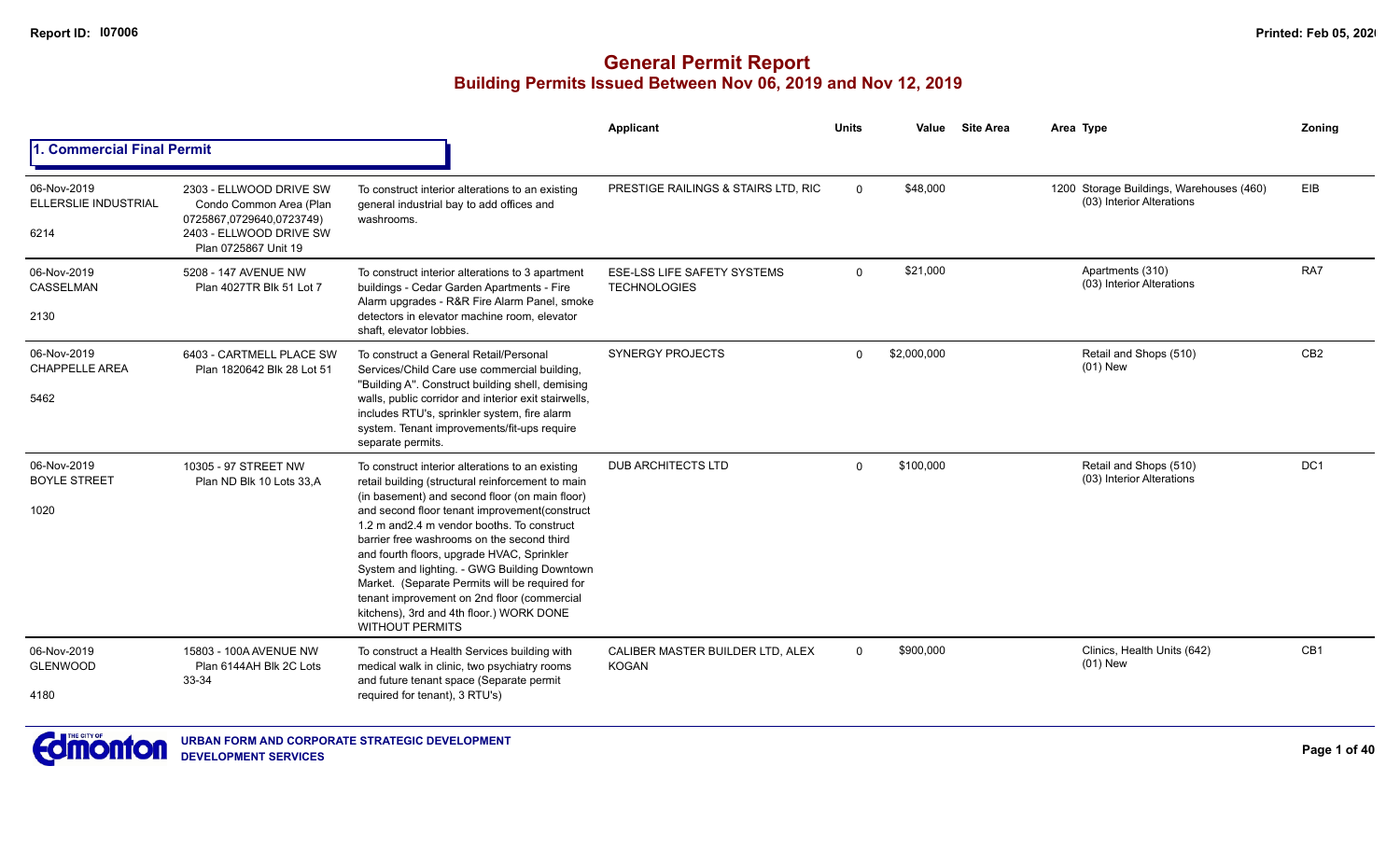|                                                                       |                                                      |                                                                                                                                                                                                                    | Applicant                                               | <b>Units</b> | Value        | <b>Site Area</b> | Area Type                                                        | Zonina     |
|-----------------------------------------------------------------------|------------------------------------------------------|--------------------------------------------------------------------------------------------------------------------------------------------------------------------------------------------------------------------|---------------------------------------------------------|--------------|--------------|------------------|------------------------------------------------------------------|------------|
| 1. Commercial Final Permit                                            |                                                      |                                                                                                                                                                                                                    |                                                         |              |              |                  |                                                                  |            |
| 06-Nov-2019<br>BONAVENTURE INDUSTRIAL Plan 3674NY Blk 5 Lot 9<br>4050 | 12845 - 146 STREET NW                                | Partial Demolition of existing masonry building<br>(F2) and construct new foundation and<br>masonry endwall to close in building after<br>demolition. New paving, concrete groundwork<br>and "Tank Farm" pad.      | LEXON PROJECTS INC, (PLUMBING &<br>GAS)                 | $\mathbf 0$  | \$45,000     |                  | Storage Buildings, Warehouses (460)<br>(03) Exterior Alterations | IM         |
| 07-Nov-2019<br>PAPASCHASE INDUSTRIAL                                  | 4344 - 99 STREET NW<br>Plan 5658MC Blk 1             | To construct Interior Alterations to an existing<br>brewery - Labatt Brewery Renovation                                                                                                                            | <b>EMCEE CONSTRUCTION &amp; MANAGEMEI</b><br><b>LTD</b> | $\Omega$     | \$162,100    |                  | 2780 Manufacturing Buildings (430)<br>(03) Interior Alterations  | IB         |
| 6560                                                                  |                                                      |                                                                                                                                                                                                                    |                                                         |              |              |                  |                                                                  |            |
| 07-Nov-2019<br><b>SUMMERSIDE</b><br>6213                              | 1508 - 70 STREET SW<br>Plan 0624229 Blk 29 Lot 26    | To construct interior alterations (Relocate main<br>floor bathroom. Expand den into existing<br>bathroom space and convert to baking kitchen<br>meeting AB Health requirements for in-home<br>commercial kitchen). | N/A                                                     | $\Omega$     | \$12,000     |                  | Apartment Condos (315)<br>(03) Interior Alterations              | <b>RPL</b> |
| 07-Nov-2019<br><b>DOWNTOWN</b><br>1090                                | 10700 - 104 AVENUE NW<br>Plan 1720488 Blk 20 Lot 101 | To construct interior alterations with A2<br>educational building food court - tenant fitup -<br>"Opa of Greece" within MacEwan University.                                                                        | IRIS CONSTRUCTION MANAGEMENT IN                         | $\Omega$     | \$200,000    |                  | 429 Restaurants and Bars (540)<br>(03) Interior Alterations      | UI, UI, UI |
| 07-Nov-2019<br>ARMSTRONG INDUSTRIAL<br>4030                           | 17204 - 114 AVENUE NW<br>Plan 0022539 Blk 1 Lot 7A   | To construct Interior Alteration - addition of fire<br>alarm in 2 generator buildings - Rogers EDC2 -<br>Phase 1A                                                                                                  | SEVEN MECHANICAL (ELECTRICAL)                           | $\Omega$     | \$19,900     |                  | 900 Communication Buildings (470)<br>(03) Interior Alterations   | DC2, IM    |
| 07-Nov-2019<br><b>GLENWOOD</b><br>4180                                | 15802 - 100 AVENUE NW<br>Plan 1822191 Blk 2C Lot 38  | To construct interior alterations within mixed<br>use commercial building - original tenant fitup<br>within suite 201 - "FINE LINE TATTOO INC."                                                                    | <b>TERRAGOLD PROJECTS INC</b>                           | $\Omega$     | \$30,000     |                  | 609 Mixed Use (522)<br>(03) Interior Alterations                 | CB1        |
| 07-Nov-2019<br><b>BARANOW</b><br>3020                                 | 12611 - 142 AVENUE NW<br>Plan 8921617 Blk 63 Lot 6   | To construct an 85 Dwelling Apartment building,<br>"Baranow Apartment Phase 3".                                                                                                                                    | <b>G &amp; G BUILDING CONTRACTORS INC.</b>              | 85           | \$13,335,200 |                  | 26185 Apartments (310)<br>$(01)$ New                             | RA7        |

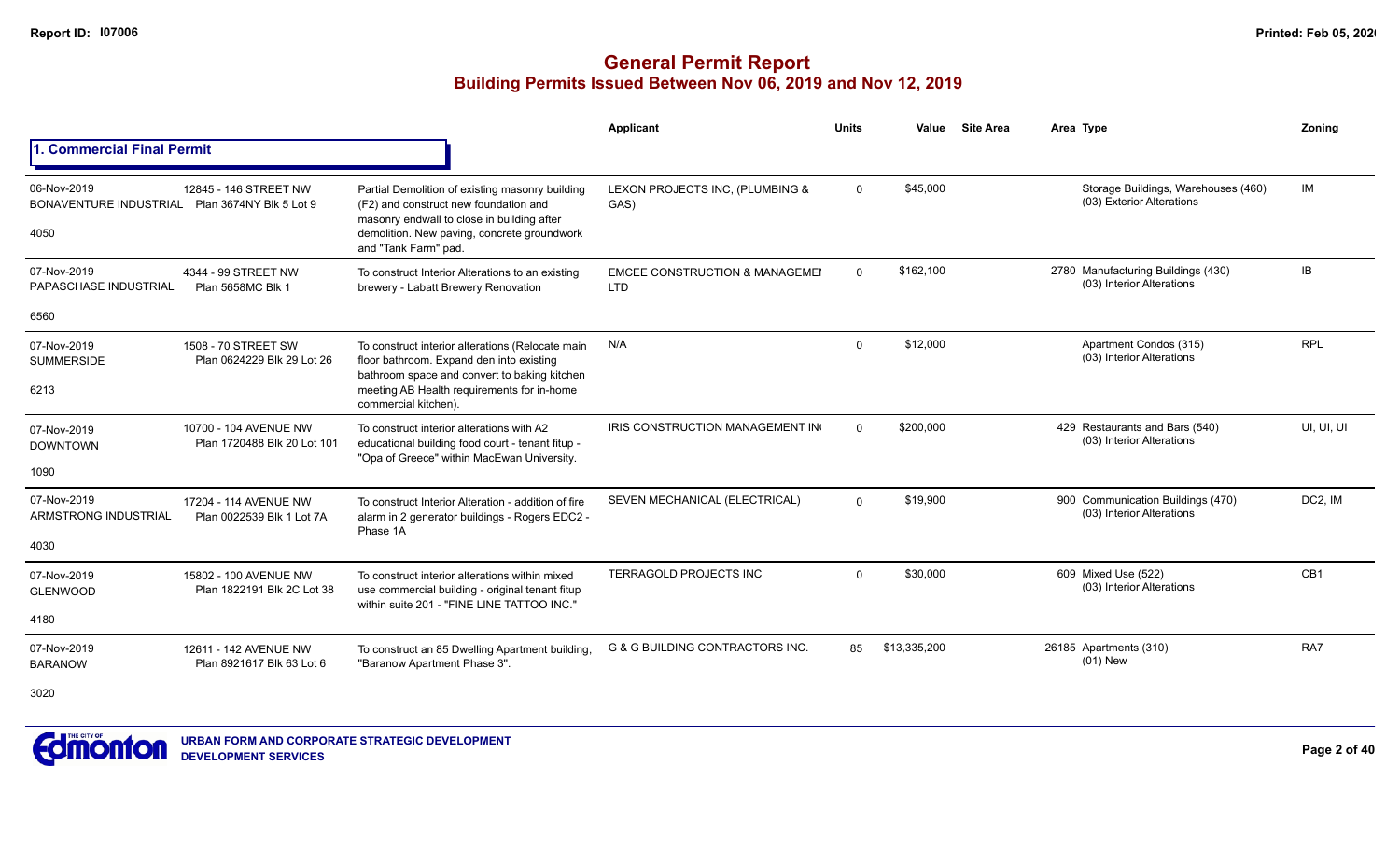|                                                      |                                                                                               |                                                                                                                                                                                                                                                                                                                                               | Applicant                                              | <b>Units</b> | Value       | <b>Site Area</b> | Area Type                                                           | Zoning          |
|------------------------------------------------------|-----------------------------------------------------------------------------------------------|-----------------------------------------------------------------------------------------------------------------------------------------------------------------------------------------------------------------------------------------------------------------------------------------------------------------------------------------------|--------------------------------------------------------|--------------|-------------|------------------|---------------------------------------------------------------------|-----------------|
| <b>Commercial Final Permit</b>                       |                                                                                               |                                                                                                                                                                                                                                                                                                                                               |                                                        |              |             |                  |                                                                     |                 |
| 07-Nov-2019<br><b>LEWIS FARMS INDUSTRIAL</b><br>4485 | 9903 - 209 STREET NW<br>Plan 1420423 Unit 63<br>1.9903 - 209 STREET NW<br>Plan 1321828 Unit 4 | To construct interior alterations within existing<br>mixed use building - convert existing standalone<br>fire suppression system(water tanks in Unit 1)<br>to city supplied water system, with additional<br>piping modifications in Unit 13-35 to meet<br>NFPA13 without the use of existing fire pump -<br>"Vantage Storage Building A & B" | CONDOMINIUM CORPORATION 1321014                        | $\Omega$     | \$50,000    |                  | Mixed Use (522)<br>(03) Interior Alterations                        | IB              |
| 07-Nov-2019<br><b>FALCONER HEIGHTS</b><br>5190       | 500 - RIVERBEND SQUARE NW<br>Plan 9023003 Blk 101 Lot 35                                      | To change the use from E retail to D -<br>business/personal services, and construct<br>tenant improvement for barber shop "Monarch<br>Barber Shop"                                                                                                                                                                                            | 2186917 ALBERTA LTD, O/A MONARCH<br><b>BARBER SHOP</b> | $\Omega$     | \$12,000    |                  | Mixed Use (522)<br>(03) Interior Alterations                        | DC <sub>2</sub> |
| 07-Nov-2019<br>KINOKAMAU PLAINS AREA<br>4475         | 16841 - 129 AVENUE NW<br>Plan 3755RS Blk 1 Lot 4                                              | To construct interior Interior Alterations within<br>existing general industrial suite - new<br>automotive tenant within F2 suite - DP<br>310162970-002, remains F2 from previous<br>tenant                                                                                                                                                   | N/A                                                    | $\Omega$     | \$1,000     |                  | Service Stations, Repair Garages (572)<br>(03) Interior Alterations | IM              |
| 07-Nov-2019<br><b>BARANOW</b><br>3020                | 12611 - 142 AVENUE NW<br>Plan 8921617 Blk 63 Lot 6                                            | To construct an Underground Parkade for a 85<br>Dwelling Apartment building, "Baranow<br>Apartment Phase 3".                                                                                                                                                                                                                                  | <b>G &amp; G BUILDING CONTRACTORS INC.</b>             | $\Omega$     | \$5,246,400 |                  | Parkade (490)<br>$(01)$ New                                         | RA7             |
| 08-Nov-2019<br><b>DOWNTOWN</b><br>1090               | 9700 - JASPER AVENUE NW<br>Plan 8622482 Blk 1 Lot 2                                           | To construct Interior Alteration to an existing<br>office space - Public Services and Procurement<br>Canada Place 8th Floor TI Statistics Canada                                                                                                                                                                                              | KASIAN ARCHITECTURE AND INTERIOR<br><b>DESIGN</b>      | $\Omega$     | \$326,000   |                  | 4297 Office Buildings (520)<br>(03) Interior Alterations            | <b>CCA</b>      |
| 08-Nov-2019<br><b>OLIVER</b><br>1150                 | 10022 - 110 STREET NW<br>Plan 1922766 Blk 10 Lot 50A                                          | To construct phase 1 fenced hoarding to<br>facilitate construction of an apartment building<br>CX Grandin Tower.(November 18, 2019 to<br>January 18, 2020)                                                                                                                                                                                    | <b>ITC CONSTRUCTION AB INC</b>                         | $\Omega$     | \$10,000    |                  | Hoarding (910)<br>$(01)$ New                                        | RA9             |

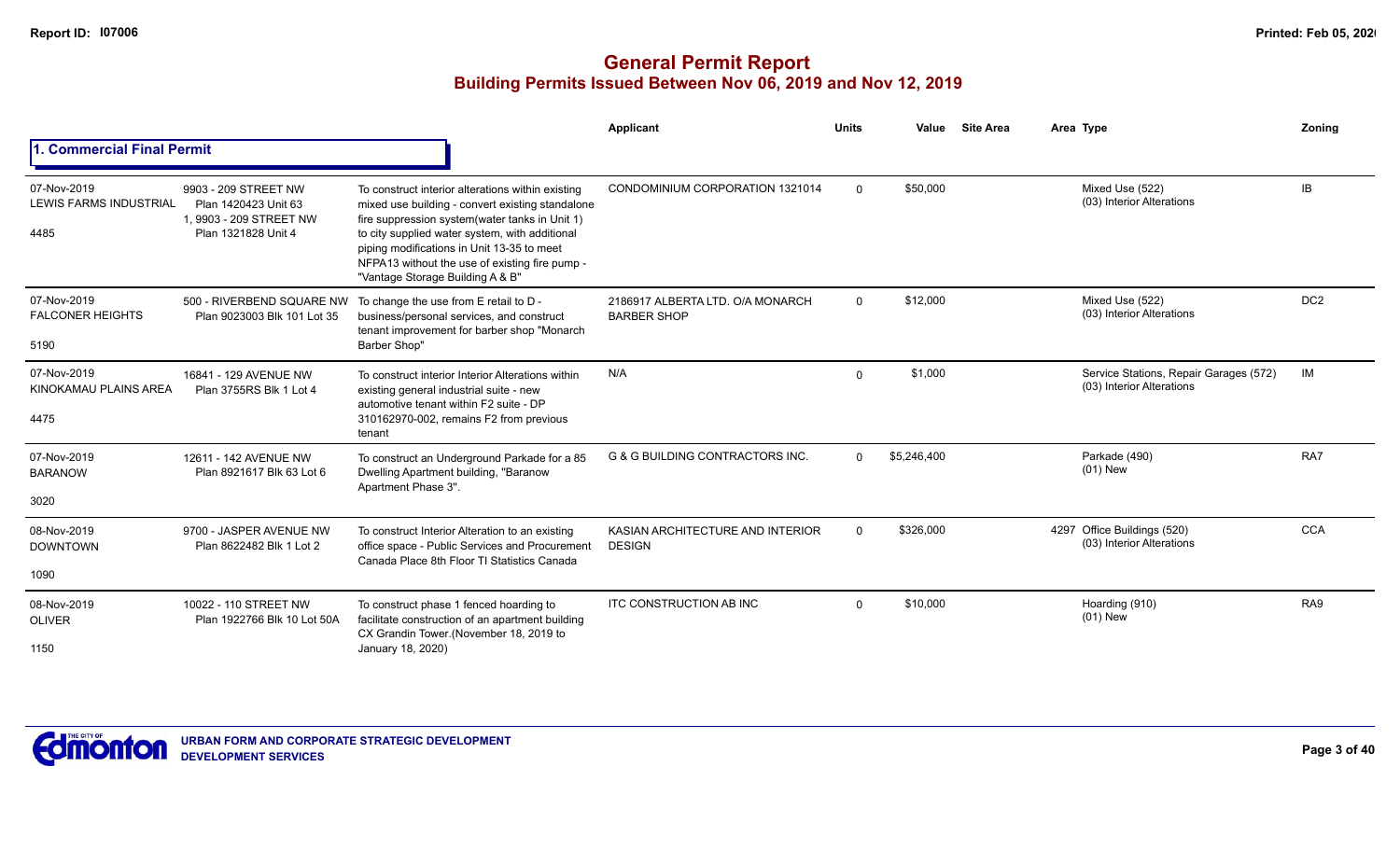|                                             |                                                                                                  |                                                                                                                                                                | Applicant                                               | <b>Units</b> | Value     | <b>Site Area</b> | Area Type                                                | Zonina          |
|---------------------------------------------|--------------------------------------------------------------------------------------------------|----------------------------------------------------------------------------------------------------------------------------------------------------------------|---------------------------------------------------------|--------------|-----------|------------------|----------------------------------------------------------|-----------------|
| 1. Commercial Final Permit                  |                                                                                                  |                                                                                                                                                                |                                                         |              |           |                  |                                                          |                 |
| 08-Nov-2019<br><b>SPRUCE AVENUE</b><br>1230 | 10410 - 111 AVENUE NW<br>Plan 9720909 Blk 2<br>10508 - 111 AVENUE NW<br>Plan 1921467 Blk 1 Lot 1 | To construct FOOTING AND FOUNDATION ONL CLARK BUILDERS<br>for a new pre-manufactured building/ generator<br>enclosure - Capital Care Norwood<br>Redevelopment. |                                                         | $\Omega$     | \$5,000   |                  | Engineering (490)<br>(04) Footing & Foundation           | DC2, DC2        |
| 08-Nov-2019<br><b>EMPIRE PARK</b>           | 5015 - 111 STREET NW<br>Plan 0725320 Blk D Lot 4A                                                | To construct interior alterations within existing<br>retail suite - "Merle Norman" within Southgate<br>mall                                                    | <b>BOLD DESIGN INC</b>                                  | $\Omega$     | \$75,000  |                  | 681 Retail and Shops (510)<br>(03) Interior Alterations  | DC <sub>2</sub> |
| 5170                                        |                                                                                                  |                                                                                                                                                                |                                                         |              |           |                  |                                                          |                 |
| 08-Nov-2019<br>UNIVERSITY OF ALBERTA        | 11560 - UNIVERSITY AVENUE<br><b>NW</b><br>Plan 968RS Blk F Lot 2                                 | To construct interior alterations within B-2<br>building - Interior fit-up of shell space to create<br>office/meeting space located in basement of             | DELNOR CONSTRUCTION LTD                                 | $\Omega$     | \$102,000 |                  | 940 Hospitals (640)<br>(03) Interior Alterations         | AJ              |
| 5520                                        |                                                                                                  | Cross Cancer Institute.                                                                                                                                        |                                                         |              |           |                  |                                                          |                 |
| 08-Nov-2019<br><b>CHAPPELLE AREA</b>        | 14105 - 28 AVENUE SW<br>Plan 1321089 Blk 3 Lot 1                                                 | To construct interior alterations for a new<br>barbershop - Mr Barber.                                                                                         | ELIAS ENTERPRISES INC. O/A WOLFE<br><b>CONSTRUCTION</b> | $\mathbf{0}$ | \$25,000  |                  | 1369 Retail and Shops (510)<br>(03) Interior Alterations | <b>CSC</b>      |
| 5462                                        |                                                                                                  |                                                                                                                                                                |                                                         |              |           |                  |                                                          |                 |
| 08-Nov-2019<br><b>CORONET INDUSTRIAL</b>    | 9632 - 54 AVENUE NW<br>Plan 7723025 Blk 19 Lots 1-2                                              | To construct Exterior Alterations (new<br>windows and doors added to rear and front of<br>building) to a Office/Warehouse building, and                        | KEMWAY BUILDERS INC, KEVIN WRAGC                        | $\Omega$     | \$415,000 |                  | 5877 Office Buildings (520)<br>(03) Interior Alterations | IB.             |
| 6100                                        |                                                                                                  | interior alterations. (Law depot) - tenant<br>improvement                                                                                                      |                                                         |              |           |                  |                                                          |                 |
| 08-Nov-2019<br><b>OLIVER</b>                | 10130 - 112 STREET NW<br>Plan 0320617 Blk 12 Lot 168                                             | To construct interior and exterior alterations in<br>an existing commercial building and minor                                                                 | <b>CLARK BUILDERS</b>                                   | $\Omega$     | \$185,000 |                  | 2153 Office Buildings (520)<br>(03) Interior Alterations | CO              |
| 1150                                        |                                                                                                  | changes/ upgrades to {Electrical, Sprinklers,<br>Mechanical} - Stantec Building.                                                                               |                                                         |              |           |                  |                                                          |                 |
| 08-Nov-2019<br><b>DOWNTOWN</b>              | 9925 - 107 STREET NW<br>Plan NB Blk 6 Lots 44-46                                                 | To construct interior alterations to the Parkade<br>of a commercial Business & Personal Services<br>building, "Jarvis Building". Parkade concrete              | <b>DESCO COATINGS OF ALBERTA LTD</b>                    | $\Omega$     | \$18,000  |                  | Parkade (490)<br>(03) Interior Alterations               | CMU             |
| 1090                                        |                                                                                                  | restoration, coating repair.                                                                                                                                   |                                                         |              |           |                  |                                                          |                 |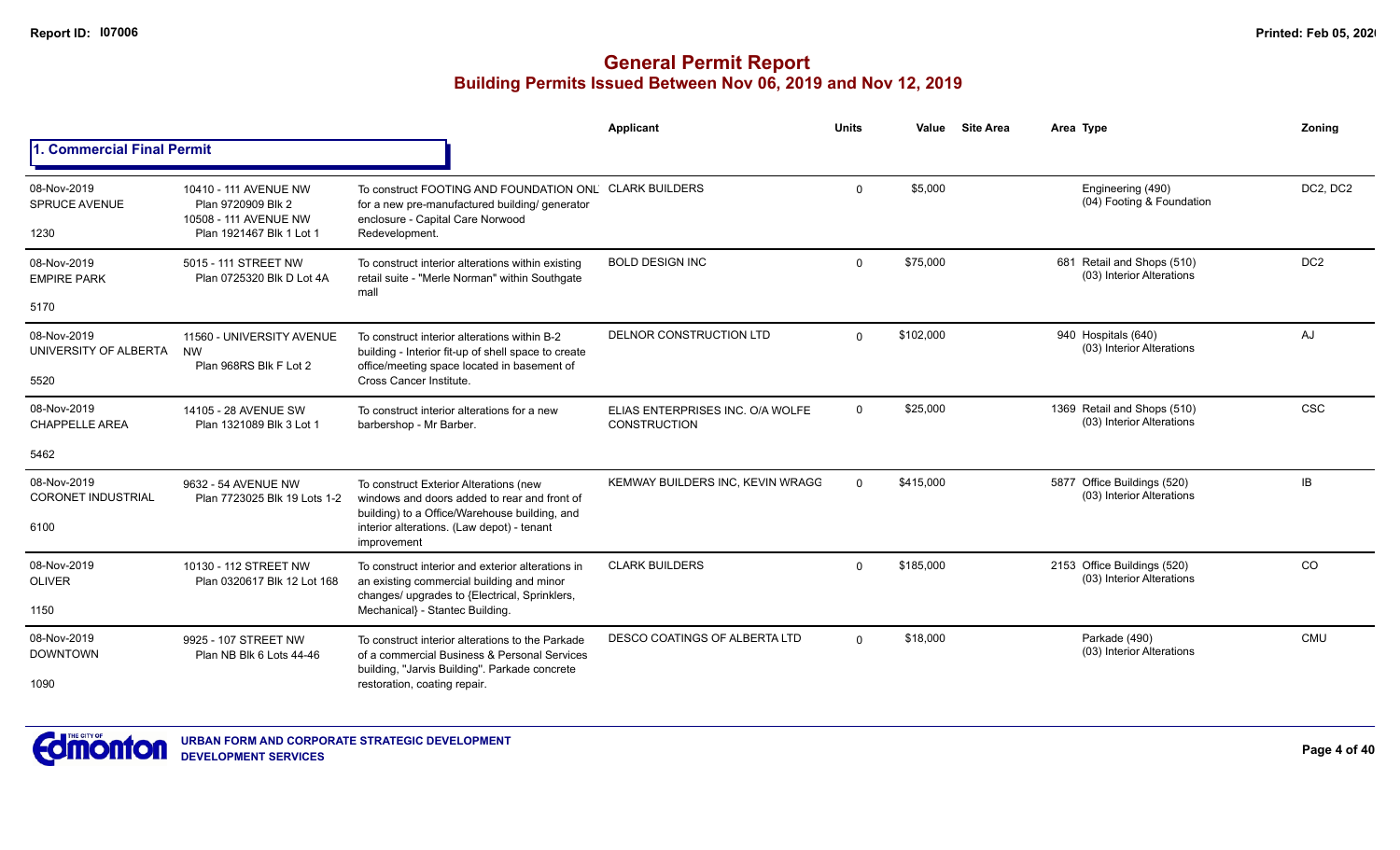|                                                       |                                                              |                                                                                                                                                                                                                                                              | Applicant                                                  | <b>Units</b> | Value       | <b>Site Area</b> | Area Type                                                             | Zoning          |
|-------------------------------------------------------|--------------------------------------------------------------|--------------------------------------------------------------------------------------------------------------------------------------------------------------------------------------------------------------------------------------------------------------|------------------------------------------------------------|--------------|-------------|------------------|-----------------------------------------------------------------------|-----------------|
| <b>Commercial Final Permit</b>                        |                                                              |                                                                                                                                                                                                                                                              |                                                            |              |             |                  |                                                                       |                 |
| 08-Nov-2019<br><b>DAVIES INDUSTRIAL EAST</b>          | 7403 - 67 STREET NW<br>Plan 2121TR Lot 4                     | To construct Interior Alterations (Mezzanine),<br>within existing general industrial building, and<br>construct an Accessory Building (SeaCan). -                                                                                                            | <b>QUALITY MILLWRIGHT &amp; MACHINE</b><br><b>SERVICES</b> | $\Omega$     | \$1,000     |                  | 168 Storage Buildings, Warehouses (460)<br>(03) Interior Alterations  | IM              |
| 6160                                                  |                                                              | "QMMS"                                                                                                                                                                                                                                                       |                                                            |              |             |                  |                                                                       |                 |
| 12-Nov-2019<br><b>HOLYROOD</b>                        |                                                              | Stop/Station for Valley Line LRT, Phase 1.<br>Holyrood Stop, "Passenger Station" Group A<br>Division 2.                                                                                                                                                      | <b>TRANSED LRT</b>                                         | $\Omega$     | \$1,500,000 |                  | 7169 Transportation Terminals (440)<br>$(01)$ New                     |                 |
| 6310                                                  |                                                              | The North Bound Stop Station contains: [4<br>Shelters: 2 Signage Regulatory, 2 Signage<br>Information, 4 Canopy Structures ]<br>The South Bound Stop Station contains: [4<br>Shelters: 2 Signage Regulatory, 2 Signage<br>Information, 4 Canopy Structures ] |                                                            |              |             |                  |                                                                       |                 |
| 12-Nov-2019<br><b>BRINTNELL</b>                       | 4303 - 167 AVENUE NW<br>Plan 1421576 Blk 25 Lot 4            | To change the use and construct interior<br>alterations for a Health Services suite. Stride<br>Sports and Physio                                                                                                                                             | MATT & ASH CONSTRUCTION & DESIGN<br><b>INC</b>             | $\Omega$     | \$160,000   |                  | Retail and Shops (510)<br>(03) Interior Alterations                   | CB <sub>2</sub> |
| 2110                                                  |                                                              |                                                                                                                                                                                                                                                              |                                                            |              |             |                  |                                                                       |                 |
| 12-Nov-2019<br><b>OLIVER</b>                          | 11826 - 100 AVENUE NW<br>Condo Common Area (Plan<br>8222325) | To construct interior alterations to Suite 801<br>apartment condo - Interior finishes, change<br>interior non-load bearing walls, new fixtures-                                                                                                              | MERIDIAN MASTER BUILDERS INC.                              | $\Omega$     | \$190,000   |                  | 2100 Apartment Condos (315)<br>(03) Interior Alterations              | DC <sub>1</sub> |
| 1150                                                  |                                                              | The Carlisle.                                                                                                                                                                                                                                                |                                                            |              |             |                  |                                                                       |                 |
| 12-Nov-2019<br><b>OLIVER</b>                          | 10129 - 123 STREET NW<br>Plan RN22 Blk 12 Lot 5              | To demolish a detached Garage (commercial<br>site).                                                                                                                                                                                                          | N/A                                                        | $\Omega$     | \$500       |                  | Storage Buildings, Warehouses (460)<br>(99) Demolition                | DC <sub>1</sub> |
| 1150                                                  |                                                              |                                                                                                                                                                                                                                                              |                                                            |              |             |                  |                                                                       |                 |
| 12-Nov-2019<br><b>SOUTH EDMONTON</b><br><b>COMMON</b> | 1525 - 99 STREET NW<br>Plan 0022164 Blk 15 Lot 3             | To construct interior alterations with existing A2<br>building - REC ROOM - construct VirtualReality<br>Interaction area                                                                                                                                     | CORE ARCHITECTS INC.                                       | $\Omega$     | \$175,000   |                  | 1432 Indoor Recreational Buildings (560)<br>(03) Interior Alterations | DC2, DC2        |
| 0.405                                                 |                                                              |                                                                                                                                                                                                                                                              |                                                            |              |             |                  |                                                                       |                 |



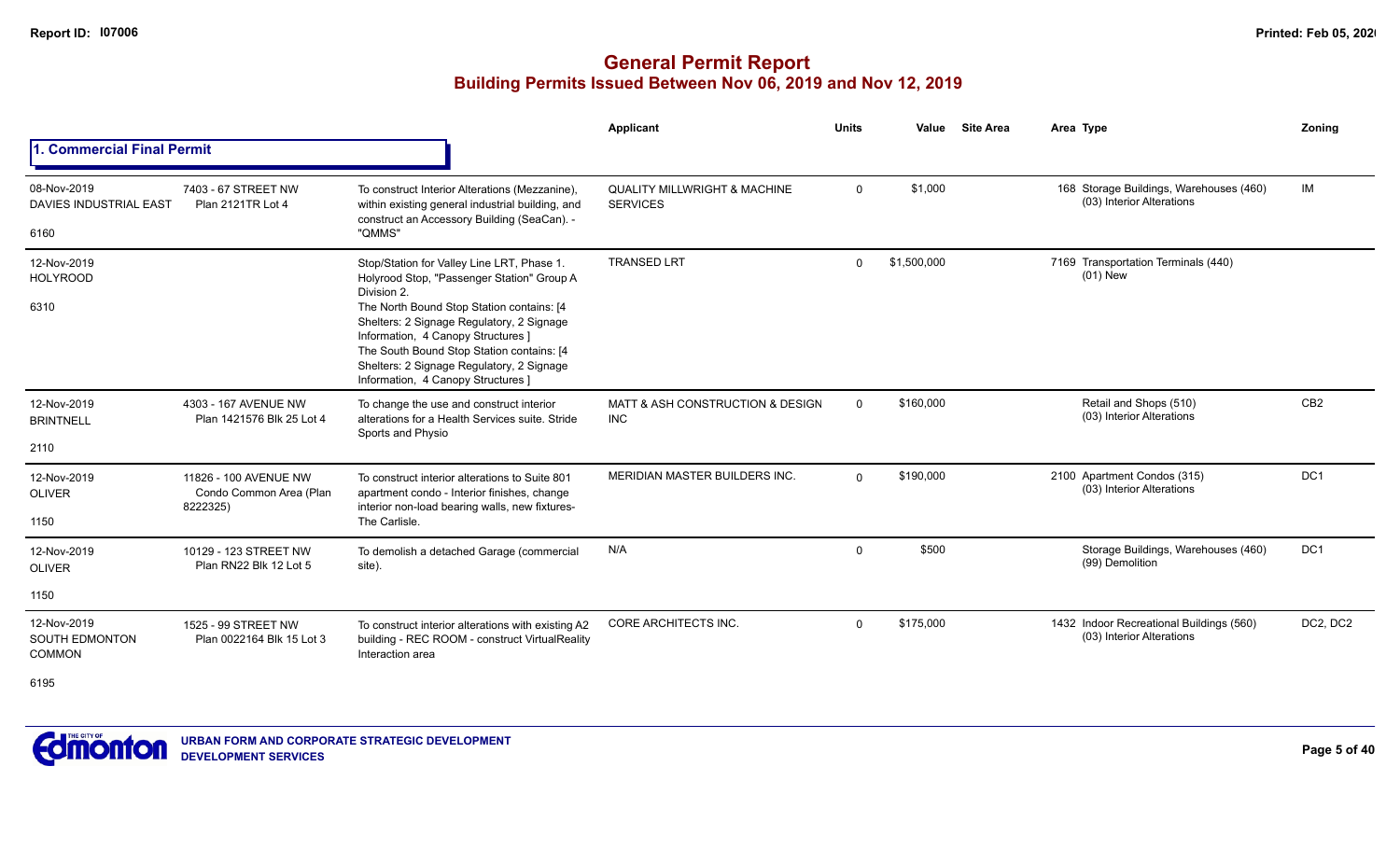|                                            |                                                                        |                                                                                                                                                                                                                                                                                                                                                                           | <b>Applicant</b>                    | <b>Units</b> | Value       | <b>Site Area</b> | Area Type                                                           | Zoning          |
|--------------------------------------------|------------------------------------------------------------------------|---------------------------------------------------------------------------------------------------------------------------------------------------------------------------------------------------------------------------------------------------------------------------------------------------------------------------------------------------------------------------|-------------------------------------|--------------|-------------|------------------|---------------------------------------------------------------------|-----------------|
| 1. Commercial Final Permit                 |                                                                        |                                                                                                                                                                                                                                                                                                                                                                           |                                     |              |             |                  |                                                                     |                 |
| 12-Nov-2019<br>ALBERTA AVENUE<br>1010      | 9132 - 118 AVENUE NW<br>Plan 4087AQ Blk 2 Lots 3-4                     | To construct interior/exterior alterations to A2<br>restaurant suite - "Green Onion Cake" - new<br>kitchen canopy and modifications to existing<br><b>HVAC</b> ventilation                                                                                                                                                                                                | <b>GSKSC GROUP INC</b>              | $\mathbf 0$  | \$15,000    |                  | 592 Restaurants and Bars (540)<br>(03) Interior Alterations         | CB <sub>2</sub> |
| 12-Nov-2019<br><b>STRATHEARN</b><br>6710   |                                                                        | Stop/Station for Valley Line LRT, Phase 1.<br>Strathearn Stop, "Passenger Station" Group A<br>Division 2<br>The North Bound Stop Station contains: [4]<br>Shelters: 2 Signage Regulatory, 2 Signage<br>Information, 4 Canopy Structures ]<br>The South Bound Stop Station contains: [4<br>Shelters: 2 Signage Regulatory, 2 Signage<br>Information, 4 Canopy Structures ] | <b>TRANSED LRT</b>                  | $\Omega$     | \$1,500,000 |                  | 6781 Transportation Terminals (440)<br>$(01)$ New                   |                 |
| 12-Nov-2019<br>MCINTYRE INDUSTRIAL<br>6430 | 8615 - 51 AVENUE NW<br>Plan 0720183 Blk 5 Lot 6                        | Interior alterations to an existing building -<br>Tenant fit up for College of Registered Dental<br>Hygienists of Alberta. - No changes being made<br>to sprinkler or fire alarm system.                                                                                                                                                                                  | <b>GOVAN BROWN &amp; ASSOCIATES</b> | $\mathbf 0$  | \$110,000   |                  | Office Buildings (520)<br>(03) Interior Alterations                 | IB              |
| 6. House Building Permit                   |                                                                        |                                                                                                                                                                                                                                                                                                                                                                           |                                     |              |             |                  |                                                                     |                 |
| 06-Nov-2019<br>WINDERMERE                  | 824 - 177 STREET SW<br>Plan 1525626 Blk 17 Lot 18                      | To construct a Single Detached House with<br>front attached Garage, fireplace and<br>Unenclosed Front Porch.                                                                                                                                                                                                                                                              | STERLING HOMES EDMONTON LTD.        |              | \$316,300   |                  | 2750 Single Detached House (110)<br>(01) Building - New<br>2-storey | DC <sub>1</sub> |
| 5570                                       |                                                                        |                                                                                                                                                                                                                                                                                                                                                                           |                                     |              |             |                  |                                                                     |                 |
| 06-Nov-2019<br><b>GRAYDON HILL</b><br>5468 | 2117 - GRAYDON HILL<br><b>CRESCENT SW</b><br>Plan 1822866 Blk 9 Lot 37 | To construct a Single Detached House with<br>Unenclosed Front Porch.                                                                                                                                                                                                                                                                                                      | STERLING HOMES EDMONTON LTD.        |              | \$143,300   |                  | 1246 Single Detached House (110)<br>(01) Building - New<br>2-storey | <b>GHLD</b>     |

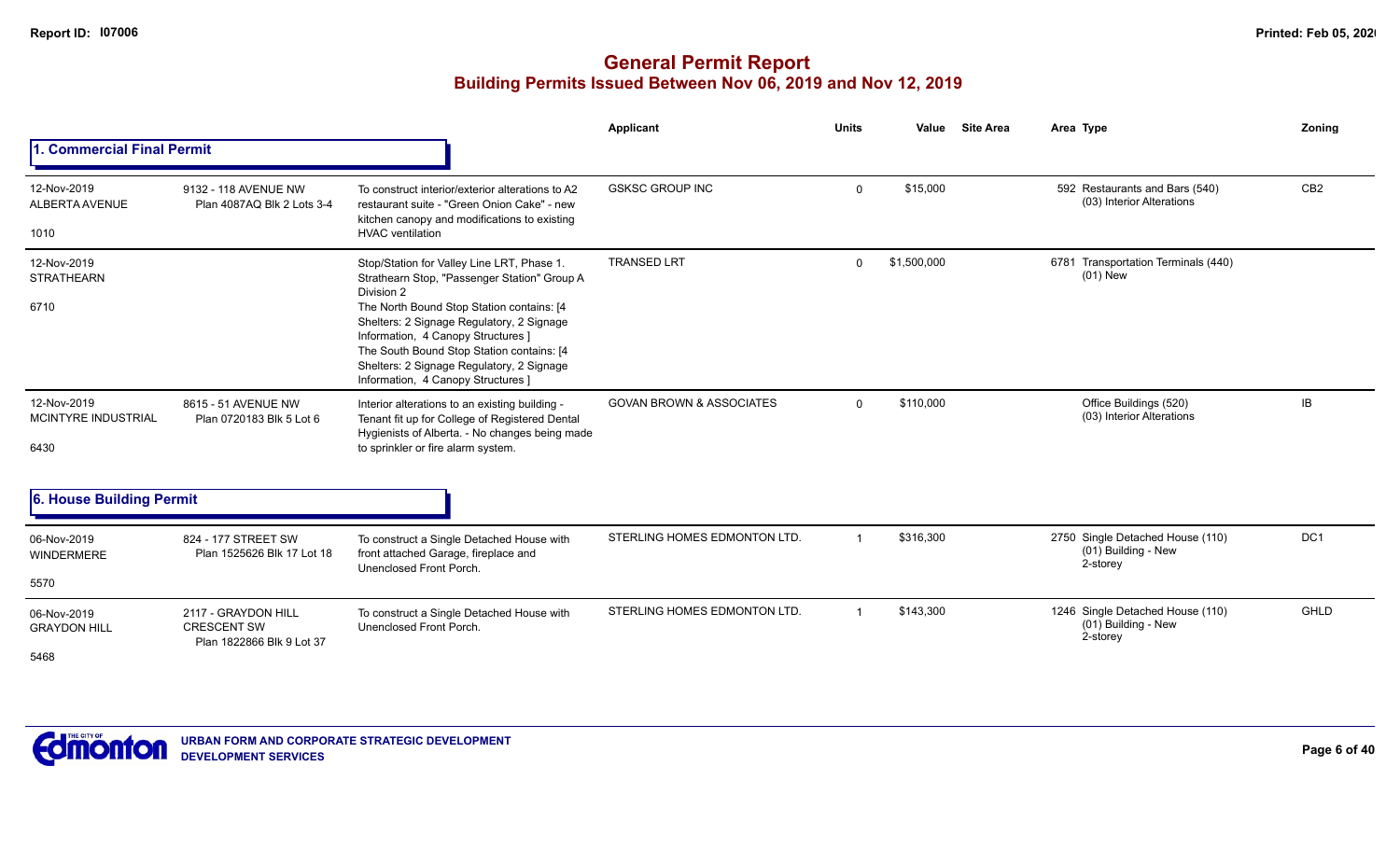|                                    |                                                                              |                                                                                                                                                               | Applicant                                    | <b>Units</b>   | Value     | <b>Site Area</b> | Area Type                                                           | Zoning          |
|------------------------------------|------------------------------------------------------------------------------|---------------------------------------------------------------------------------------------------------------------------------------------------------------|----------------------------------------------|----------------|-----------|------------------|---------------------------------------------------------------------|-----------------|
| 6. House Building Permit           |                                                                              |                                                                                                                                                               |                                              |                |           |                  |                                                                     |                 |
| 06-Nov-2019<br><b>SECORD</b>       | 9491 - 228 STREET NW<br>Plan 1723271 Blk 19 Lot 3                            | To construct a Single Detached House with<br>front attached Garage and Unenclosed Front<br>Porch.                                                             | <b>HOPEWELL RESIDENTIAL MANAGEMEN</b><br>LP. |                | \$199,100 |                  | 1731 Single Detached House (110)<br>(01) Building - New<br>2-storey | DC <sub>1</sub> |
| 4487                               |                                                                              |                                                                                                                                                               |                                              |                |           |                  |                                                                     |                 |
| 06-Nov-2019<br><b>INGLEWOOD</b>    | 11409 - 125 STREET NW<br>LDA17-0636 Block 21 Lot 23<br>11407 - 125 STREET NW | To construct a Semi-detached House with<br>Unenclosed Front Porches, front balcony, rear<br>uncovered deck (4.27m x 1.93m), fireplaces,                       | Tritone Inc                                  | $\overline{2}$ | \$400,900 |                  | 3486 Semi-Detached House (210)<br>(01) Building - New<br>2-storey   | RF <sub>3</sub> |
| 3240                               | LDA17-0636 Block 21 Lot 24                                                   | and Basement developments (NOT to be used<br>as an additional Dwellings).                                                                                     |                                              |                |           |                  |                                                                     |                 |
| 06-Nov-2019<br>CAVANAGH            | 3034 - CHECKNITA WAY SW<br>Plan 1720796 Blk 4 Lot 16                         | To construct a Single Detached House with<br>Unenclosed Front Porch.                                                                                          | STERLING HOMES EDMONTON LTD                  | -1             | \$162,700 |                  | 1415 Single Detached House (110)<br>(01) Building - New<br>2-storey | RMD             |
| 5467                               |                                                                              |                                                                                                                                                               |                                              |                |           |                  |                                                                     |                 |
| 06-Nov-2019<br><b>SECORD</b>       | 22337 - 93A AVENUE NW<br>Plan 1723442 Blk 27 Lot 57                          | To construct a Single Detached House with<br>Unenclosed Front Porch, rear landing (1.22m x<br>1.22m), Basement development (NOT to be                         | JAYMAN MASTERBUILT INC                       |                | \$164,200 |                  | 1428 Single Detached House (110)<br>(01) Building - New             | <b>RMD</b>      |
| 4487                               |                                                                              | used as an additional Dwelling, 1 Family Room,<br>1 Mech Room) and to install a Renewable<br>Energy Device (6 Solar-electric (PV) panel on<br>the roof).      |                                              |                |           |                  |                                                                     |                 |
| 07-Nov-2019<br><b>GRAYDON HILL</b> | 1716 - GRAYDON HILL LINK SW<br>Plan 1822866 Blk 9 Lot 48                     | To construct a Single Detached House with<br>Unenclosed Front Porch and Side Entrance to<br>MF.                                                               | <b>LANDMARK LEGACY HOMES INC</b>             |                | \$156,600 |                  | 1362 Single Detached House (110)<br>(01) Building - New<br>2-storey | <b>GHLD</b>     |
| 5468                               |                                                                              |                                                                                                                                                               |                                              |                |           |                  |                                                                     |                 |
| 07-Nov-2019<br><b>WALKER</b>       | Plan 1723100 Blk 17 Lot 103                                                  | 2434 - WONNACOTT COURT SW To construct a Single Detached House with<br>front attached Garage, Unenclosed Front<br>Porch, rear uncovered deck (4.11m x 3.05m), | PARKWOOD MASTER BUILDER                      |                | \$270,400 |                  | 2351 Single Detached House (110)<br>(01) Building - New<br>2-storey | <b>RSL</b>      |
| 6662                               |                                                                              | fireplace and walkout Basement.                                                                                                                               |                                              |                |           |                  |                                                                     |                 |

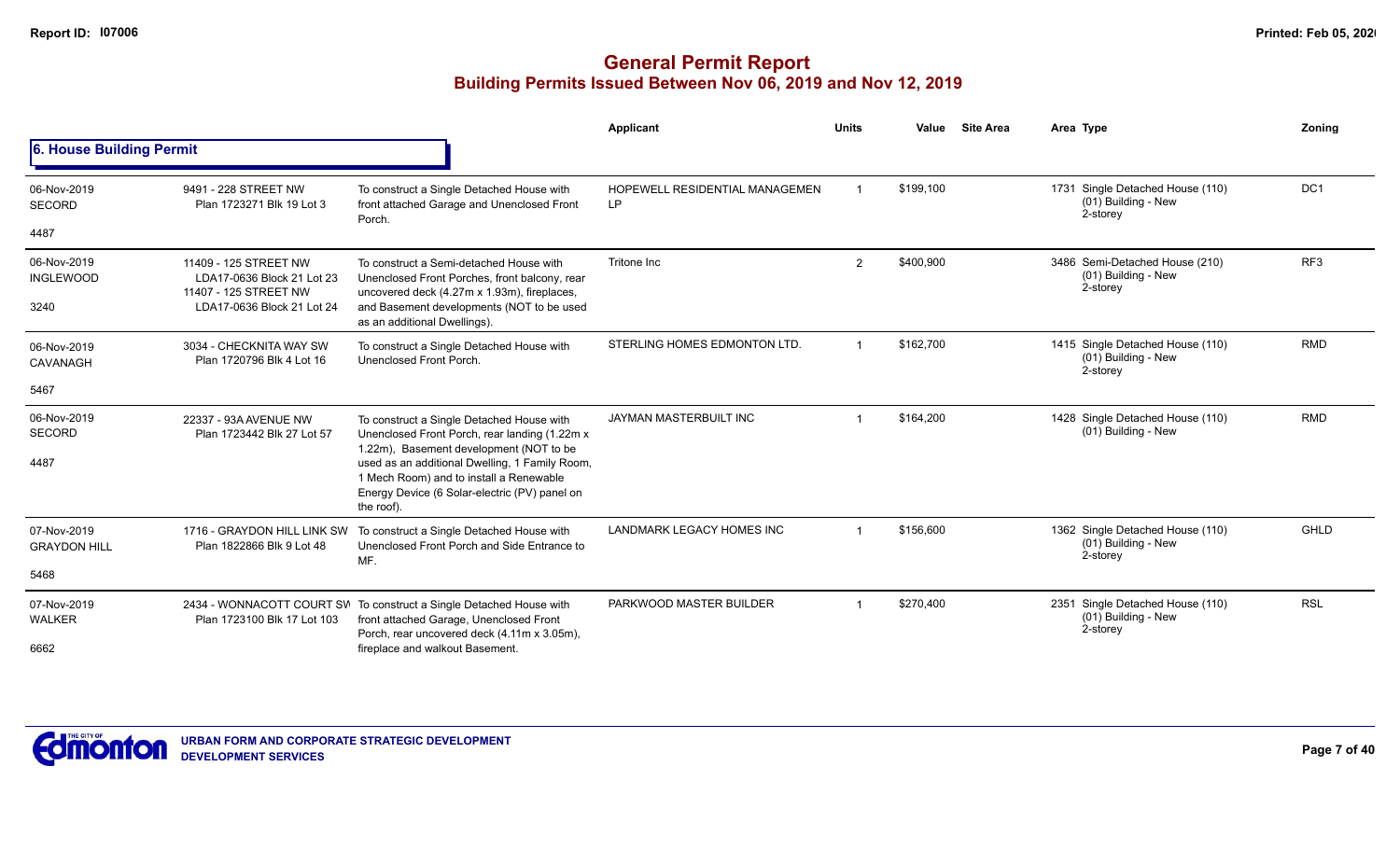|                                                            |                                                              |                                                                                                                                                                                                                                                              | Applicant                            | <b>Units</b>   | Value     | <b>Site Area</b> | Area Type                                                           | Zonina          |
|------------------------------------------------------------|--------------------------------------------------------------|--------------------------------------------------------------------------------------------------------------------------------------------------------------------------------------------------------------------------------------------------------------|--------------------------------------|----------------|-----------|------------------|---------------------------------------------------------------------|-----------------|
| 6. House Building Permit                                   |                                                              |                                                                                                                                                                                                                                                              |                                      |                |           |                  |                                                                     |                 |
| 06-Nov-2019<br><b>GLENRIDDING RAVINE</b><br>5579           | 3027 - 166 STREET SW<br>Plan 1922383 Blk 1 Lot 19            | To construct a Single Detached House with<br>front attached Garage, Basement development<br>(NOT to be used as an additional Dwelling)<br>(family room, mechanical room), Unenclosed<br>Front Porch, and rear uncovered deck (2.90m x<br>$3.05m$ ).          | DAYTONA HOMES INC                    |                | \$204,800 |                  | 1781 Single Detached House (110)<br>(01) Building - New<br>2-storey | RMD, RMD        |
| 06-Nov-2019<br><b>WINDERMERE</b><br>5570                   | 815 - 177 STREET SW<br>Plan 1525626 Blk 18 Lot 16            | To construct a Single Detached House with<br>front attached Garage and Unenclosed Front<br>Porch.                                                                                                                                                            | STERLING HOMES EDMONTON LTD.         | $\overline{ }$ | \$370,300 |                  | 3220 Single Detached House (110)<br>(01) Building - New<br>2-storey | DC1             |
| 06-Nov-2019<br><b>SECORD</b><br>4487                       | 22806 - 95A AVENUE NW<br>Plan 1723271 Blk 18 Lot 50          | To construct a Single Detached House with<br>front attached Garage, rear uncovered deck<br>(3.05m x 2.74m), Unenclosed Front Porch and<br>Basement development (NOT to be used as an<br>additional Dwelling, 1 Recreation Room, 1 Mech<br>Room, 1 Bathroom). | HOPEWELL RESIDENTIAL MANAGEMEN<br>LP |                | \$168,400 |                  | 1464 Single Detached House (110)<br>(01) Building - New<br>2-storey | DC <sub>1</sub> |
| 06-Nov-2019<br>THE ORCHARDS AT<br><b>ELLERSLIE</b><br>6216 | 2320 - CHOKECHERRY CLOSE<br>SW<br>Plan 1822444 Blk 21 Lot 47 | To construct a Single Detached House with<br>front attached Garage, Unenclosed Front Porch<br>and Side door.                                                                                                                                                 | <b>HOMES BY AVI</b>                  |                | \$225,200 |                  | 1958 Single Detached House (110)<br>(01) Building - New<br>2-storey | <b>RMD</b>      |
| 06-Nov-2019<br><b>ROSENTHAL</b><br>4750                    | 8532 - 223 STREET NW<br>Plan 1723490 Blk 20 Lot 24           | To construct a Single Detached House with<br>front attached Garage and Unenclosed Front<br>Porch.                                                                                                                                                            | LINCOLNBERG HOMES LTD                | $\overline{1}$ | \$179,500 |                  | 1561 Single Detached House (110)<br>(01) Building - New<br>2-storey | <b>RMD</b>      |
| 06-Nov-2019<br><b>CRYSTALLINA NERA WEST</b><br>2463        | 7351 - 178 AVENUE NW<br>Plan 1920842 Blk 10 Lot 24           | To construct a Single Detached House with<br>front attached Garage and Unenclosed Front<br>Porch.                                                                                                                                                            | DAYTONA HOMES INC                    |                | \$215,300 |                  | 1872 Single Detached House (110)<br>(01) Building - New<br>2-storey | DC1, DC1        |

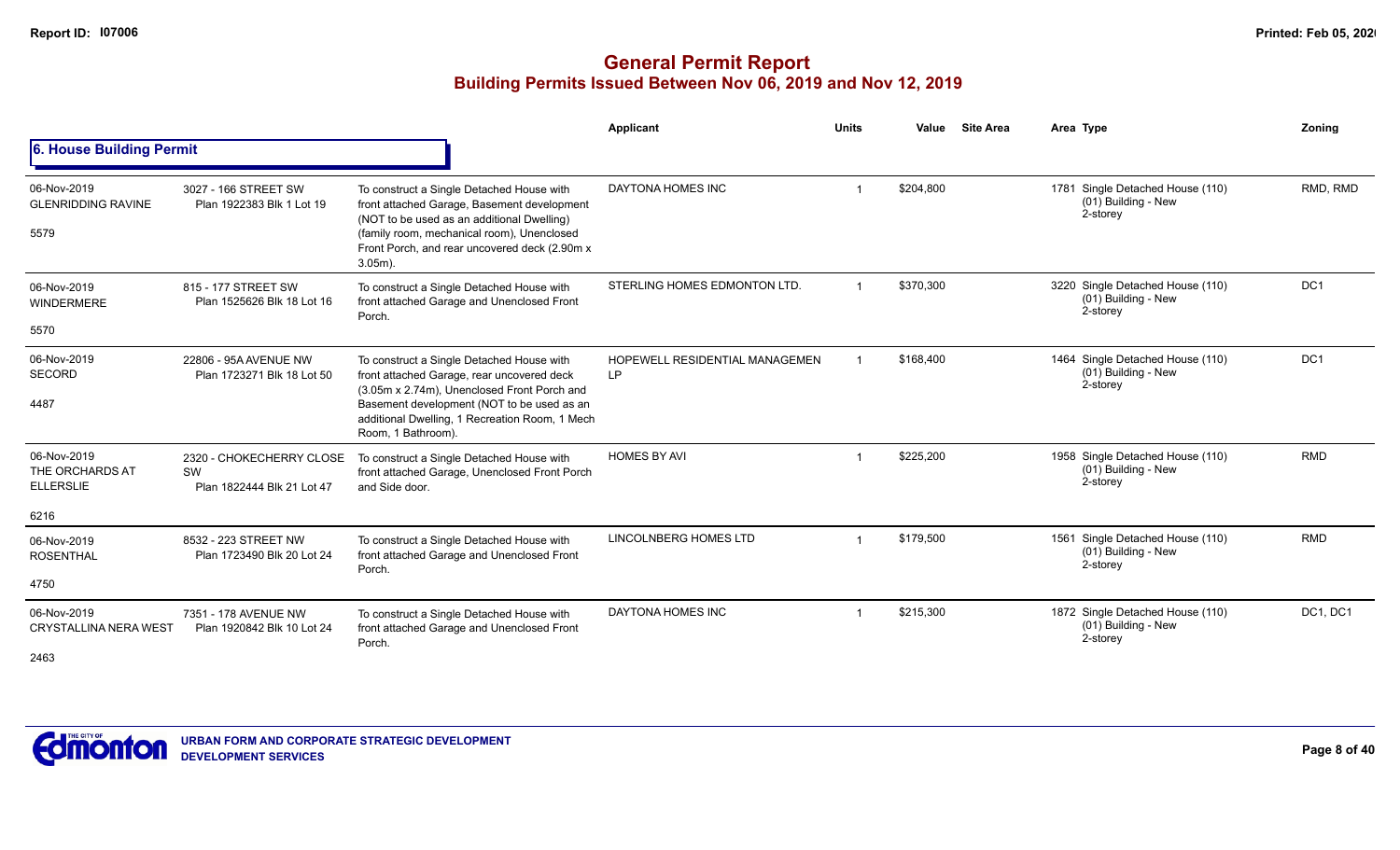|                                                    |                                                                              |                                                                                                                                                                   | Applicant                        | <b>Units</b> | Value     | <b>Site Area</b> | Area Type                                                                | Zonina     |
|----------------------------------------------------|------------------------------------------------------------------------------|-------------------------------------------------------------------------------------------------------------------------------------------------------------------|----------------------------------|--------------|-----------|------------------|--------------------------------------------------------------------------|------------|
| 6. House Building Permit                           |                                                                              |                                                                                                                                                                   |                                  |              |           |                  |                                                                          |            |
| 07-Nov-2019<br><b>LAUREL</b>                       | 1803 - 24 STREET NW<br>Plan 1920713 Blk 14 Lot 8                             | To construct a Single Detached House with a<br>rear uncovered deck (3.05m x 3.05m) and<br>Unenclosed Front Porch.                                                 | <b>CRANSTON CRAFSTMAN LTD.</b>   |              | \$180,400 |                  | 1569 Single Detached House (110)<br>(01) Building - New                  | <b>RPL</b> |
| 6444                                               |                                                                              |                                                                                                                                                                   |                                  |              |           |                  |                                                                          |            |
| 07-Nov-2019<br>THE ORCHARDS AT<br><b>ELLERSLIE</b> | 2324 - CHOKECHERRY CLOSE<br>SW<br>Plan 1822444 Blk 21 Lot 45                 | To construct a Single Detached House with<br>front attached Garage, rear uncovered deck<br>(3.05m x 3.05m) and Unenclosed Front Porch.                            | <b>EXCEL HOMES</b>               |              | \$214,000 |                  | Single Detached House (110)<br>1861<br>$(01)$ Building - New<br>2-storey | <b>RMD</b> |
| 6216                                               |                                                                              |                                                                                                                                                                   |                                  |              |           |                  |                                                                          |            |
| 7-Nov-2019<br><b>CHAPPELLE AREA</b>                | Plan 1823306 Blk 37 Lot 19                                                   | 7413 - CHIVERS CRESCENT SW To construct a Single Detached House with<br>front attached Garage, rear uncovered deck<br>(4.37m x 2.44m) and Unenclosed Front Porch. | KLAIR CUSTOM HOMES (EDMONTON) L' |              | \$201.600 |                  | 1753 Single Detached House (110)<br>(01) Building - New<br>2-storey      | <b>RMD</b> |
| 5462                                               |                                                                              |                                                                                                                                                                   |                                  |              |           |                  |                                                                          |            |
| 07-Nov-2019<br>CHAPPELLE AREA                      | 9329 - COOPER BEND SW<br>Plan 1823130 Blk 15 Lot 29                          | To construct a Single Detached House with<br>front attached Garage and Unenclosed Front<br>Porch.                                                                 | STERLING HOMES EDMONTON LTD.     |              | \$230,500 |                  | 2004 Single Detached House (110)<br>$(01)$ Building - New<br>2-storey    | <b>RMD</b> |
| 5462                                               |                                                                              |                                                                                                                                                                   |                                  |              |           |                  |                                                                          |            |
| 07-Nov-2019<br><b>GLENRIDDING HEIGHTS</b>          | 1010 - RABBIT HILL ROAD SW<br>Plan 1525533 Blk 5 Lot 110                     | To construct a Row House buildings (6 Units)<br>BLK 8.                                                                                                            | <b>LANDMARK COMMUNITIES INC</b>  | 6            | \$965,500 |                  | 8396 Row House Condo (335)<br>(01) Building - New<br>3-storey            | RA7        |
| 5578                                               |                                                                              |                                                                                                                                                                   |                                  |              |           |                  |                                                                          |            |
| 08-Nov-2019<br>SECORD                              | 9215 - 223 STREET NW<br>Plan 1922399 Blk 14 Lot 119                          | To construct a Single Detached House with<br>front attached Garage, Unenclosed Front Porch<br>and to install a Renewable Energy Device (6                         | <b>JAYMAN MASTERBUILT INC</b>    |              | \$220,600 |                  | 1918 Single Detached House (110)<br>$(01)$ Building - New<br>2-storey    | <b>RMD</b> |
| 4487                                               |                                                                              | Solar-electric (PV) panels on the roof).                                                                                                                          |                                  |              |           |                  |                                                                          |            |
| 07-Nov-2019<br><b>RAPPERSWILL</b>                  | 12317 - 177 AVENUE NW<br>Plan 1525031 Blk 110 Lot 5<br>12315 - 177 AVENUE NW | To construct a Semi-detached House with front<br>attached Garages and Unenclosed Front<br>Porches.                                                                | STERLING HOMES EDMONTON LTD.     | 2            | \$358,000 |                  | 3113 Semi-Detached House (210)<br>(01) Building - New<br>2-storey        | RF4        |
| 3370                                               | Plan 1525031 Blk 110 Lot 6                                                   |                                                                                                                                                                   |                                  |              |           |                  |                                                                          |            |

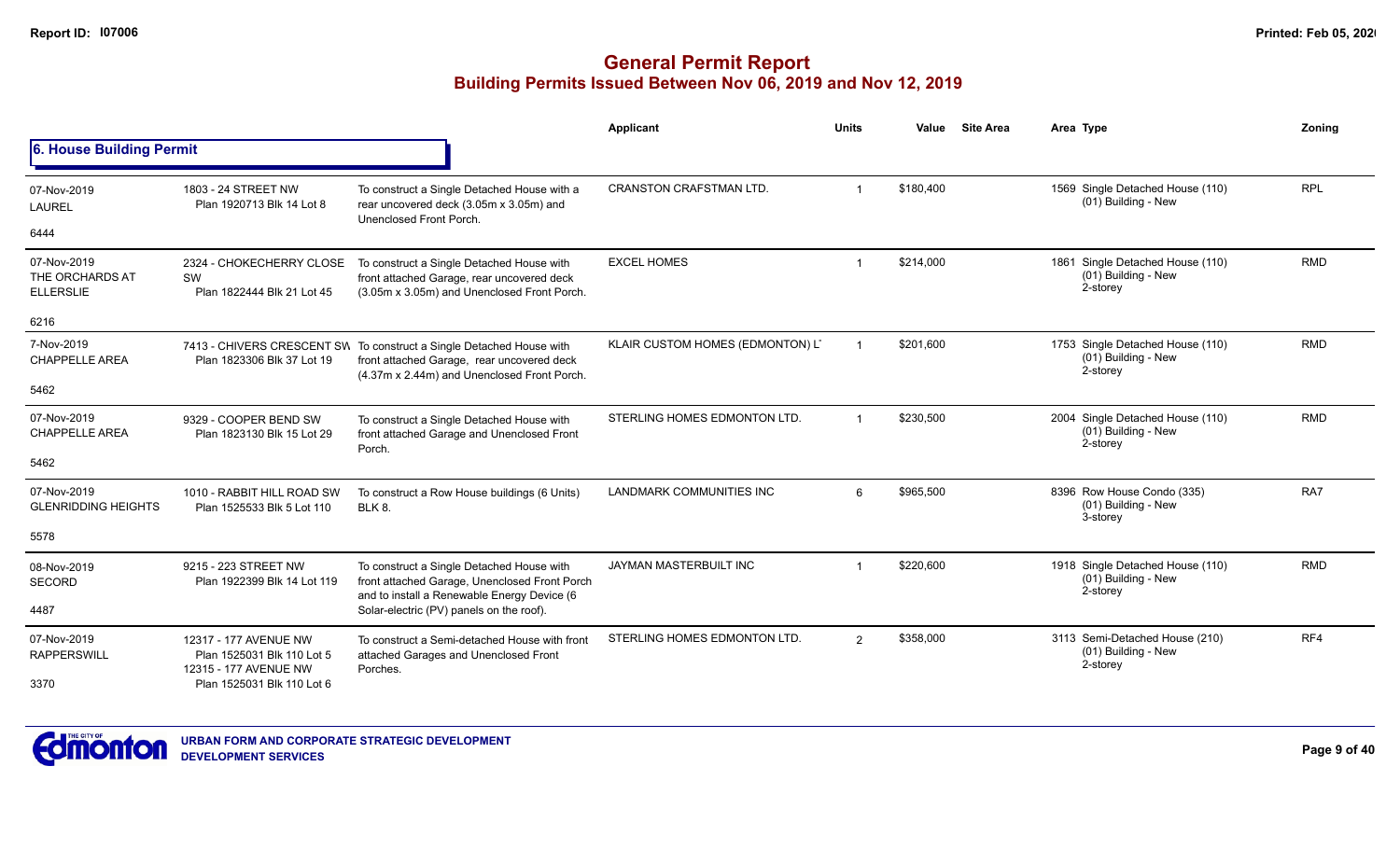|                                                  |                                                                                                                                                                                                                                                                                                    |                                                                                                                                                                                                                                                           | Applicant            | <b>Units</b> | Value     | <b>Site Area</b>                                                    | Area Type                                                             | Zoning     |
|--------------------------------------------------|----------------------------------------------------------------------------------------------------------------------------------------------------------------------------------------------------------------------------------------------------------------------------------------------------|-----------------------------------------------------------------------------------------------------------------------------------------------------------------------------------------------------------------------------------------------------------|----------------------|--------------|-----------|---------------------------------------------------------------------|-----------------------------------------------------------------------|------------|
| 6. House Building Permit                         |                                                                                                                                                                                                                                                                                                    |                                                                                                                                                                                                                                                           |                      |              |           |                                                                     |                                                                       |            |
| 07-Nov-2019<br><b>GLENRIDDING RAVINE</b><br>5579 | 3031 - 166 STREET SW<br>Plan 1922383 Blk 1 Lot 18                                                                                                                                                                                                                                                  | To construct a Single Detached House with<br>front attached Garage, Basement development<br>(NOT to be used as an additional Dwelling) (1<br>bedroom, 1 bathroom, mechanical room)<br>Unenclosed Front Porch, and rear uncovered<br>deck (3.05m x 3.05m). | DAYTONA HOMES INC    |              | \$243,900 |                                                                     | 2121 Single Detached House (110)<br>$(01)$ Building - New<br>2-storey | RMD, RMD   |
| 07-Nov-2019<br><b>GRIESBACH</b>                  | 6075 - NADEN LANDING NW<br>Plan 1822264 Blk 23 Lot 47                                                                                                                                                                                                                                              | To construct a Single Detached House with an<br>Unenclosed Front Porch.                                                                                                                                                                                   | <b>HOMES BY AVI</b>  |              | \$161,900 |                                                                     | 1408 Single Detached House (110)<br>(01) Building - New<br>2-storey   | <b>GLG</b> |
| 3111                                             |                                                                                                                                                                                                                                                                                                    |                                                                                                                                                                                                                                                           |                      |              |           |                                                                     |                                                                       |            |
| 07-Nov-2019<br><b>SECORD</b>                     | 9946 - 222A STREET NW<br>Plan 1820330 Blk 20 Lot 71                                                                                                                                                                                                                                                | To construct a Single Detached House with<br>front attached Garage and Unenclosed Front<br>Porch.                                                                                                                                                         | PACESETTER HOMES LTD |              | \$190,000 |                                                                     | 1652 Single Detached House (110)<br>(01) Building - New<br>2-storey   | <b>RMD</b> |
| 4487                                             |                                                                                                                                                                                                                                                                                                    |                                                                                                                                                                                                                                                           |                      |              |           |                                                                     |                                                                       |            |
| 07-Nov-2019<br><b>SECORD</b>                     | 9950 - 222A STREET NW<br>Plan 1820330 Blk 20 Lot 70                                                                                                                                                                                                                                                | To construct a Single Detached House with<br>front attached Garage and Unenclosed Front<br>Porch.                                                                                                                                                         | PACESETTER HOMES LTD |              | \$169,700 |                                                                     | 1476 Single Detached House (110)<br>(01) Building - New<br>2-storey   | <b>RMD</b> |
| 4487                                             |                                                                                                                                                                                                                                                                                                    |                                                                                                                                                                                                                                                           |                      |              |           |                                                                     |                                                                       |            |
| 07-Nov-2019<br><b>KESWICK AREA</b>               | 6071 - KING LANDING SW<br>Plan 1723517 Blk 4 Lot 15                                                                                                                                                                                                                                                | To construct a Single Detached House with<br>front attached Garage, rear uncovered deck<br>(3.35m x 2.90m) and Unenclosed Front Porch.                                                                                                                    | <b>KANVI HOMES</b>   |              | \$299,300 |                                                                     | 2603 Single Detached House (110)<br>(01) Building - New<br>2-storey   | <b>RSL</b> |
| 5576                                             |                                                                                                                                                                                                                                                                                                    |                                                                                                                                                                                                                                                           |                      |              |           |                                                                     |                                                                       |            |
| 07-Nov-2019<br><b>MAPLE</b>                      | 527 - 37 AVENUE NW<br>To construct a Single Detached House with<br>front attached Garage, Basement development<br>Plan 1922185 Blk 2 Lot 11<br>(NOT to be used as an additional Dwelling),<br>fireplace, rear uncovered deck (4.27m x<br>3.05m), Side door, wet bar and Unenclosed<br>Front Porch. | <b>COVENTRY HOMES</b>                                                                                                                                                                                                                                     |                      | \$270,000    |           | 2348 Single Detached House (110)<br>(01) Building - New<br>2-storey | <b>RMD</b>                                                            |            |
| 6441                                             |                                                                                                                                                                                                                                                                                                    |                                                                                                                                                                                                                                                           |                      |              |           |                                                                     |                                                                       |            |

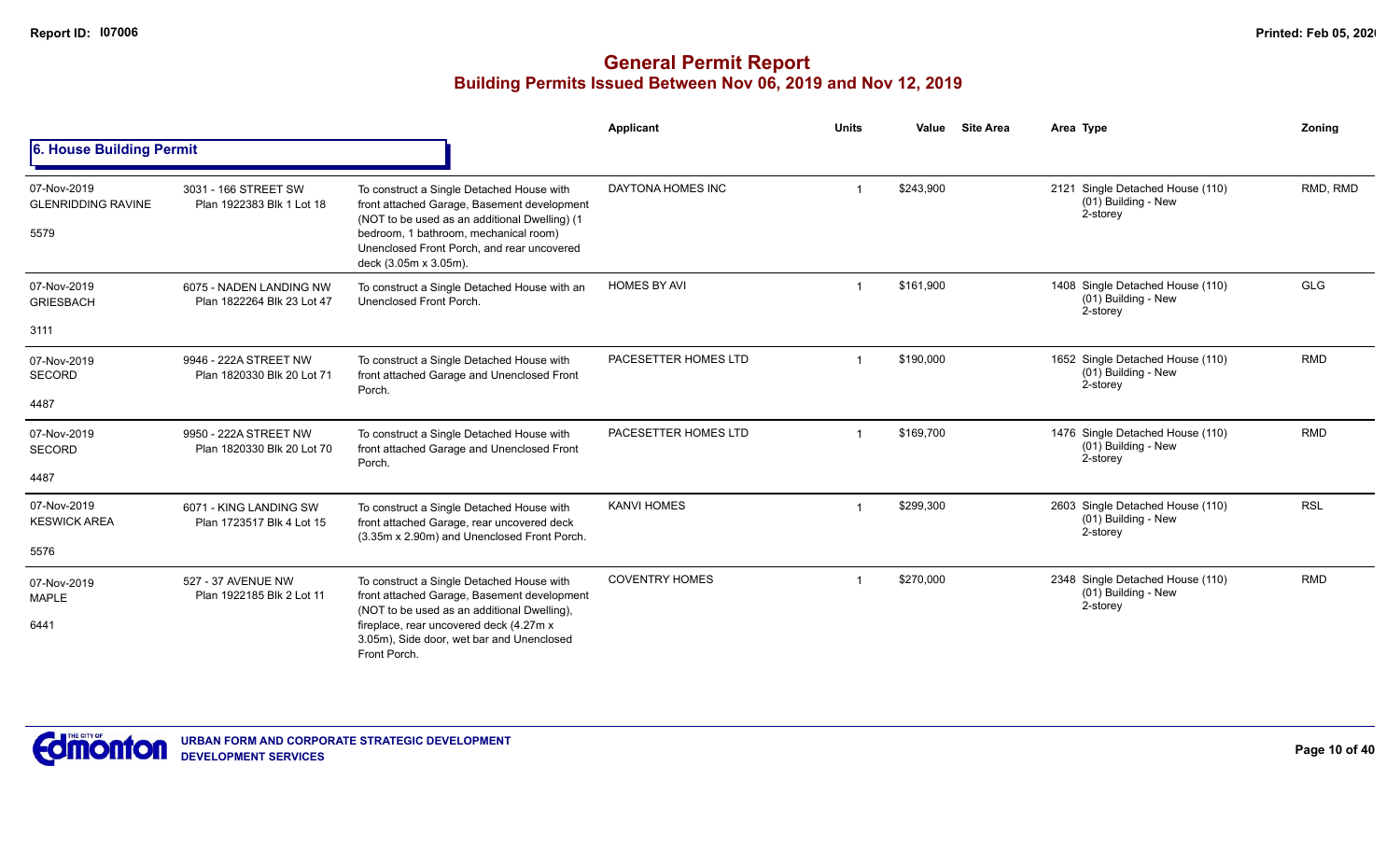|                                           |                                                        |                                                                                                                                            | <b>Applicant</b>                 | <b>Units</b>   | Value       | <b>Site Area</b> | Area Type                                                           | Zoning          |
|-------------------------------------------|--------------------------------------------------------|--------------------------------------------------------------------------------------------------------------------------------------------|----------------------------------|----------------|-------------|------------------|---------------------------------------------------------------------|-----------------|
| 6. House Building Permit                  |                                                        |                                                                                                                                            |                                  |                |             |                  |                                                                     |                 |
| 07-Nov-2019<br><b>CHAPPELLE AREA</b>      | 4244 - CHICHAK CLOSE SW<br>Plan 1822794 Blk 10 Lot 129 | To construct a Single Detached House with<br>front attached Garage and Unenclosed Front<br>Porch.                                          | DAYTONA HOMES INC                |                | \$215,300   |                  | 1872 Single Detached House (110)<br>(01) Building - New<br>2-storey | <b>RMD</b>      |
| 5462                                      |                                                        |                                                                                                                                            |                                  |                |             |                  |                                                                     |                 |
| 07-Nov-2019<br><b>HAZELDEAN</b>           | 9111 - 65 AVENUE NW<br>Plan 1920311 Blk 12 Lot 36A     | To construct a Single Detached House with<br>veranda, fireplace, rear uncovered deck (5.74m<br>x 2.44m) and a Basement development (NOT to | <b>CARSON BUILT INC</b>          |                | \$183,700   |                  | 1597 Single Detached Condo (115)<br>(01) Building - New<br>2-storey | RF <sub>1</sub> |
| 6290                                      |                                                        | be used as an additional Dwelling).                                                                                                        |                                  |                |             |                  |                                                                     |                 |
| 07-Nov-2019<br><b>IDYLWYLDE</b>           | 7618 - 83 AVENUE NW<br>Plan 1922125 Blk 13 Lot 55      | To construct a Single Detached House with<br>Basement development (NOT to be used as an<br>additional Dwelling, 1 Bedroom, 1 Mech Room, 1  | <b>HAYNES HOMES LTD</b>          |                | \$290,400   |                  | 2525 Single Detached House (110)<br>(01) Building - New<br>3-storey | RF <sub>1</sub> |
| 6320                                      |                                                        | Bathroom, 1 Storage Room, 1 Games Room, 1<br>Lounge.), uncovered deck and Roof Top Patio<br>(Lot 31B).                                     |                                  |                |             |                  |                                                                     |                 |
| 07-Nov-2019<br><b>DELTON</b>              | 12206 - 95 STREET NW<br>Plan 8334ET Blk 30 Lot B       | To construct a Single Detached House with<br>Unenclosed Front Porch and rear covered deck<br>(5.18m x 3.05m) and to demolish and existing  | <b>CENTURY LAND HOMES</b>        |                | \$114,000   |                  | 991 Single Detached House (110)<br>(01) Building - New<br>bungalow  | RF <sub>3</sub> |
| 1080                                      |                                                        | Single Detached House (fire restoration).<br>Basement, 1 Open Area, 1 Bathroom, 1 Mech<br>Room.                                            |                                  |                |             |                  |                                                                     |                 |
| 07-Nov-2019<br><b>CHAPPELLE AREA</b>      | 7061 - CHIVERS LOOP SW<br>Plan 1922839 Blk 34 Lot 38A  | To construct a Single Detached House with<br>front attached Garage, fireplace, Unenclosed<br>Front Porch. Side door and rear uncovered     | KLAIR CUSTOM HOMES (EDMONTON) L' | 2              | \$304,900   |                  | 2651 Single Detached House (110)<br>(01) Building - New<br>2-storey | RSL, RMD, RS    |
| 5462                                      |                                                        | deck (3.45m x 3.35m) and to develop a<br>Secondary Suite in the Basement. 2 Bedrooms,<br>1 Bathroom, 1 Mech Room, 1 Living Room.           |                                  |                |             |                  |                                                                     |                 |
| 07-Nov-2019<br><b>GLENRIDDING HEIGHTS</b> | Condo Common Area (Plan<br>1920491)                    | 1010C - RABBIT HILL ROAD SW To construct 18 Row House buildings (total of<br>121 Dwellings).                                               | LANDMARK COMMUNITIES INC         | $\overline{7}$ | \$1,126,400 |                  | 9795 Row House Condo (335)<br>(01) Building - New<br>3-storey       | RA7             |
| 5578                                      |                                                        |                                                                                                                                            |                                  |                |             |                  |                                                                     |                 |

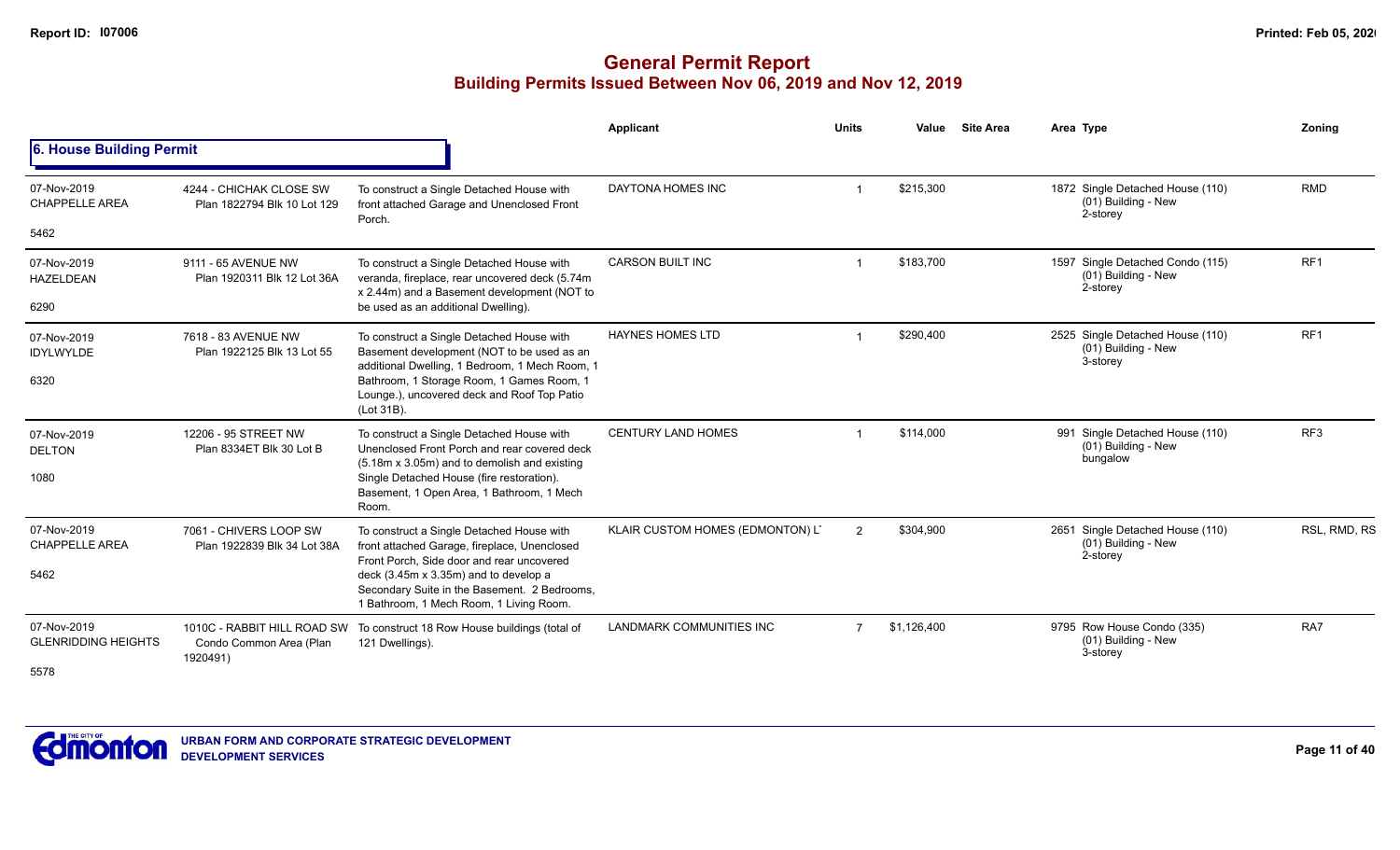|                                         |                                                                           |                                                                                                                                              | Applicant                 | <b>Units</b>   | Value     | <b>Site Area</b> | Area Type                                                           | Zonina          |
|-----------------------------------------|---------------------------------------------------------------------------|----------------------------------------------------------------------------------------------------------------------------------------------|---------------------------|----------------|-----------|------------------|---------------------------------------------------------------------|-----------------|
| 6. House Building Permit                |                                                                           |                                                                                                                                              |                           |                |           |                  |                                                                     |                 |
| 08-Nov-2019<br><b>WALKER</b>            | 5217 - 23 AVENUE SW<br>Plan 1922598 Blk 10 Lot 69                         | To construct a Single Detached House with<br>front attached Garage, uncovered deck (3.05m                                                    | <b>MONTORIO HOMES</b>     | $\mathbf 1$    | \$194,600 |                  | 1692 Single Detached House (110)<br>(01) Building - New<br>2-storey | DC <sub>1</sub> |
| 6662                                    |                                                                           | x 3.05m) and Unenclosed Front Porch.                                                                                                         |                           |                |           |                  |                                                                     |                 |
| 08-Nov-2019<br><b>GRAYDON HILL</b>      | 2106 - GRAYDON HILL<br><b>CRESCENT SW</b><br>Plan 1822866 Blk 4 Lot 102   | To construct a Single Detached House with<br>front attached Garage and Unenclosed Front<br>Porch.                                            | PARKWOOD MASTER BUILDER   | $\overline{1}$ | \$174,200 |                  | 1515 Single Detached House (110)<br>(01) Building - New<br>2-storey | <b>GHLD</b>     |
| 5468                                    |                                                                           |                                                                                                                                              |                           |                |           |                  |                                                                     |                 |
| 08-Nov-2019<br><b>KESWICK AREA</b>      | 2395 - KELLY CIRCLE SW<br>Plan 1723548 Blk 13 Lot 28                      | To construct a Single Detached House with<br>Unenclosed Front Porch.                                                                         | LANDMARK LEGACY HOMES INC | $\overline{1}$ | \$164,800 |                  | 1433 Single Detached House (110)<br>(01) Building - New<br>2-storey | <b>RPL</b>      |
| 5576                                    |                                                                           |                                                                                                                                              |                           |                |           |                  |                                                                     |                 |
| 08-Nov-2019<br><b>WEST JASPER PLACE</b> | 15024 - 99 AVENUE NW<br>Plan 6461ET Blk 58 Lot 11                         | To construct 4 Dwellings of Row House with<br>Secondary Suites, and to demolish the existing<br>Single Detached House and Accessory building | Eqres 99 Ave GP LTD.      | 8              | \$534,300 |                  | 4646 Row House (330)<br>(01) Building - New                         | RF <sub>3</sub> |
| 4580                                    |                                                                           | (rear detached Garage).                                                                                                                      |                           |                |           |                  |                                                                     |                 |
| 08-Nov-2019<br><b>SCHONSEE</b>          | 17313 - 78 STREET NW<br>Plan 1525206 Blk 4 Lot 62<br>17311 - 78 STREET NW | To construct a Semi-detached House with front<br>attached Garages and Unenclosed Front<br>Porches.                                           | <b>BEDROCK HOMES LTD</b>  | 2              | \$362,700 |                  | 3154 Semi-Detached House (210)<br>(01) Building - New<br>2-storey   | RF4             |
| 2700                                    | Plan 1525206 Blk 4 Lot 63                                                 |                                                                                                                                              |                           |                |           |                  |                                                                     |                 |
| 08-Nov-2019<br><b>GRIESBACH</b>         | 5115 - CORVETTE STREET NW<br>Plan 1224373 Blk 28 Lot 31                   | To construct a Single Detached House with<br>fireplace, Unenclosed Front Porch, rear<br>uncovered deck (9.14m x 3.05m) and Basement          | <b>ART HOMES</b>          | -1             | \$276.000 |                  | 2400 Single Detached House (110)<br>(01) Building - New<br>2-storey | <b>GLG</b>      |
| 3111                                    |                                                                           | development (NOT to be used as an additional<br>Dwelling) (1 bedroom, 1 bathroom, mechanical<br>room).                                       |                           |                |           |                  |                                                                     |                 |
| 08-Nov-2019<br>THE UPLANDS              | 20035 - 26 AVENUE NW<br>Plan 1920033 Blk 11 Lot 22                        | To construct a Single Detached House with<br>front attached Garage and Unenclosed Front<br>Porch.                                            | <b>COVENTRY HOMES INC</b> |                | \$211,100 |                  | 1836 Single Detached House (110)<br>(01) Building - New<br>2-storey | DC1, DC1        |
| 4464                                    |                                                                           |                                                                                                                                              |                           |                |           |                  |                                                                     |                 |

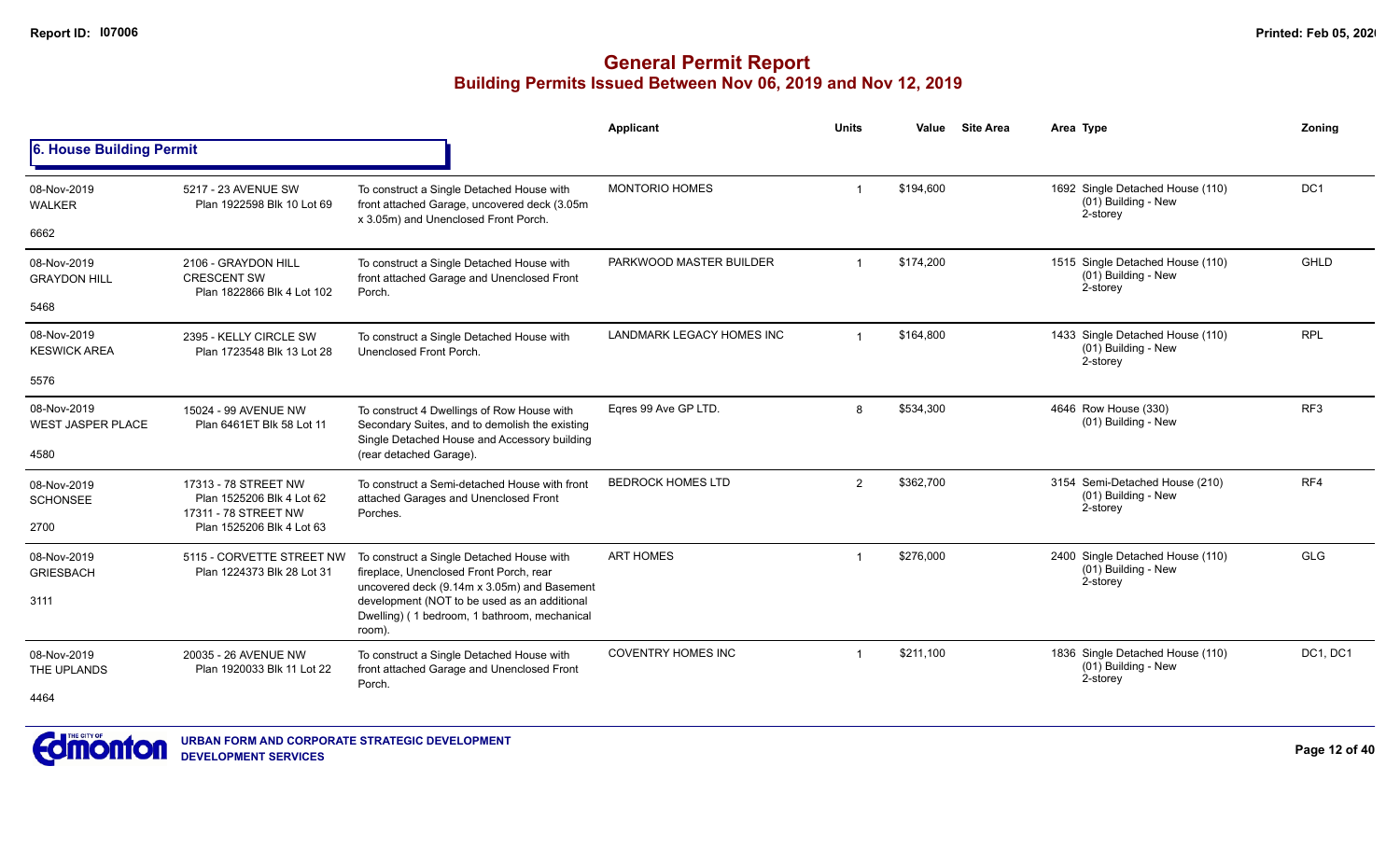|                                                 |                                                                                                               |                                                                                                                                                                                                                                                                                               | <b>Applicant</b>             | <b>Units</b>   | Value     | <b>Site Area</b> | Area Type                                                           | Zonina          |
|-------------------------------------------------|---------------------------------------------------------------------------------------------------------------|-----------------------------------------------------------------------------------------------------------------------------------------------------------------------------------------------------------------------------------------------------------------------------------------------|------------------------------|----------------|-----------|------------------|---------------------------------------------------------------------|-----------------|
| 6. House Building Permit                        |                                                                                                               |                                                                                                                                                                                                                                                                                               |                              |                |           |                  |                                                                     |                 |
| 08-Nov-2019<br><b>GROVENOR</b><br>3210          | 14314 - 106A AVENUE NW<br>Plan 1922777 Blk 1 Lot 10B                                                          | To construct a Single Detached House with<br>Unenclosed Front Porch, fireplace, rear<br>uncovered deck (3.05m x 5.94m) and Basement<br>development (NOT to be used as an additional<br>Dwelling).                                                                                             | <b>URBANAGE HOMES</b>        |                | \$196,100 |                  | 1705 Single Detached House (110)<br>(01) Building - New<br>2-storey | RF <sub>1</sub> |
| 08-Nov-2019<br><b>CAVANAGH</b><br>5467          | 3028 - CHECKNITA WAY SW<br>Plan 1720796 Blk 4 Lot 13                                                          | To construct a Single Detached House with<br>Unenclosed Front Porch.                                                                                                                                                                                                                          | STERLING HOMES EDMONTON LTD. |                | \$130,300 |                  | 1133 Single Detached House (110)<br>(01) Building - New<br>2-storey | <b>RMD</b>      |
| 12-Nov-2019<br><b>WEST JASPER PLACE</b><br>4580 | 9712 - 155 STREET NW<br>Plan 1822997 Blk 5 Lot 7B                                                             | To construct a Single Detached House with<br>fireplace, secondary suite(s) (1 bedroom, 1<br>bathroom, mechanical room), uncovered deck<br>(5.18m x 3.05m) and Unenclosed Front Porch.                                                                                                         | YASPIC HOME INSPECTIONS INC  | $\overline{2}$ | \$206,200 |                  | 1793 Single Detached House (110)<br>(01) Building - New<br>2-storey | RF <sub>1</sub> |
| 12-Nov-2019<br><b>CHAPPELLE AREA</b><br>5462    | 5519 - CHEGWIN POINT SW<br>Plan 1721581 Blk 21 Lot 21                                                         | To construct a Single Detached House with<br>front attached Garage, Unenclosed Front<br>Porch, Basement development (NOT to be used<br>as an additional Dwelling), rear covered deck<br>(5.08m x 2.59m), fireplace, rear uncovered<br>decks (4.78m x 3.51m, 5.03m x 3.51m), and<br>Side door. | NORTH POINTE HOMES LTD       |                | \$221,500 |                  | 1926 Single Detached House (110)<br>(01) Building - New<br>2-storey | <b>RSL</b>      |
| 08-Nov-2019<br>LAUREL<br>6444                   | 1224 - 27 STREET NW<br>Plan 1723189 Blk 8 Lot 21<br>1222 - 27 STREET NW<br>Plan 1723189 Blk 8 Lot 22          | To construct a Semi-Detached House with front<br>attached Garages and Unenclosed Front<br>Porches.                                                                                                                                                                                            | STERLING HOMES EDMONTON LTD. | $\overline{2}$ | \$374,100 |                  | 3253 Semi-Detached House (210)<br>(01) Building - New<br>2-storey   | RF4             |
| 08-Nov-2019<br><b>WALKER</b><br>6662            | 2037 - WONNACOTT WAY SW<br>Plan 1624309 Blk 22 Lot 9<br>2039 - WONNACOTT WAY SW<br>Plan 1624309 Blk 22 Lot 10 | To construct a Semi-Detached House with front<br>attached Garage (Lot 10) and Unenclosed Front<br>Porches.                                                                                                                                                                                    | <b>BEDROCK HOMES LTD</b>     | $\overline{2}$ | \$362,400 |                  | 3151 Semi-Detached House (210)<br>(01) Building - New<br>2-storey   | RF4             |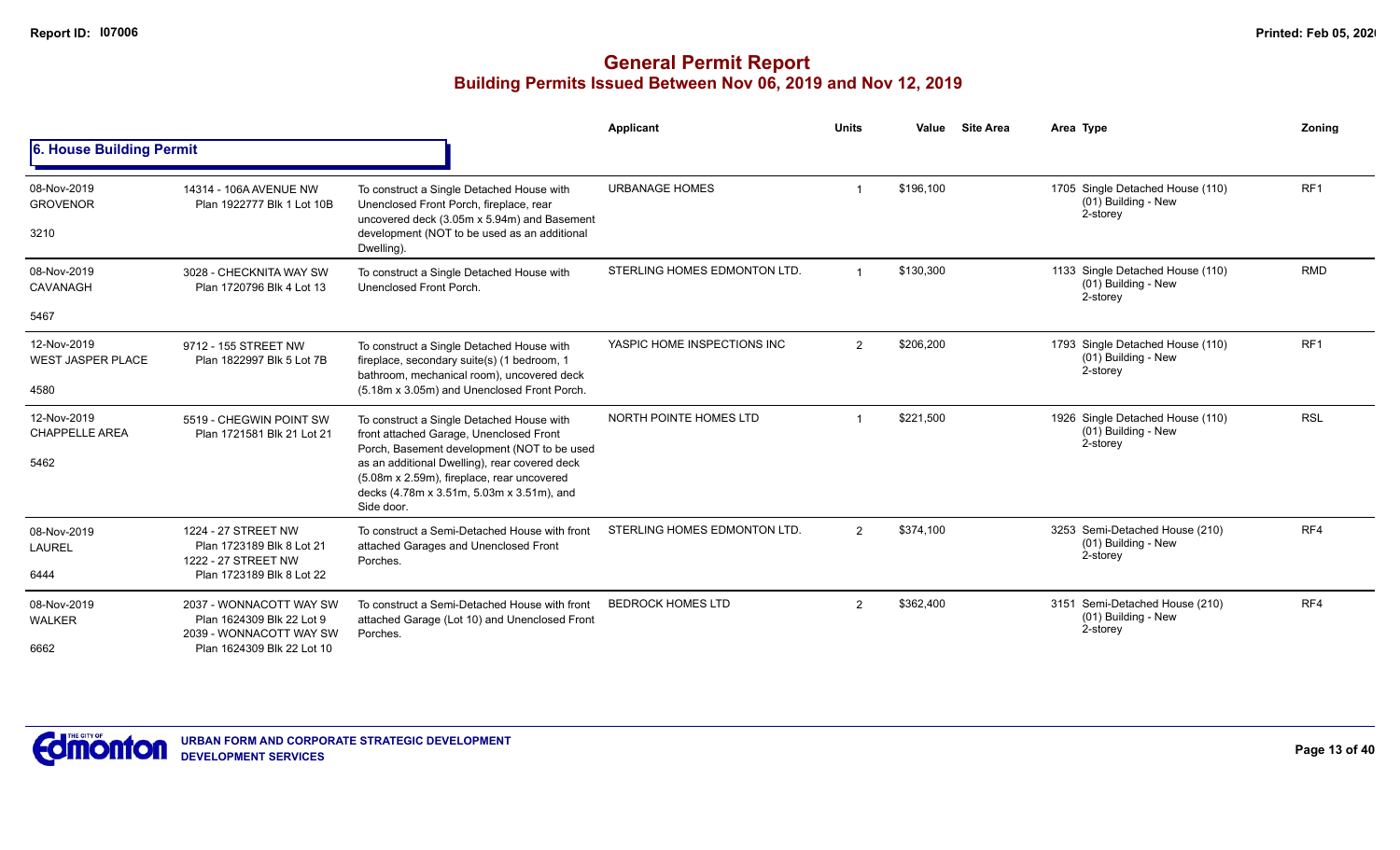|                                          |                                                                                                                                               |                                                                                                                                                                 | Applicant                     | <b>Units</b>            | Value     | <b>Site Area</b> | Area Type                                                           | Zonina          |
|------------------------------------------|-----------------------------------------------------------------------------------------------------------------------------------------------|-----------------------------------------------------------------------------------------------------------------------------------------------------------------|-------------------------------|-------------------------|-----------|------------------|---------------------------------------------------------------------|-----------------|
| 6. House Building Permit                 |                                                                                                                                               |                                                                                                                                                                 |                               |                         |           |                  |                                                                     |                 |
| 08-Nov-2019<br><b>KESWICK AREA</b>       | 6462 - KING WYND SW<br>Plan 1920145 Blk 5 Lot 32                                                                                              | To construct a Single Detached House with<br>front attached Garage, fireplace and<br>Unenclosed Front Porch.                                                    | ROHIT COMMUNITIES INC         | $\overline{\mathbf{1}}$ | \$247,500 |                  | 2152 Single Detached House (110)<br>(01) Building - New<br>2-storey | DC <sub>1</sub> |
| 5576                                     |                                                                                                                                               |                                                                                                                                                                 |                               |                         |           |                  |                                                                     |                 |
| 08-Nov-2019<br><b>CHAPPELLE AREA</b>     | 3229 - CHERNOWSKI WAY SW<br>Plan 1620053 Blk 19 Lot 9                                                                                         | To construct a Single Detached House with<br>front attached Garage, Unenclosed Front Porch,<br>rear uncovered deck (3.96m x 3.05m), fireplace                   | MORRISON HOMES (EDMONTON) LTD | $\overline{1}$          | \$256,200 |                  | 2228 Single Detached House (110)<br>(01) Building - New<br>2-storey | <b>RSL</b>      |
| 5462                                     |                                                                                                                                               | and walkout Basement (furance rpp,                                                                                                                              |                               |                         |           |                  |                                                                     |                 |
| 08-Nov-2019<br><b>ALLARD</b>             | 4820 - ALWOOD POINT SW<br>Plan 1920591 Blk 18 Lot 159<br>4822 - ALWOOD POINT SW                                                               | To construct a 4 unit Row Housing Development<br>with front attached Garages and Unenclosed<br>Front Porches.                                                   | STERLING HOMES EDMONTON LTD.  | $\overline{4}$          | \$621,800 |                  | 5407 Row House (330)<br>(01) Building - New<br>2-storey             | <b>RF5. RF5</b> |
| 5458                                     | Plan 1920591 Blk 18 Lot 160<br>4824 - ALWOOD POINT SW<br>Plan 1920591 Blk 18 Lot 161<br>4826 - ALWOOD POINT SW<br>Plan 1920591 Blk 18 Lot 162 |                                                                                                                                                                 |                               |                         |           |                  |                                                                     |                 |
| 12-Nov-2019<br><b>PAISLEY</b>            | 539 - PATERSON WAY SW<br>Plan 1821022 Blk 14 Lot 33<br>537 - PATERSON WAY SW                                                                  | To construct a Semi-Detached House with<br>Unenclosed Front Porches and side door (Lot<br>33).                                                                  | <b>BROOKFIELD RESIDENTIAL</b> | 2                       | \$339,100 |                  | 2949 Semi-Detached House (210)<br>(01) Building - New               | <b>HVLD</b>     |
| 5469                                     | Plan 1821022 Blk 14 Lot 34                                                                                                                    |                                                                                                                                                                 |                               |                         |           |                  |                                                                     |                 |
| 08-Nov-2019<br><b>GLENRIDDING RAVINE</b> | 611 - GLENRIDDING RAVINE<br><b>DRIVE SW</b><br>Plan 1921203 Blk 2 Lot 4                                                                       | To construct a Semi-Detached House with front<br>attached Garages, rear uncovered decks (Lot 4<br>- 3.96m x 3.05m, Lot 5 - 3.05m x 3.05m) and                   | SATCHA INVESTMENTS LTD        | 2                       | \$348,800 |                  | 3033 Semi-Detached House (210)<br>(01) Building - New<br>2-storey   | DC <sub>1</sub> |
| 5579                                     | 609 - GLENRIDDING RAVINE<br><b>DRIVE SW</b><br>Plan 1921203 Blk 2 Lot 5                                                                       | Unenclosed Front Porches.                                                                                                                                       |                               |                         |           |                  |                                                                     |                 |
| 08-Nov-2019<br>WINDERMERE                | Plan 1324375 Blk 11 Lot 48                                                                                                                    | 4517 - WESTCLIFF TERRACE S\ To construct a Single Detached House with<br>front attached Garage, Unenclosed Front<br>Porch, rear uncovered deck (3.66m x 3.96m), | TAPESTRY DEVELOPMENTS INC     | $\overline{1}$          | \$181,800 |                  | 1581 Single Detached House (110)<br>(01) Building - New<br>2-storey | RF4             |
| 5570                                     |                                                                                                                                               | fireplace(s) and Basement development (NOT<br>to be used as an additional Dwelling).                                                                            |                               |                         |           |                  |                                                                     |                 |

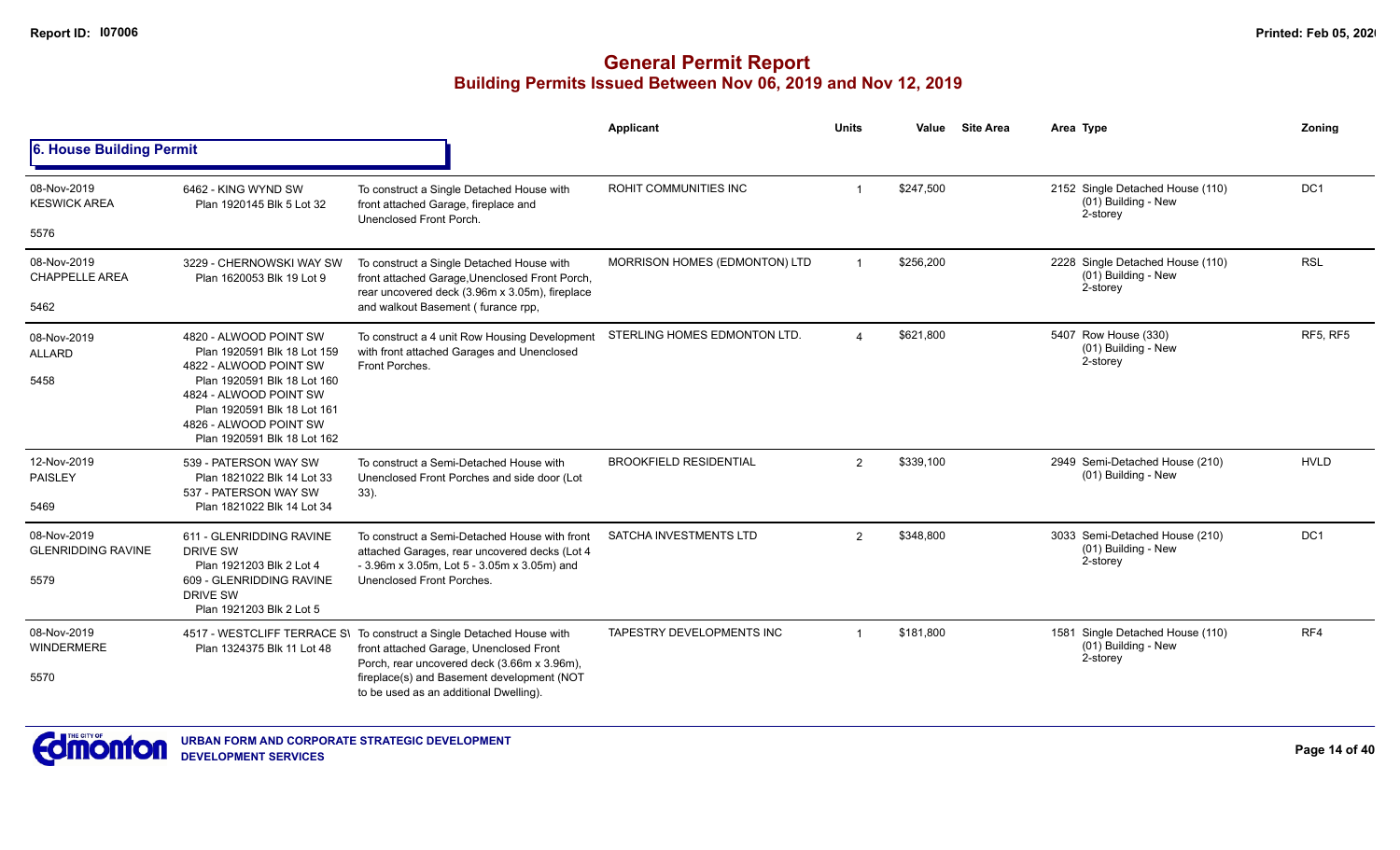|                                      |                                                                                 |                                                                                                                                                | Applicant                            | <b>Units</b> | Value     | <b>Site Area</b> | Area Type                                                           | Zoning          |
|--------------------------------------|---------------------------------------------------------------------------------|------------------------------------------------------------------------------------------------------------------------------------------------|--------------------------------------|--------------|-----------|------------------|---------------------------------------------------------------------|-----------------|
| 6. House Building Permit             |                                                                                 |                                                                                                                                                |                                      |              |           |                  |                                                                     |                 |
| 08-Nov-2019<br><b>LAUREL</b>         | 2215C - 24 STREET NW<br>Condo Common Area (Plan<br>1621541)                     | To construct a 6 unit Row House (Building<br>#5, units#35-40)                                                                                  | <b>LANDMARK COMMUNITIES INC</b>      | 6            | \$897,000 |                  | 7800 Row House Condo (335)<br>(01) Building - New<br>3-storey       | RF <sub>5</sub> |
| 6444                                 |                                                                                 |                                                                                                                                                |                                      |              |           |                  |                                                                     |                 |
| 08-Nov-2019<br><b>CHAPPELLE AREA</b> | 6719 - CRAWFORD WAY SW<br>Plan 1823308 Blk 34 Lot 17                            | To construct a Single Detached House with<br>front attached Garage, Unenclosed Front<br>Porch, fireplace and side door.                        | <b>CRYSTAL CREEK HOMES</b>           |              | \$226,400 |                  | 1969 Single Detached House (110)<br>(01) Building - New<br>2-storey | <b>RSL</b>      |
| 5462                                 |                                                                                 |                                                                                                                                                |                                      |              |           |                  |                                                                     |                 |
| 08-Nov-2019<br><b>SECORD</b>         | 22812 - 96 AVENUE NW<br>Plan 1920924 Blk 26 Lot 17                              | To construct a Single Detached House with<br>front attached Garage, Unenclosed Front Porch<br>and rear uncovered deck (3.05 m x 3.05 m).       | DAYTONA HOMES INC                    |              | \$215,300 |                  | 1872 Single Detached House (110)<br>(01) Building - New<br>2-storey | <b>RMD</b>      |
| 4487                                 |                                                                                 |                                                                                                                                                |                                      |              |           |                  |                                                                     |                 |
| 08-Nov-2019<br><b>RITCHIE</b>        | 9530 - 75 AVENUE NW<br>Plan 8370ET Blk 17 Lot R                                 | To construct a Single Detached House with<br>fireplace, Unenclosed Front Porch, rear<br>uncovered deck (3.35m x 3.05m) and Side                | SUNSHINE PROPERTY INVESTMENT LTI     |              | \$293,300 |                  | 2550 Single Detached House (110)<br>(01) Building - New<br>2-storey | RF <sub>3</sub> |
| 6610                                 |                                                                                 | door.                                                                                                                                          |                                      |              |           |                  |                                                                     |                 |
| 08-Nov-2019<br><b>SECORD</b>         | 9547 - 227 STREET NW<br>Plan 1723271 Blk 18 Lot 36                              | To construct a Single Detached House with<br>front attached Garage, Unenclosed Front                                                           | HOPEWELL RESIDENTIAL MANAGEMEN<br>LP |              | \$262,000 |                  | 2278 Single Detached House (110)<br>(01) Building - New<br>2-storey | DC <sub>1</sub> |
| 4487                                 |                                                                                 | Porch, fireplace and Basement development<br>(NOT to be used as an additional Dwelling, 1<br>Bedroom, 1 Rec Room, 1 Mech Room, 1<br>Bathroom). |                                      |              |           |                  |                                                                     |                 |
| 08-Nov-2019<br><b>CHAPPELLE AREA</b> | 7211 - CHIVERS PLACE SW<br>Plan 1823300 Blk 31 Lot 5<br>7213 - CHIVERS PLACE SW | To construct a Semi-detached House with front<br>attached Garages and Unenclosed Front<br>Porches.                                             | KLAIR CUSTOM HOMES (EDMONTON) LT     | 2            | \$361,400 |                  | 3143 Semi-Detached House (210)<br>(01) Building - New<br>2-storey   | RF4, RF4        |
| 5462                                 | Plan 1922588 Blk 31 Lot 6A                                                      |                                                                                                                                                |                                      |              |           |                  |                                                                     |                 |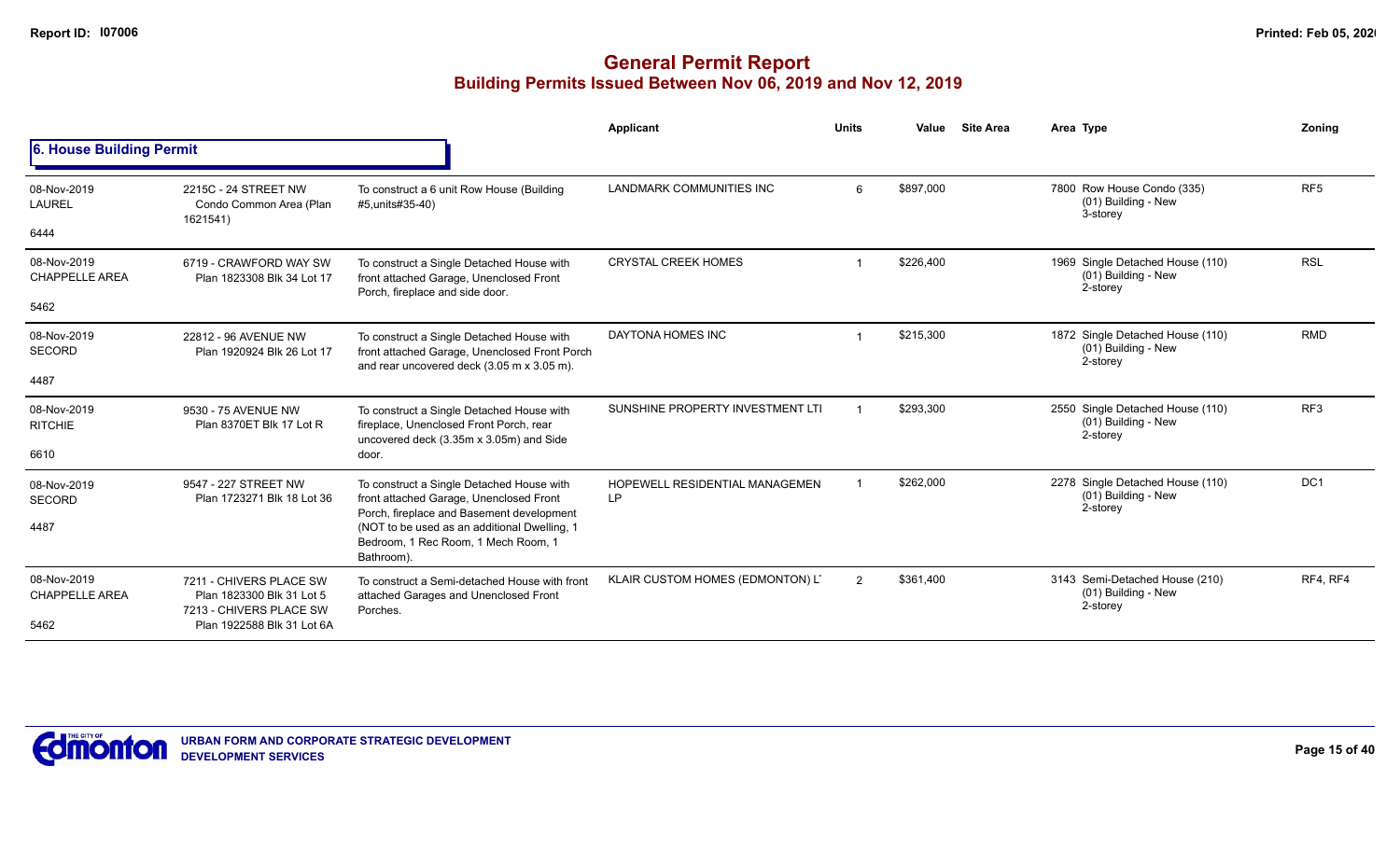|                                           |                                                                                         |                                                                                                                                     | Applicant                       | <b>Units</b>   | Value       | <b>Site Area</b> | Area Type                                                             | Zonina          |
|-------------------------------------------|-----------------------------------------------------------------------------------------|-------------------------------------------------------------------------------------------------------------------------------------|---------------------------------|----------------|-------------|------------------|-----------------------------------------------------------------------|-----------------|
| 6. House Building Permit                  |                                                                                         |                                                                                                                                     |                                 |                |             |                  |                                                                       |                 |
| 08-Nov-2019<br><b>EDGEMONT</b>            | 1683 - ENRIGHT WAY NW<br>Plan 1823445 Blk 23 Lot 5                                      | To construct a Single Detached House with<br>front attached Garage, Unenclosed Front<br>Porch, rear uncovered deck (3.05m x 4.57m), | <b>BLACKSTONE HOMES LTD</b>     |                | \$173,700   |                  | 1510 Single Detached House (110)<br>$(01)$ Building - New<br>2-storey | <b>RSL</b>      |
| 4462                                      |                                                                                         | fireplace and Basement development (NOT to<br>be used as an additional Dwelling).                                                   |                                 |                |             |                  |                                                                       |                 |
| 08-Nov-2019<br><b>SCHONSEE</b>            | 17327 - 74 STREET NW<br>Plan 1223878 Blk 7 Lot 53                                       | To construct a Single Detached House with<br>front attached Garage, Unenclosed Front                                                | WHITE EAGLE HOMES LTD.          |                | \$255,300   |                  | 2220 Single Detached House (110)<br>$(01)$ Building - New<br>2-storey | <b>RSL</b>      |
| 2700                                      |                                                                                         | Porch, rear uncovered deck (4.42m x 3.05m),<br>Basement development (NOT to be used as an<br>additional Dwelling) and fireplace.    |                                 |                |             |                  |                                                                       |                 |
| 08-Nov-2019<br><b>SUMMERSIDE</b>          | 8931 - 20 AVENUE SW<br>Plan 1720993 Blk 46 Lot 13                                       | To construct a Single Detached House with<br>front attached Garage, Unenclosed Front                                                | FIVE STAR HOMES INC             | $\overline{2}$ | \$390,800   |                  | 3398 Single Detached House (110)<br>(01) Building - New<br>2-storey   | <b>RSL</b>      |
| 6213                                      |                                                                                         | Porch, fireplace and to develop a Secondary<br>Suite in the Basement.                                                               |                                 |                |             |                  |                                                                       |                 |
| 08-Nov-2019<br><b>GLENRIDDING HEIGHTS</b> | 1010 - RABBIT HILL ROAD SW<br>Plan 1525533 Blk 5 Lot 110<br>1010C - RABBIT HILL ROAD SW | To construct an 8 unit Row House (units 14-21)                                                                                      | <b>LANDMARK COMMUNITIES INC</b> | 8              | \$1,196,000 |                  | 10400 Row House Condo (335)<br>(01) Building - New<br>3-storey        | RA7             |
| 5578                                      | Condo Common Area (Plan<br>1920491)                                                     |                                                                                                                                     |                                 |                |             |                  |                                                                       |                 |
| 08-Nov-2019<br><b>GLENRIDDING HEIGHTS</b> | Condo Common Area (Plan                                                                 | 1010C - RABBIT HILL ROAD SW To construct a 7 unit Row House (units<br>#109-115)                                                     | <b>LANDMARK COMMUNITIES INC</b> | $\overline{7}$ | \$1,046,500 |                  | 9100 Row House Condo (335)<br>(01) Building - New<br>3-storey         | RA7             |
| 5578                                      | 1920491)                                                                                |                                                                                                                                     |                                 |                |             |                  |                                                                       |                 |
| 08-Nov-2019<br><b>KIRKNESS</b>            | 3015 - 151 AVENUE NW<br>Plan 8422617 Blk 101 Lot 113                                    | To construct a 9 unit Row House building (Units<br>12-20, Block 6).                                                                 | <b>LANDMARK COMMUNITIES INC</b> | 9              | \$1,448,300 |                  | 12594 Row House Condo (335)<br>(01) Building - New<br>3-storey        | CS <sub>1</sub> |
| 2430                                      |                                                                                         |                                                                                                                                     |                                 |                |             |                  |                                                                       |                 |
| 12-Nov-2019<br><b>LAUREL</b>              | 2419 - 14 AVENUE NW<br>Plan 1722980 Blk 8 Lot 143                                       | To construct a Single Detached House with<br>Unenclosed Front Porch and fireplace.                                                  | <b>IMPACT HOMES LTD</b>         |                | \$157,100   |                  | 1366 Single Detached House (110)<br>$(01)$ Building - New<br>2-storey | <b>RPL</b>      |
| 6444                                      |                                                                                         |                                                                                                                                     |                                 |                |             |                  |                                                                       |                 |

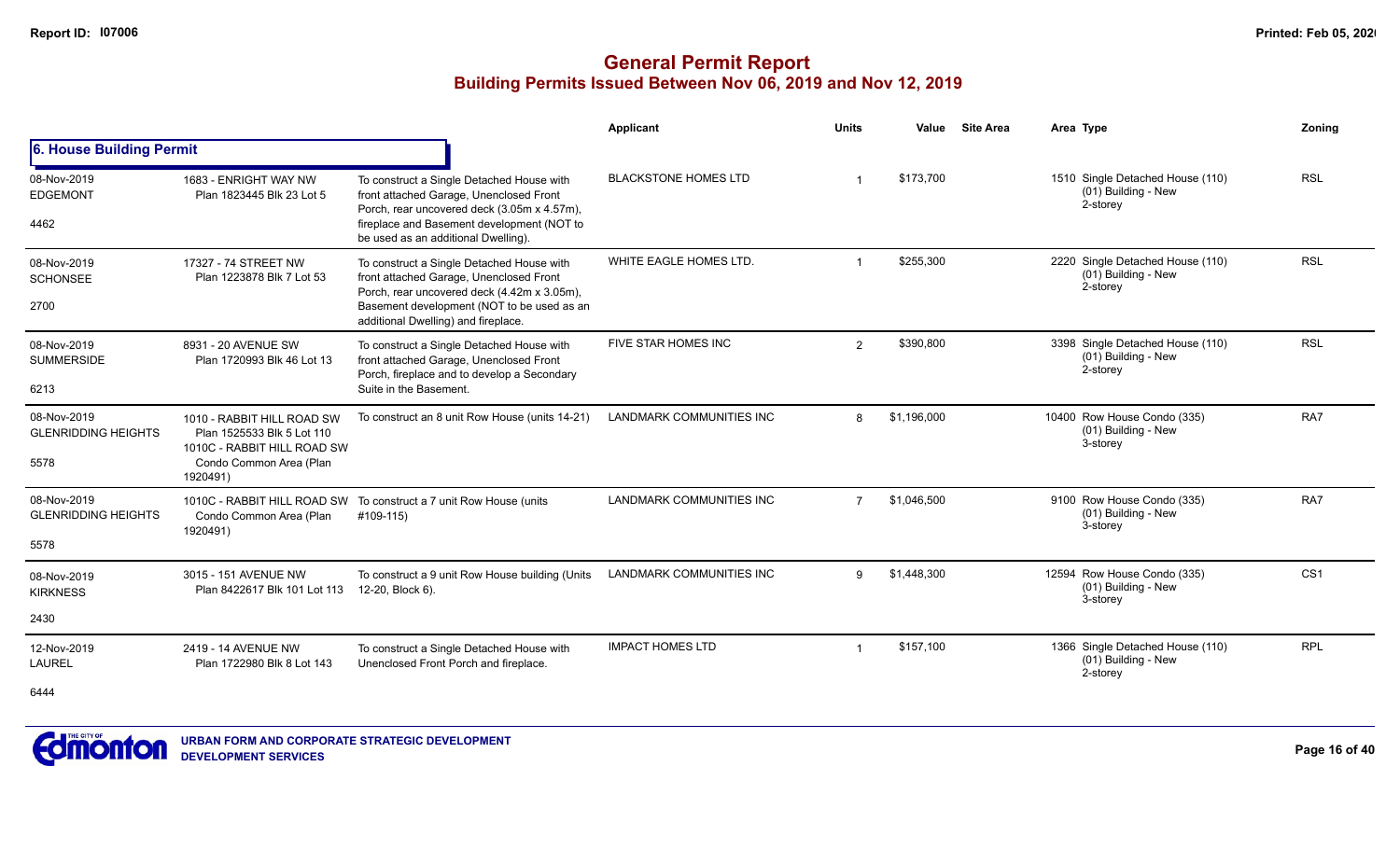|                                            |                                                                                                                |                                                                                                                                                                                                                                                                                             | <b>Applicant</b>                 | <b>Units</b>   | Value     | <b>Site Area</b> | Area Type                                                           | Zoning     |
|--------------------------------------------|----------------------------------------------------------------------------------------------------------------|---------------------------------------------------------------------------------------------------------------------------------------------------------------------------------------------------------------------------------------------------------------------------------------------|----------------------------------|----------------|-----------|------------------|---------------------------------------------------------------------|------------|
| 6. House Building Permit                   |                                                                                                                |                                                                                                                                                                                                                                                                                             |                                  |                |           |                  |                                                                     |            |
| 12-Nov-2019<br><b>KESWICK AREA</b><br>5576 | 6457 - KING WYND SW<br>Plan 1920145 Blk 6 Lot 36<br>6455 - KING WYND SW<br>Plan 1920145 Blk 6 Lot 37           | To construct a Semi-detached House with front<br>attached Garage (lot 36), Unenclosed Front<br>Porches, rear uncovered decks (Lot 36 Deck -<br>2.44m x 3.66m, Lot 37 Deck - 3.05m x 3.04m),<br>and side door.                                                                               | ROHIT COMMUNITIES INC            | $\overline{2}$ | \$373,300 |                  | 3246 Semi-Detached House (210)<br>(01) Building - New               | RF4        |
| 12-Nov-2019<br><b>EDGEMONT</b><br>4462     | 1352 - ERKER CRESCENT NW<br>Plan 1920642 Blk 2 Lot 15<br>1350 - ERKER CRESCENT NW<br>Plan 1920642 Blk 2 Lot 16 | To construct a Semi-detached House with front<br>attached Garages, rear uncovered decks<br>(3.05m x 3.05m), Unenclosed Front Porches<br>and to develop a Secondary suite in the<br>basement (lot 15, Unit 1352). 1 Bedroom,<br>bathroom, laundry room, furnace room,<br>living/kitchen area | ROHIT COMMUNITIES INC            | 3              | \$361,800 |                  | 3146 Semi-Detached House (210)<br>(01) Building - New<br>2-storey   | RF4        |
| 12-Nov-2019<br>LAUREL                      | 2423 - 14 AVENUE NW<br>Plan 1722980 Blk 8 Lot 142                                                              | To construct a Single Detached House with<br>Unenclosed Front Porch.                                                                                                                                                                                                                        | <b>IMPACT HOMES LTD</b>          |                | \$187,800 |                  | 1633 Single Detached House (110)<br>(01) Building - New<br>2-storey | <b>RPL</b> |
| 6444                                       |                                                                                                                |                                                                                                                                                                                                                                                                                             |                                  |                |           |                  |                                                                     |            |
| 12-Nov-2019<br><b>LAUREL</b>               | 2509 - 14A AVENUE NW<br>Plan 1822989 Blk 13 Lot 19                                                             | To construct a Single Detached House with<br>front attached Garage, fireplace, Unenclosed<br>Front Porch, rear uncovered deck (3.81m x                                                                                                                                                      | <b>VICTORY HOMES LTD</b>         | $\overline{2}$ | \$311,200 |                  | 2706 Single Detached House (110)<br>(01) Building - New<br>2-storey | <b>RSL</b> |
| 6444                                       |                                                                                                                | 2.90m). Side door and to develop a Secondary<br>Suite in the Basement                                                                                                                                                                                                                       |                                  |                |           |                  |                                                                     |            |
| 12-Nov-2019<br><b>CHAPPELLE AREA</b>       | Plan 1823306 Blk 30 Lot 39<br>7400 - CHIVERS CRESCENT SW Front Porch(s) and Side door(s).                      | 7398 - CHIVERS CRESCENT SW To construct a Semi-Detached House with front<br>attached Garage(s), fireplace(s), Unenclosed                                                                                                                                                                    | KLAIR CUSTOM HOMES (EDMONTON) LT | $\overline{2}$ | \$337,900 |                  | 2938 Semi-Detached House (210)<br>(01) Building - New<br>2-storey   | <b>RMD</b> |
| 5462                                       | Plan 1823306 Blk 30 Lot 40                                                                                     |                                                                                                                                                                                                                                                                                             |                                  |                |           |                  |                                                                     |            |
| 12-Nov-2019 HAYS<br><b>RIDGE AREA</b>      | 684 - HOWATT DRIVE SW<br>Plan 1425761 Blk 8 Lot 12                                                             | To construct a Single Detached House with<br>front attached Garage, balcony (3.35m x<br>4.57m), Basement development (NOT to be                                                                                                                                                             | CASCADE WEST ROOFING LTD.        |                | \$440,400 |                  | 3670 Single Detached House (110)<br>(01) Building - New<br>2-storey | <b>RSL</b> |
| 5465                                       |                                                                                                                | used as an additional Dwelling), covered deck<br>(2.74m x 4.27m), fireplace, uncovered deck<br>$(3.96m \times 5.18m)$ , and veranda.                                                                                                                                                        |                                  |                |           |                  |                                                                     |            |

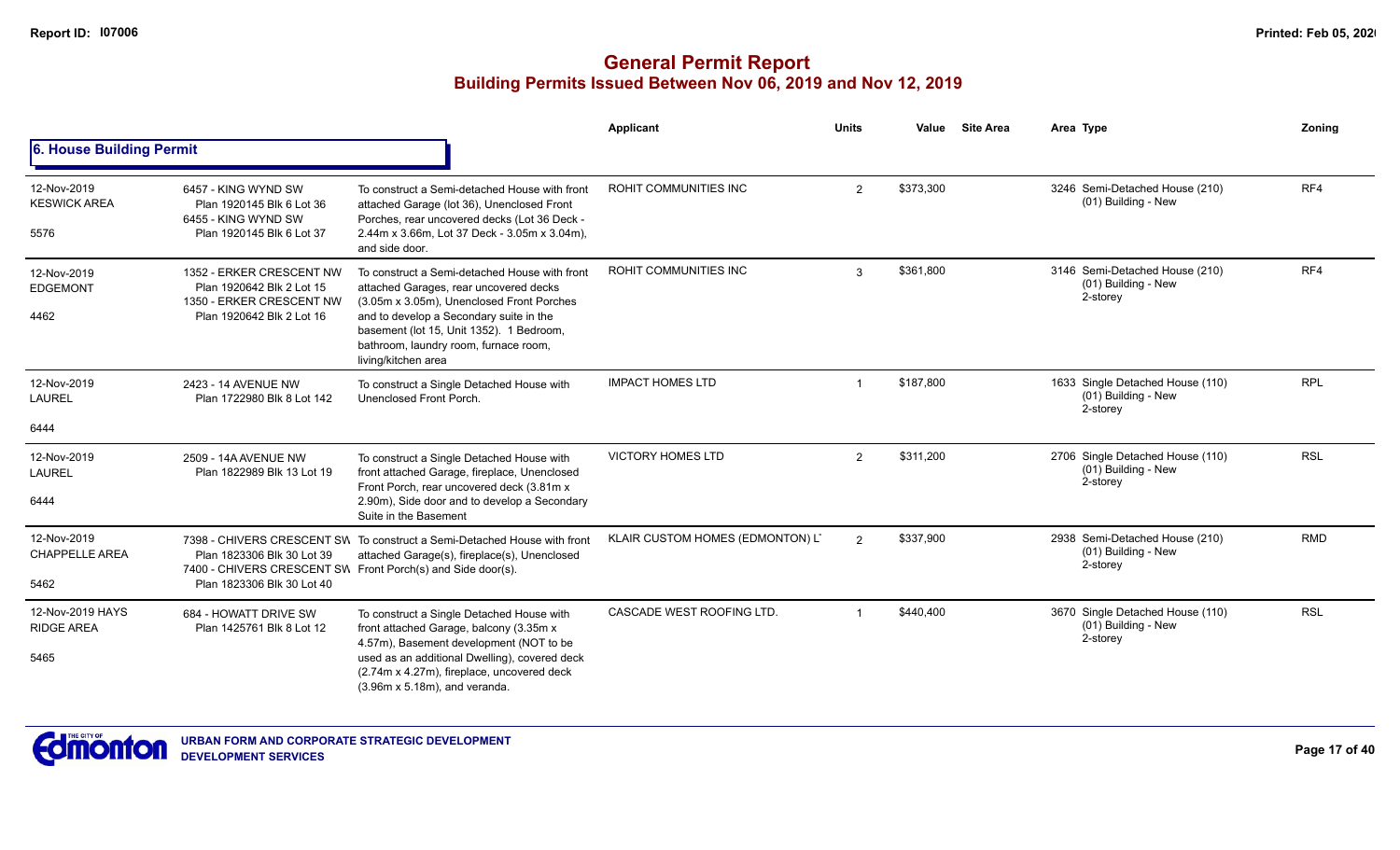|                                                  |                                                                                                        |                                                                                                               | <b>Applicant</b>           | <b>Units</b> | Value   | <b>Site Area</b> | Area Type                                                 | Zoning          |
|--------------------------------------------------|--------------------------------------------------------------------------------------------------------|---------------------------------------------------------------------------------------------------------------|----------------------------|--------------|---------|------------------|-----------------------------------------------------------|-----------------|
| 7. Other Misc. Building Permits                  |                                                                                                        |                                                                                                               |                            |              |         |                  |                                                           |                 |
| 07-Nov-2019<br><b>GLENRIDDING RAVINE</b><br>5579 | 3027 - 166 STREET SW<br>Plan 1922383 Blk 1 Lot 19<br>3031 - 166 STREET SW<br>Plan 1922383 Blk 1 Lot 18 | To construct a Temporary breezeway<br>(connecting 3027 and 3031 - 166 Street SW).                             | DAYTONA HOMES INC          | $\mathbf 0$  | \$5,000 |                  | 50 Semi-Detached House (210)<br>(03) Interior Alterations | RMD, RMD        |
| <b>Accessory Building Combo Permit</b>           |                                                                                                        |                                                                                                               |                            |              |         |                  |                                                           |                 |
| 08-Nov-2019<br><b>OZERNA</b><br>2600             | 6812 - 165 AVENUE NW<br>Plan 0020059 Blk 123 Lot 11                                                    | To construct an Accessory building (shed, 3.0m<br>x 4.66m), existing without permits.                         | <b>HEALEY LAW</b>          | $\Omega$     | \$1,700 | 486              | Shed (040)<br>$(01)$ New                                  | RF1             |
| <b>Home Improvement Permit</b>                   |                                                                                                        |                                                                                                               |                            |              |         |                  |                                                           |                 |
| 06-Nov-2019<br><b>BELGRAVIA</b><br>5040          | 7123 - SASKATCHEWAN DRIVE<br><b>NW</b><br>Plan 1921955 Blk 16 Lot 28A                                  | To construct an Accessory Building (detached<br>Garage (7.01m x 8.53m)) and to demolish a<br>detached Garage. | <b>GREENTOWN HOMES LTD</b> | $\Omega$     | \$9,600 |                  | 60 Detached Garage (010)<br>(01) Building - New           | RF <sub>1</sub> |
| 06-Nov-2019<br><b>BELGRAVIA</b><br>5040          | 7123 - SASKATCHEWAN DRIVE<br><b>NW</b><br>Plan 1921955 Blk 16 Lot 28A                                  | To construct an Accessory Building (detached<br>Garage (7.01m x 8.53m)) and to demolish a<br>detached Garage. | <b>GREENTOWN HOMES LTD</b> | $\mathbf{0}$ | \$3,400 |                  | Detached Garage(010)<br>(99) Demolition                   | RF1             |
| 06-Nov-2019<br><b>BELGRAVIA</b><br>5040          | 7123 - SASKATCHEWAN DRIVE<br><b>NW</b><br>Plan 1921955 Blk 16 Lot 28A                                  | To construct an Accessory Building (detached<br>Garage (7.01m x 8.53m)) and to demolish a<br>detached Garage. | <b>GREENTOWN HOMES LTD</b> | $-1$         | \$6,500 |                  | Single Detached House (110)<br>(99) Demolition            | RF1             |

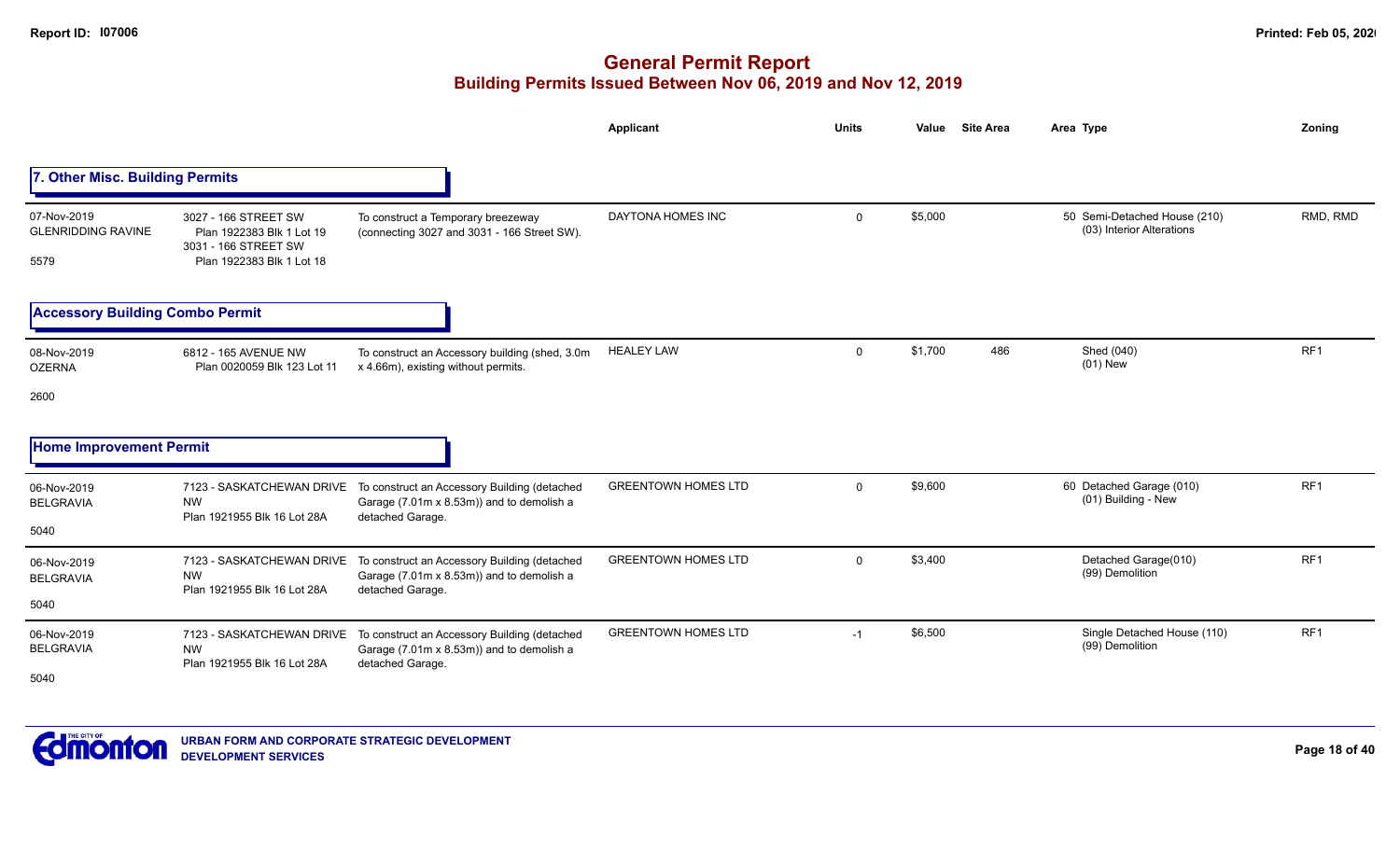|                                           |                                                     |                                                                                                                                                 | <b>Applicant</b>                    | <b>Units</b> | Value    | <b>Site Area</b> | Area Type                                                             | Zonina          |
|-------------------------------------------|-----------------------------------------------------|-------------------------------------------------------------------------------------------------------------------------------------------------|-------------------------------------|--------------|----------|------------------|-----------------------------------------------------------------------|-----------------|
| <b>Home Improvement Permit</b>            |                                                     |                                                                                                                                                 |                                     |              |          |                  |                                                                       |                 |
| 07-Nov-2019<br><b>HAZELDEAN</b>           | 9114 - 71 AVENUE NW<br>Plan 1920274 Blk 9 Lot 6B    | To construct an Accessory Building (detached<br>Garage (6.1m x 6.1m)).                                                                          | <b>ACCENT INFILLS LTD</b>           | $\mathbf{0}$ | \$6,000  |                  | 37 Detached Garage (010)<br>(01) Building - New                       | RF <sub>3</sub> |
| 6290                                      |                                                     |                                                                                                                                                 |                                     |              |          |                  |                                                                       |                 |
| 06-Nov-2019<br>LAUDERDALE                 | 12951 - 104 STREET NW<br>Plan 1066KS Blk 6 Lot 14   | To demolish a Single Detached House and<br>detached Garage.                                                                                     | <b>BAUM &amp; WOOLGER HOMES LTD</b> | $\Omega$     | \$3,400  |                  | Detached Garage(010)<br>(99) Demolition                               | RF <sub>1</sub> |
| 3260                                      |                                                     |                                                                                                                                                 |                                     |              |          |                  |                                                                       |                 |
| 06-Nov-2019<br>LAUDERDALE                 | 12951 - 104 STREET NW<br>Plan 1066KS Blk 6 Lot 14   | To demolish a Single Detached House and<br>detached Garage.                                                                                     | <b>BAUM &amp; WOOLGER HOMES LTD</b> | $-1$         | \$6,500  |                  | Single Detached House (110)<br>(99) Demolition                        | RF <sub>1</sub> |
| 3260                                      |                                                     |                                                                                                                                                 |                                     |              |          |                  |                                                                       |                 |
| 08-Nov-2019<br><b>RITCHIE</b>             | 9612 - 73 AVENUE NW<br>Plan 2262S Blk 30 Lots 24-25 | To construct interior alterations to a Single<br>Detached House (removing a load bearing wall<br>(5.59m x 0.12m) between the kitchen and living | N/A                                 | $\Omega$     | \$23,400 |                  | Single Detached House (110)<br>(03) Interior Alterations              | RF <sub>3</sub> |
| 6610                                      |                                                     | room on the main floor).                                                                                                                        |                                     |              |          |                  |                                                                       |                 |
| 08-Nov-2019<br><b>GLENRIDDING HEIGHTS</b> | 16115 - 17 AVENUE SW<br>Plan 1525406 Blk 9 Lot 51   | To develop a Secondary Suite in the Basement<br>of a Single Detached House (New Suite). 2<br>bedroom, furnace room, bath room living/kitchen    | N/A                                 |              | \$40,000 |                  | 111 Single Detached House (110)<br>(07) Add Suites to Single Dwelling | <b>RSL</b>      |
| 5578                                      |                                                     | room                                                                                                                                            |                                     |              |          |                  |                                                                       |                 |
| 08-Nov-2019<br><b>SHERBROOKE</b>          | 12940 - 119 AVENUE NW<br>Plan 4807HW Blk 18 Lot 34  | To construct an Accessory Building (detached<br>Garage) and to demolish a detached Garage.                                                      | N/A                                 | $\mathbf{0}$ | \$3,400  |                  | Detached Garage(010)<br>(99) Demolition                               | RF <sub>1</sub> |
| 3410                                      |                                                     |                                                                                                                                                 |                                     |              |          |                  |                                                                       |                 |
| 08-Nov-2019<br><b>SHERBROOKE</b>          | 12940 - 119 AVENUE NW<br>Plan 4807HW Blk 18 Lot 34  | To construct an Accessory Building (detached<br>Garage) and to demolish a detached Garage.                                                      | N/A                                 | $\mathbf{0}$ | \$14,300 |                  | 89 Detached Garage (010)<br>(01) Building - New                       | RF <sub>1</sub> |

3410

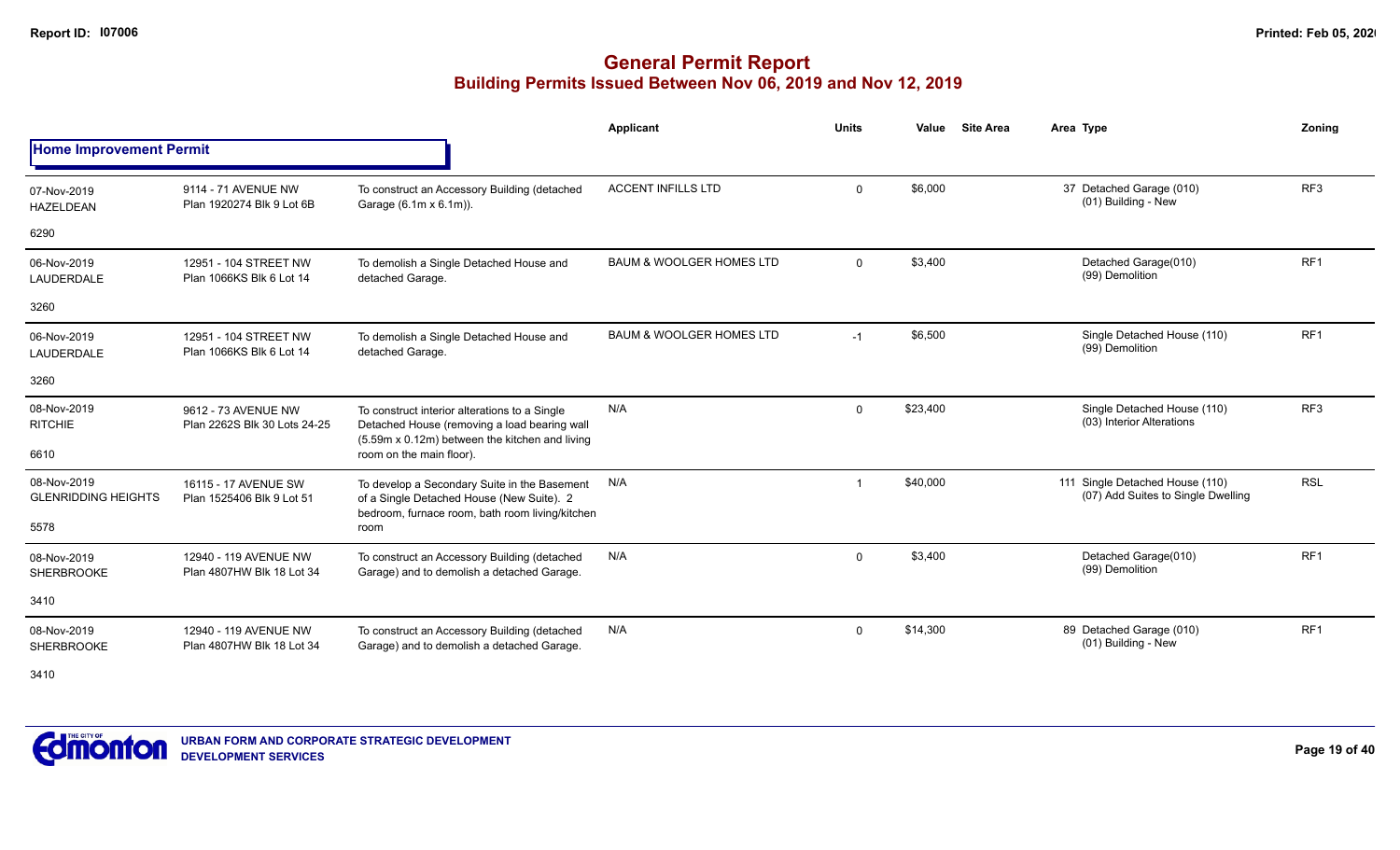|                                  |                                                     |                                                                                                                             | <b>Applicant</b>           | <b>Units</b> | <b>Site Area</b><br>Value | Area Type                                                | Zoning          |
|----------------------------------|-----------------------------------------------------|-----------------------------------------------------------------------------------------------------------------------------|----------------------------|--------------|---------------------------|----------------------------------------------------------|-----------------|
| <b>Home Improvement Permit</b>   |                                                     |                                                                                                                             |                            |              |                           |                                                          |                 |
| 06-Nov-2019<br>LAUDERDALE        | 12805 - 108 STREET NW<br>Plan 1921423 Blk 13 Lot 6B | To construct an Accessory Building (detached<br>Garage, 5.79m x 7.01m).                                                     | <b>TECH VIEW HOMES LTD</b> | $\mathbf{0}$ | \$6,500                   | 41 Detached Garage (010)<br>(01) Building - New          | RF <sub>1</sub> |
| 3260                             |                                                     |                                                                                                                             |                            |              |                           |                                                          |                 |
| 08-Nov-2019<br><b>STRATHCONA</b> | 9758 - 84 AVENUE NW<br>Plan I7 Blk 91 Lot 1         | To construct an Accessory building (detached<br>Garage, 6.71m x 6.71m).                                                     | <b>CAMBELLTON HOMES</b>    | $\mathbf 0$  | \$7,300                   | 45 Detached Garage (010)<br>(01) Building - New          | RF <sub>2</sub> |
| 5480                             |                                                     |                                                                                                                             |                            |              |                           |                                                          |                 |
| 12-Nov-2019<br><b>DECOTEAU</b>   | 2320 - 28 AVENUE SW<br>Plan 7521733 Blk 2 Lot 4     | To construct exterior alterations to a Single<br>Detached House (Secondary Access).                                         | N/A                        | $\mathbf 0$  |                           | Single Detached House (110)<br>(03) Exterior Alterations | RR, RPL         |
| 6663                             |                                                     |                                                                                                                             |                            |              |                           |                                                          |                 |
| 07-Nov-2019<br>WESTMOUNT         | 10911 - 131 STREET NW<br>Plan 6303ET Blk 1 Lot 13   | To construct an Accessory Building with<br>second storey [art studio] (detached Garage<br>(6.4m x 7.32m @ 6.3m in Height)). | N/A                        | $\mathbf 0$  | \$7,600                   | 47 Detached Garage (010)<br>(01) Building - New          | RF <sub>1</sub> |
| 3440                             |                                                     |                                                                                                                             |                            |              |                           |                                                          |                 |
| 12-Nov-2019<br><b>BROOKSIDE</b>  | 5608 - 141 STREET NW<br>Plan 6469NY Blk 8 Lot 2     | To demolish a Single Detached House and<br>Accessory building (shed).                                                       | N/A                        | $-1$         | \$3,400                   | <b>Other Accessory Building</b><br>(99) Demolition       | RF <sub>1</sub> |
| 5090                             |                                                     |                                                                                                                             |                            |              |                           |                                                          |                 |
| 12-Nov-2019<br><b>BROOKSIDE</b>  | 5608 - 141 STREET NW<br>Plan 6469NY Blk 8 Lot 2     | To demolish a Single Detached House and<br>Accessory building (shed).                                                       | N/A                        | $-1$         | \$6,500                   | Single Detached House (110)<br>(99) Demolition           | RF1             |
| 5090                             |                                                     |                                                                                                                             |                            |              |                           |                                                          |                 |
| 07-Nov-2019<br><b>MAYLIEWAN</b>  | 7320 - 164 AVENUE NW<br>Plan 0423077 Blk 23 Lot 50  | To construct a rear uncovered deck to a<br>Singled Detached House (7.0m x 4.87m @<br>0.91m in Height).                      | 2188610 ALBERTA LTD        | $\mathbf 0$  | \$8,600                   | 34 Single Detached House (110)<br>(03) Deck Attached     | RF1             |
| 2511                             |                                                     |                                                                                                                             |                            |              |                           |                                                          |                 |

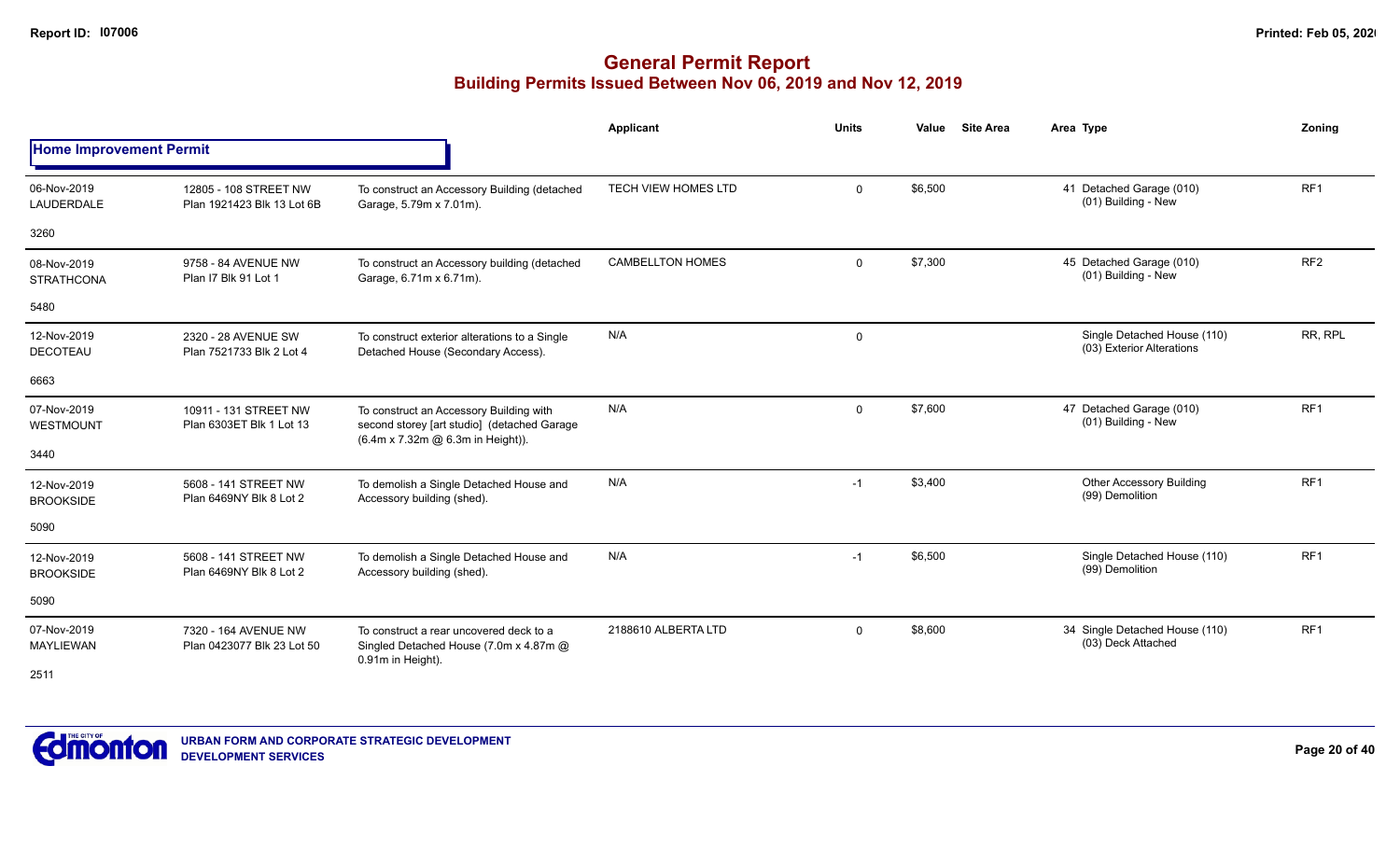|                                          |                                                                          |                                                                                                                                               | <b>Applicant</b>           | <b>Units</b>   | Value    | <b>Site Area</b> | Area Type                                                            | Zoning              |
|------------------------------------------|--------------------------------------------------------------------------|-----------------------------------------------------------------------------------------------------------------------------------------------|----------------------------|----------------|----------|------------------|----------------------------------------------------------------------|---------------------|
| <b>Home Improvement Permit</b>           |                                                                          |                                                                                                                                               |                            |                |          |                  |                                                                      |                     |
| 06-Nov-2019<br><b>AVONMORE</b>           | 7108 - 81 STREET NW<br>Plan 1014KS Blk 13 Lot 24                         | To construct an Accessory building (detached<br>Garage, 12.19m x 6.40m).                                                                      | FRANKEN HOLDINGS LTD       | $\mathbf 0$    | \$12,600 |                  | 78 Detached Garage (010)<br>(01) Building - New                      | RF1                 |
| 6020                                     |                                                                          |                                                                                                                                               |                            |                |          |                  |                                                                      |                     |
| 08-Nov-2019<br><b>MCCONACHIE AREA</b>    | 17804 - 59 STREET NW<br>Plan 1525713 Blk 15 Lot 74                       | To construct interior alterations to a Single<br>Detached House (Basement development, NOT<br>to be used as an additional Dwelling). 1 Living | N/A                        | $\mathbf 0$    | \$6,000  |                  | Single Detached House (110)<br>(03) Interior Alterations             | <b>RPL</b>          |
| 2521                                     |                                                                          | Room, 1 Storage Room, 1 Playroom, 1<br>Bathroom, 1 Mech Room.                                                                                 |                            |                |          |                  |                                                                      |                     |
| 12-Nov-2019<br><b>GLENRIDDING RAVINE</b> | 569 - GLENRIDDING RAVINE<br><b>DRIVE SW</b><br>Plan 1921203 Blk 3 Lot 24 | To construct an Accessory Building (mutual<br>detached Garage 21.94 m x 6.71 m).                                                              | ROHIT COMMUNITIES INC      | $\Omega$       | \$23,700 |                  | 147 Detached Garage (010)<br>(01) Building - New                     | DC1, DC1, DC<br>DC1 |
| 5579                                     |                                                                          |                                                                                                                                               |                            |                |          |                  |                                                                      |                     |
| 06-Nov-2019<br><b>SUMMERSIDE</b>         | 6719 - 11 AVENUE SW<br>Plan 0421395 Blk 4 Lot 87                         | To construct a rear uncovered deck to a Single<br>Detached House (4.27m x 4.32 @1.74m in<br>Height) and to construct exterior alterations     | N/A                        | $\mathbf 0$    | \$4,600  |                  | 18 Single Detached House (110)<br>(03) Deck Attached                 | <b>RSL</b>          |
| 6213                                     |                                                                          | (adding enclosed storage under the Deck,<br>3.66m x 2.69m), existing without permits.                                                         |                            |                |          |                  |                                                                      |                     |
| 07-Nov-2019<br><b>DELTON</b>             | 12218 - 91 STREET NW<br>Plan 4358AH Lot 13                               | To construct an Accessory Building (detached<br>Garage, 7.99 m x 8.54 m).                                                                     | N/A                        | $\Omega$       | \$11,000 |                  | 68 Detached Garage (010)<br>(01) Building - New                      | RF <sub>3</sub>     |
| 1080                                     |                                                                          |                                                                                                                                               |                            |                |          |                  |                                                                      |                     |
| 12-Nov-2019<br>KING EDWARD PARK          | 7707 - 77 AVENUE NW<br>Plan 3680HW Blk 56 Lot 12                         | To develop a Secondary Suite in the Basement<br>of a Single Detached House (New Suite).                                                       | CON ROBINSON RESOURCES INC | $\overline{1}$ | \$10,000 |                  | 45 Single Detached House (110)<br>(07) Add Suites to Single Dwelling | RF <sub>3</sub>     |
| 6360                                     |                                                                          |                                                                                                                                               |                            |                |          |                  |                                                                      |                     |
| 12-Nov-2019<br><b>RITCHIE</b>            | 9728 - 73 AVENUE NW<br>Plan 2239X Blk 7 Lot 27                           | To construct a rear uncovered deck with<br>Privacy Screen to a Duplex House (deck 1,<br>8.53m x 1.52m @ 1.37m in Height; deck 2,              | <b>SMITH BUILT HOMES</b>   | $\Omega$       | \$3,300  |                  | 13 Duplex (210)<br>(03) Deck Attached                                | RF <sub>3</sub>     |
| 6610                                     |                                                                          | 8.53m x 4.88m @ 0.61m in Height; and privacy<br>screen @ 1.83m in Height on deck 1).                                                          |                            |                |          |                  |                                                                      |                     |
| <b>EL BETHE CITY OF</b>                  |                                                                          |                                                                                                                                               |                            |                |          |                  |                                                                      |                     |

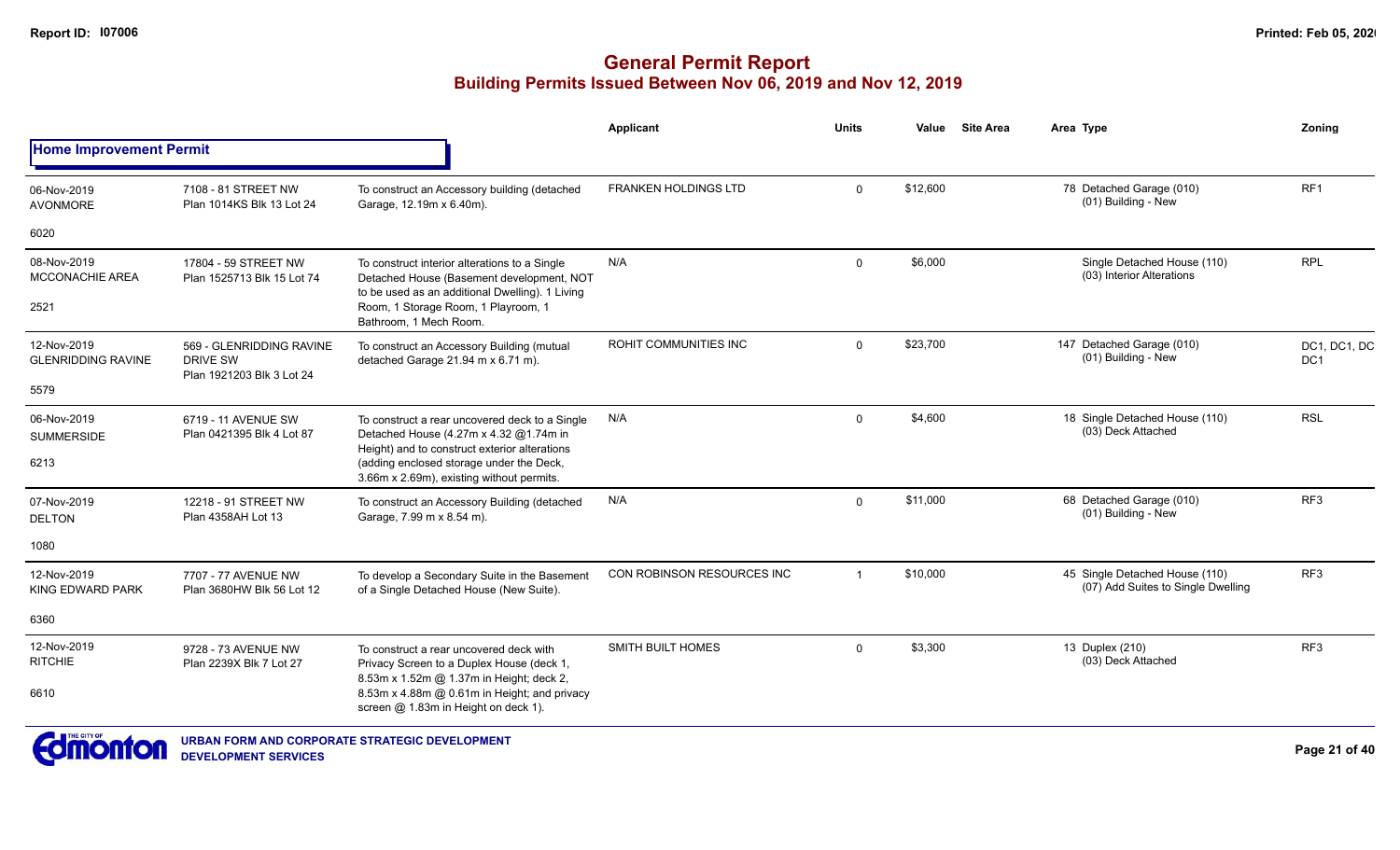|                                  |                                                                                                                                     |                                                                                                                                          | Applicant                     | <b>Units</b> | Value    | <b>Site Area</b> | Area Type                                                            | Zonina          |
|----------------------------------|-------------------------------------------------------------------------------------------------------------------------------------|------------------------------------------------------------------------------------------------------------------------------------------|-------------------------------|--------------|----------|------------------|----------------------------------------------------------------------|-----------------|
| <b>Home Improvement Permit</b>   |                                                                                                                                     |                                                                                                                                          |                               |              |          |                  |                                                                      |                 |
| 12-Nov-2019<br>PARKDALE          | 11615 - 85 STREET NW<br>Plan RN50 Blk 102 Lot 5                                                                                     | To construct a front uncovered deck to a Single<br>Detached House (1.52 m x 6.10 m x 0.66 m                                              | 53/50 CONTRACTING LTD         | 0            | \$2,300  |                  | 9 Single Detached House (110)<br>(03) Deck Attached                  | RF <sub>3</sub> |
| 1160                             |                                                                                                                                     | high).                                                                                                                                   |                               |              |          |                  |                                                                      |                 |
| 06-Nov-2019<br><b>BEARSPAW</b>   | 10504 - 17 AVENUE NW<br>Condo Common Area (Plan<br>8021207)                                                                         | To construct interior alterations to a<br>Semi-Detached House (Removal of load bearing<br>walls on the main floor, minor framing changes | N/A                           | $\mathbf{0}$ | \$10,000 |                  | Semi-Detached House (210)<br>(03) Interior Alterations               | RF4             |
| 5030                             |                                                                                                                                     | to renovate ensuite).                                                                                                                    |                               |              |          |                  |                                                                      |                 |
| 07-Nov-2019<br><b>EDGEMONT</b>   | 6894 - EVANS WYND NW<br>Plan 1523396 Blk 9 Lot 3                                                                                    | To construct interior alterations to a<br>Semi-detached House (Basement development,<br>NOT to be used as an additional Dwelling, 1 Rec  | N/A                           | $\mathbf{0}$ | \$10,000 |                  | Semi-Detached House (210)<br>(03) Interior Alterations               | RF4             |
| 4462                             |                                                                                                                                     | Area, 1 Mech Room, 1 Bathroom).                                                                                                          |                               |              |          |                  |                                                                      |                 |
| 12-Nov-2019<br>PARKDALE          | 11215 - 84 STREET NW<br>Plan RN50 Blk 109 Lot 4                                                                                     | To construct interior alterations to a Single<br>Detached House, Basement development (NOT<br>to be used as an additional Dwelling). 2   | PENNY REGENCY CANADA          | $\Omega$     | \$25,000 |                  | Single Detached House (110)<br>(03) Interior Alterations             | RA <sub>9</sub> |
| 1160                             |                                                                                                                                     | BEDROOMS, 1 BATHROOM, 1 LAUNDRY<br>ROOM, 1 WET BAR                                                                                       |                               |              |          |                  |                                                                      |                 |
| 12-Nov-2019<br><b>ALLARD</b>     | 4635 - ALWOOD WAY SW<br>Plan 1823179 Blk 19 Lot 41                                                                                  | To construct an Accessory Building (detached<br>Garage (6.1m x 6.1m)).                                                                   | <b>JAYMAN MASTERBUILT INC</b> | 0            | \$6,000  |                  | 37 Detached Garage (010)<br>(01) Building - New                      | <b>RMD</b>      |
| 5458                             |                                                                                                                                     |                                                                                                                                          |                               |              |          |                  |                                                                      |                 |
| 08-Nov-2019<br><b>HOLYROOD</b>   | 7535 - 94 AVENUE NW<br>Plan 5184HW Blk 22 Lot 9                                                                                     | To develop a Secondary Suite in the Basement<br>of a Single Detached House (New Suite) and                                               | N/A                           | -1           | \$50,000 |                  | 74 Single Detached House (110)<br>(07) Add Suites to Single Dwelling | RF <sub>1</sub> |
| 6310                             | interior alterations (main floor).<br>(Secondary Suite: 2 Bedrooms, 1 Bathroom, 1<br>Mechanical room, 1 Kitchen, and 1 Living room) |                                                                                                                                          |                               |              |          |                  |                                                                      |                 |
| 12-Nov-2019<br><b>DALY GROVE</b> | 1824 - 42 STREET NW<br>Plan 7823017 Blk 26 Lot 13                                                                                   | To construct a rear uncovered deck to a Single<br>Detached House (4.72m x 4.63m @ 0.77m in                                               | N/A                           | 0            | \$5,500  |                  | 22 Single Detached House (110)<br>(03) Deck Attached                 | RF <sub>1</sub> |
| 6150                             |                                                                                                                                     | Height).                                                                                                                                 |                               |              |          |                  |                                                                      |                 |

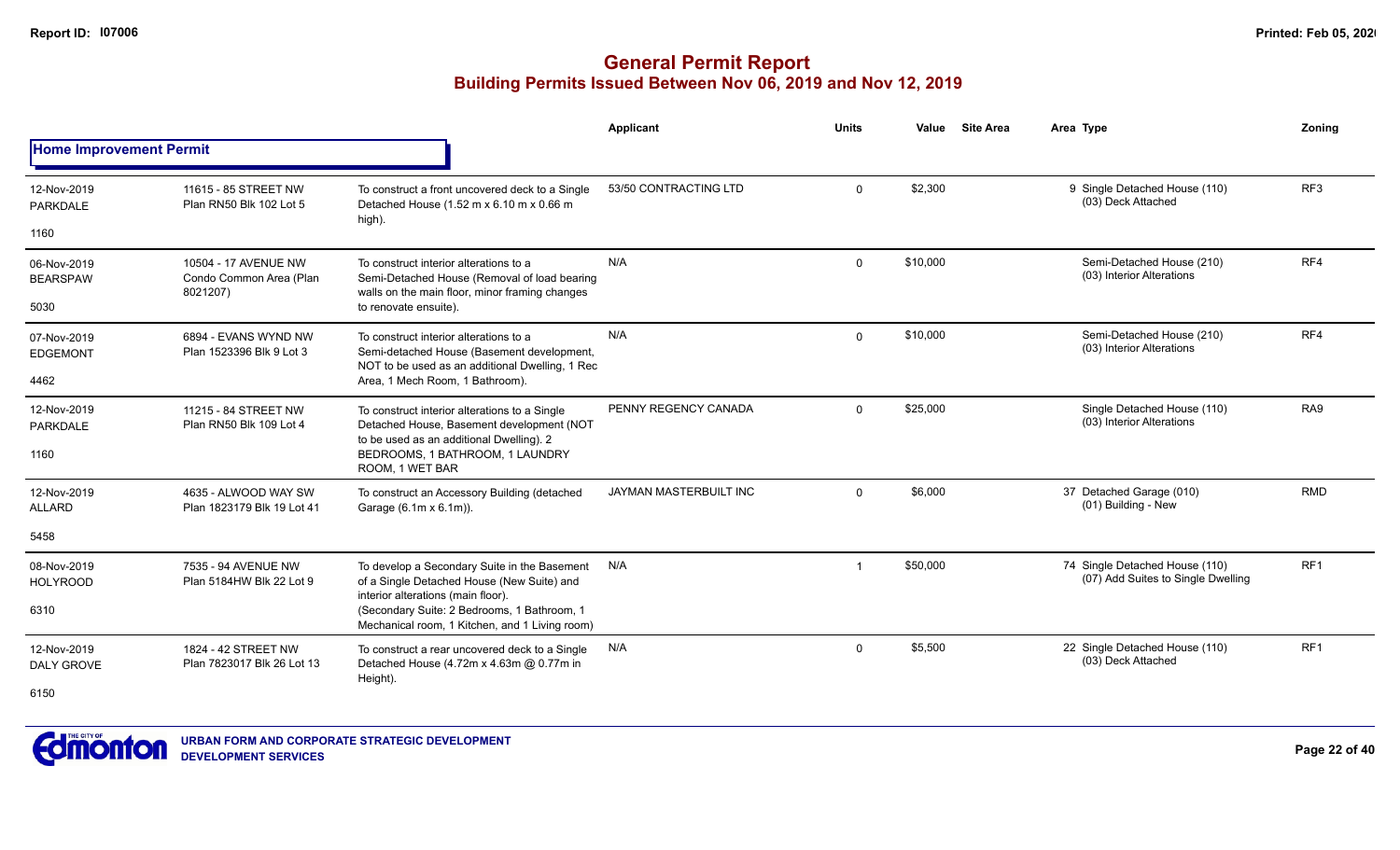|                                       |                                                     |                                                                                                                                            | Applicant                                            | <b>Units</b> | Value    | <b>Site Area</b> | Area Type                                                         | Zonina          |
|---------------------------------------|-----------------------------------------------------|--------------------------------------------------------------------------------------------------------------------------------------------|------------------------------------------------------|--------------|----------|------------------|-------------------------------------------------------------------|-----------------|
| <b>Home Improvement Permit</b>        |                                                     |                                                                                                                                            |                                                      |              |          |                  |                                                                   |                 |
| 06-Nov-2019<br><b>WINDSOR PARK</b>    | 11716 - 83 AVENUE NW<br>Plan 4116HW Blk 13 Lot 43   | To demolish an Accessory building (detached<br>Garage).                                                                                    | EFFECT HOME BUILDERS LTD                             | $\Omega$     | \$3,400  |                  | Detached Garage(010)<br>(99) Demolition                           | RF <sub>1</sub> |
| 5580                                  |                                                     |                                                                                                                                            |                                                      |              |          |                  |                                                                   |                 |
| 07-Nov-2019<br><b>CAERNARVON</b>      | 14732 - 122 STREET NW<br>Plan 4886TR Blk 19 Lot 11  | To develop a Secondary Suite in the Basement<br>of a Single Detached House (Existing Suite).                                               | SPRONK INVESTMENT PROPERTIES LTI                     |              | \$0      |                  | Single Detached House (110)<br>(07) Add Suites to Single Dwelling | RF <sub>1</sub> |
| 3060                                  |                                                     |                                                                                                                                            |                                                      |              |          |                  |                                                                   |                 |
| 08-Nov-2019<br><b>RUTHERFORD</b>      | 11931 - 20 AVENUE SW<br>Plan 0620061 Blk 17 Lot 59  | To construct an Accessory Building (detached<br>Garage, 6.19m x 6.80m), existing without<br>permits.                                       | N/A                                                  | $\Omega$     | \$6,800  |                  | 42 Detached Garage (010)<br>(01) Building - New                   | <b>RPL</b>      |
| 5454                                  |                                                     |                                                                                                                                            |                                                      |              |          |                  |                                                                   |                 |
| 06-Nov-2019<br><b>LAURIER HEIGHTS</b> | 14603 - 78 AVENUE NW<br>Plan 1722384 Blk 13 Lot 51B | To construct interior alterations to a Single<br>Detached House (Basement development, NOT<br>to be used as an additional Dwelling). 2 REC | N/A                                                  | $\Omega$     | \$12,800 |                  | Single Detached House (110)<br>(03) Interior Alterations          | RF1             |
| 3270                                  |                                                     | ROOMS, 1 BATHROOM                                                                                                                          |                                                      |              |          |                  |                                                                   |                 |
| 08-Nov-2019<br>CAPILANO               | 10640 - 48 STREET NW<br>Plan 3002KS Blk 65 Lot 31   | To construct a front uncovered deck to a Single<br>Detached House (3.69 m x 1.66 m @ 0.44 m in                                             | LIDDELL LAW OFFICE BARRISTERS &<br><b>SOLICITORS</b> | $\mathbf 0$  | \$1,500  |                  | 6 Single Detached House (110)<br>(03) Deck Attached               | RF <sub>1</sub> |
| 6061                                  |                                                     | Height), existing without permits.                                                                                                         |                                                      |              |          |                  |                                                                   |                 |
| 12-Nov-2019<br><b>KLARVATTEN</b>      | 17408 - 89 STREET NW<br>Plan 0226295 Blk 18 Lot 41  | To construct exterior alterations to a Single<br>Detached House (changing the existing<br>north-facing window in the main floor kitchen to | N/A                                                  | 0            |          |                  | Single Detached House (110)<br>(03) Exterior Alterations          | <b>RPL</b>      |
| 2440                                  |                                                     | a sliding patio door, 1.94m x 1.45m).                                                                                                      |                                                      |              |          |                  |                                                                   |                 |
| 08-Nov-2019<br><b>GLENWOOD</b>        | 9733 - 161 STREET NW<br>Plan 1922726 Blk 18 Lot 19B | To construct an Accessory Building (detached<br>Garage, 5.77m x 6.71m).                                                                    | N/A                                                  | $\Omega$     | \$6,200  |                  | 39 Detached Garage (010)<br>(01) Building - New                   | RF <sub>1</sub> |

4180

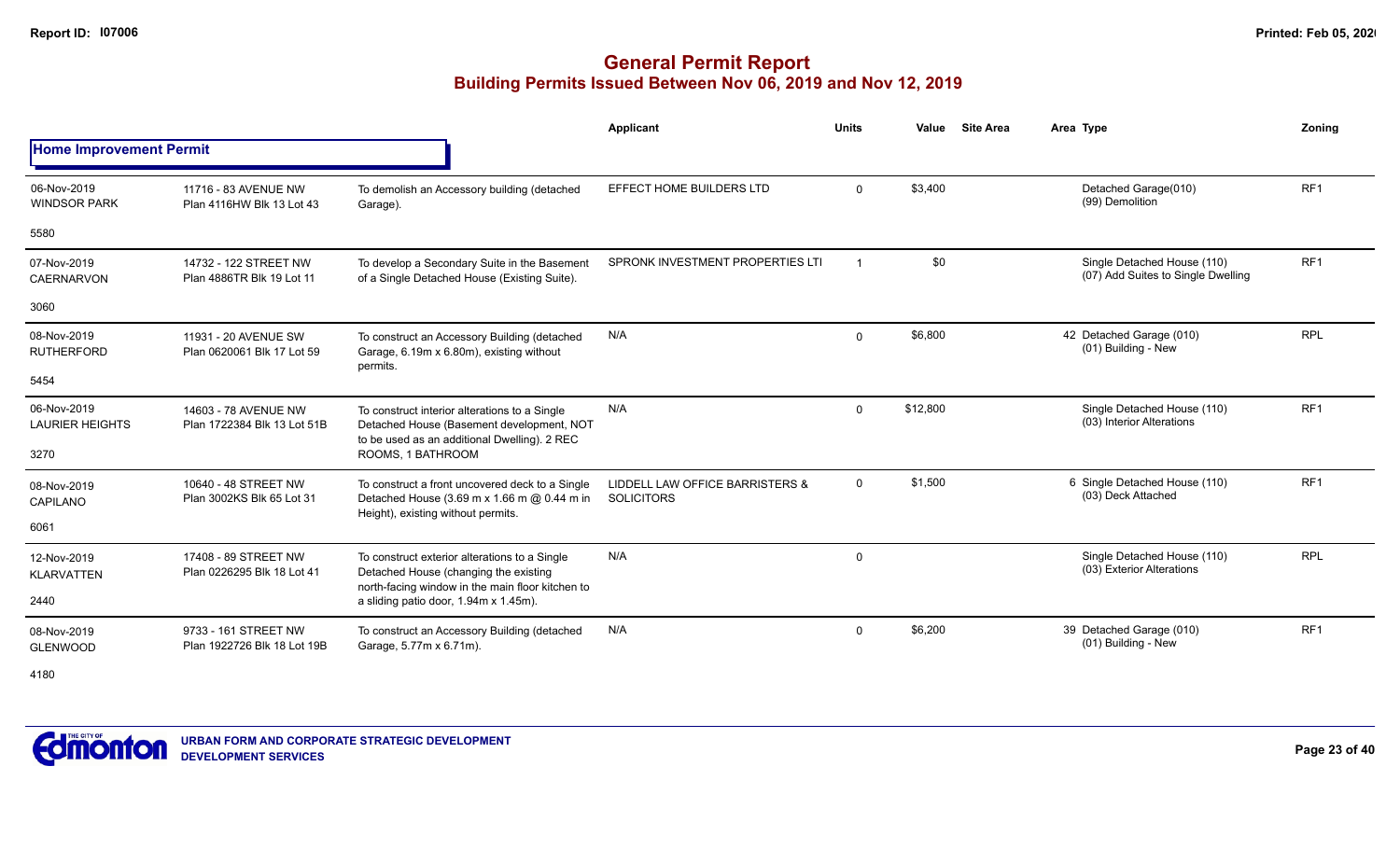|                                       |                                                                      |                                                                                                                                              | <b>Applicant</b>                                             | <b>Units</b> | Value    | <b>Site Area</b> | Area Type                                                         | Zoning          |
|---------------------------------------|----------------------------------------------------------------------|----------------------------------------------------------------------------------------------------------------------------------------------|--------------------------------------------------------------|--------------|----------|------------------|-------------------------------------------------------------------|-----------------|
| <b>Home Improvement Permit</b>        |                                                                      |                                                                                                                                              |                                                              |              |          |                  |                                                                   |                 |
| 06-Nov-2019<br>KILDARE                | 14104 - 69 STREET NW<br>Plan 4044NY Blk 5 Lot 7                      | To construct an addition to a Single Detached<br>House (rear covered deck, 3.71m x 4.88m),<br>existing without permits.                      | PERMIT MASTERS                                               | 0            |          |                  | Single Detached House (110)<br>(02) Addition                      | RF <sub>1</sub> |
| 2400                                  |                                                                      |                                                                                                                                              |                                                              |              |          |                  |                                                                   |                 |
| 07-Nov-2019<br><b>DESROCHERS AREA</b> | 447 - DESROCHERS<br><b>BOULEVARD SW</b><br>Plan 1721585 Blk 13 Lot 2 | To construct an Accessory Building (detached<br>Garage, 6.10m x 6.10m).                                                                      | N/A                                                          | $\mathbf{0}$ | \$6,000  |                  | 37 Detached Garage (010)<br>(01) Building - New                   | <b>RMD</b>      |
| 5463                                  |                                                                      |                                                                                                                                              |                                                              |              |          |                  |                                                                   |                 |
| 08-Nov-2019<br><b>ALLARD</b>          | 2840 - ANTON WYND SW<br>Plan 1723509 Blk 24 Lot 118                  | To develop a Secondary Suite in the Basement<br>of a Single Detached House. 2 bedroom,<br>bathroom, furnace room, laundry area,              | 1993085 ALBERTA LTD O/A AR<br>BASEMENT DEVELOPERS AND MOVERS | $\mathbf{1}$ | \$40,000 |                  | Single Detached House (110)<br>(07) Add Suites to Single Dwelling | <b>RMD</b>      |
| 5458                                  |                                                                      | living/kitchen area                                                                                                                          |                                                              |              |          |                  |                                                                   |                 |
| 12-Nov-2019<br><b>MALMO PLAINS</b>    | 11427 - 48 AVENUE NW<br>Plan 1422372 Blk 7 Lot 56A                   | To construct an addition to a Single Detached<br>House (to convert a portion of the existing<br>balcony into a bedroom on the second-floor). | N/A                                                          | $\mathbf{0}$ | \$70,000 |                  | Single Detached House (110)<br>(02) Addition                      | RF <sub>1</sub> |
| 5280                                  |                                                                      |                                                                                                                                              |                                                              |              |          |                  |                                                                   |                 |
| 12-Nov-2019<br><b>MAPLE</b>           | 303 - 42 AVENUE NW<br>Plan 1623032 Blk 12 Lot 25                     | To construct an Accessory Building (detached<br>Garage (6.10m x 7.32m)).                                                                     | N/A                                                          | $\mathbf 0$  | \$7,200  |                  | 45 Detached Garage (010)<br>(01) Building - New                   | <b>RMD</b>      |
| 6441                                  |                                                                      |                                                                                                                                              |                                                              |              |          |                  |                                                                   |                 |
| 08-Nov-2019<br><b>CHAPPELLE AREA</b>  | 2611 - COUGHLAN ROAD SW<br>Plan 1620053 Blk 12 Lot 53                | To construct a rear 2-tier uncovered deck to a<br>Single Detached House (upper tier 3.15m x                                                  | N/A                                                          | $\Omega$     | \$1,400  |                  | 6 Single Detached House (110)<br>(03) Deck Attached               | <b>RPL</b>      |
| 5462                                  | 1.83m @ 0.86m in Height with Privacy Screen<br>0.2m in Height).      | @1.83m in Height, lover tier 6.10m x 3.66m @                                                                                                 |                                                              |              |          |                  |                                                                   |                 |
| 06-Nov-2019<br><b>SUMMERSIDE</b>      | 4140 - SAVARYN DRIVE SW<br>Plan 1124310 Blk 32 Lot 204               | To construct a rear addition to a Single<br>Detached House (sunroom, 4.32m x 3.65m).                                                         | RELAXED LIVING LTD O/A SUNSPACE B'<br><b>RELAXED LIVING</b>  | $\mathbf{0}$ | \$35,000 |                  | Single Detached House (110)<br>(02) Addition                      | <b>RSL</b>      |
| 6213                                  |                                                                      |                                                                                                                                              |                                                              |              |          |                  |                                                                   |                 |

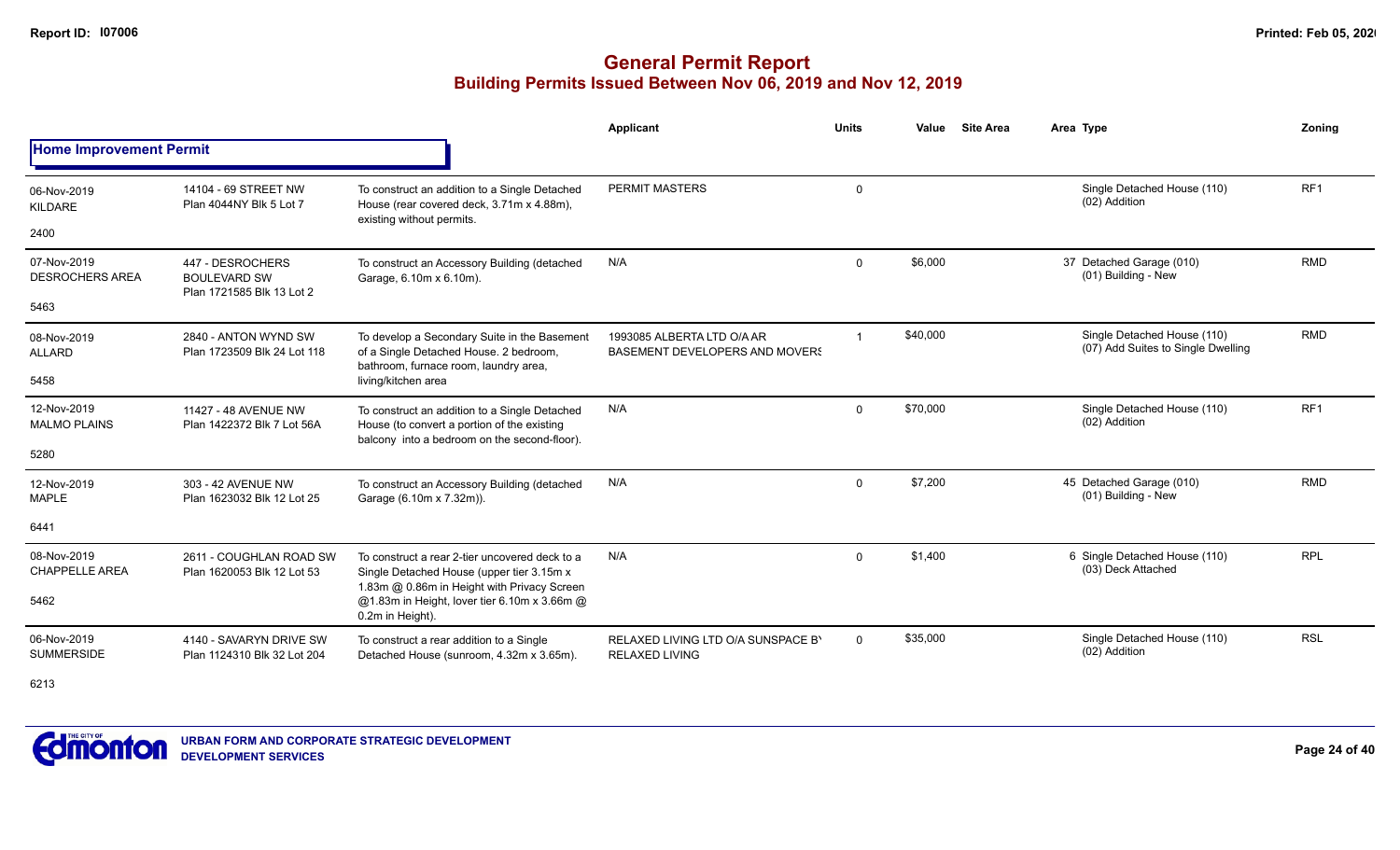|                                        |                                                     |                                                                                                                                            | <b>Applicant</b>          | <b>Units</b>            | Value    | <b>Site Area</b> | Area Type                                                         | Zonina          |
|----------------------------------------|-----------------------------------------------------|--------------------------------------------------------------------------------------------------------------------------------------------|---------------------------|-------------------------|----------|------------------|-------------------------------------------------------------------|-----------------|
| <b>Home Improvement Permit</b>         |                                                     |                                                                                                                                            |                           |                         |          |                  |                                                                   |                 |
| 07-Nov-2019<br><b>RICHFORD</b>         | 541 - 107 STREET SW<br>Plan 0720734 Blk 1 Lot 7     | To demolish an existing foundation and in<br>ground pool (derelict house)                                                                  | N/A                       | $-1$                    | \$6,500  |                  | Single Detached House (110)<br>(99) Demolition                    | <b>RR</b>       |
| 5451                                   |                                                     |                                                                                                                                            |                           |                         |          |                  |                                                                   |                 |
| 12-Nov-2019<br><b>LAUREL</b>           | 3348 - 13 AVENUE NW<br>Plan 1520091 Blk 3 Lot 90    | To construct interior and exterior alterations to a N/A<br>Single Detached House (Basement<br>development, NOT to be used as an additional |                           | 0                       |          |                  | Single Detached House (110)<br>(03) Exterior Alterations          | <b>RSL</b>      |
| 6444                                   |                                                     | Dwelling and adding window in the basement).<br>2 BEDROOMS, 1 BATHROOM, 1 WET BAR                                                          |                           |                         |          |                  |                                                                   |                 |
| 12-Nov-2019<br><b>LAUREL</b>           | 3348 - 13 AVENUE NW<br>Plan 1520091 Blk 3 Lot 90    | To construct interior and exterior alterations to a<br>Single Detached House (Basement                                                     | N/A                       | 0                       |          |                  | Single Detached House (110)<br>(03) Interior Alterations          | <b>RSL</b>      |
| 6444                                   |                                                     | development, NOT to be used as an additional<br>Dwelling and adding window in the basement).<br>2 BEDROOMS, 1 BATHROOM, 1 WET BAR          |                           |                         |          |                  |                                                                   |                 |
| 07-Nov-2019<br><b>CHAMBERY</b>         | 10811 - 178 AVENUE NW<br>Plan 0325052 Blk 88 Lot 54 | To construct exterior alterations to a Single<br>Detached House (second Driveway access).                                                  | POMPEI HOMES LTD          | $\mathsf{O}$            |          |                  | Single Detached House (110)<br>(03) Exterior Alterations          | <b>RSL</b>      |
| 3120                                   |                                                     |                                                                                                                                            |                           |                         |          |                  |                                                                   |                 |
| 12-Nov-2019<br><b>CAERNARVON</b>       | 11908 - 152A AVENUE NW<br>Plan 2316TR Blk 10 Lot 13 | To develop a Secondary Suite in the Basement<br>of a Single Detached House (New Suite).                                                    | TILT PROPERTY GROUP       | $\overline{1}$          | \$10,000 |                  | Single Detached House (110)<br>(07) Add Suites to Single Dwelling | RF <sub>1</sub> |
| 3060                                   |                                                     |                                                                                                                                            |                           |                         |          |                  |                                                                   |                 |
| 12-Nov-2019<br><b>DUGGAN</b>           | 3448 - 110 STREET NW<br>Plan 2734TR Blk 25 Lot 28   | To install a Renewable Energy Device On a<br>Single Detached House (20 Solar PhotoVoltaic<br>(PV) Panel(s) on the Roof).                   | <b>MELIN ELECTRIC INC</b> | $\mathbf 0$             | \$0      |                  | Single Detached House (110)<br>(03) Exterior Alterations          | RF <sub>1</sub> |
| 5160                                   |                                                     |                                                                                                                                            |                           |                         |          |                  |                                                                   |                 |
| 07-Nov-2019<br><b>KING EDWARD PARK</b> | 7604 - 75 STREET NW<br>Plan 4456NY Blk 57 Lot 20A   | To develop a Secondary Suite in the Basement<br>of a Semi-detached House (New Suite).<br>(3 Bedrooms, 1 Mechanical room, 1 Washroom,       | N/A                       | $\overline{\mathbf{1}}$ | \$40,000 |                  | Semi-Detached House (210)<br>(07) Add Suites to Single Dwelling   | RF <sub>3</sub> |
| 6360                                   |                                                     | 1 Living room, and 1 Kitchen)                                                                                                              |                           |                         |          |                  |                                                                   |                 |

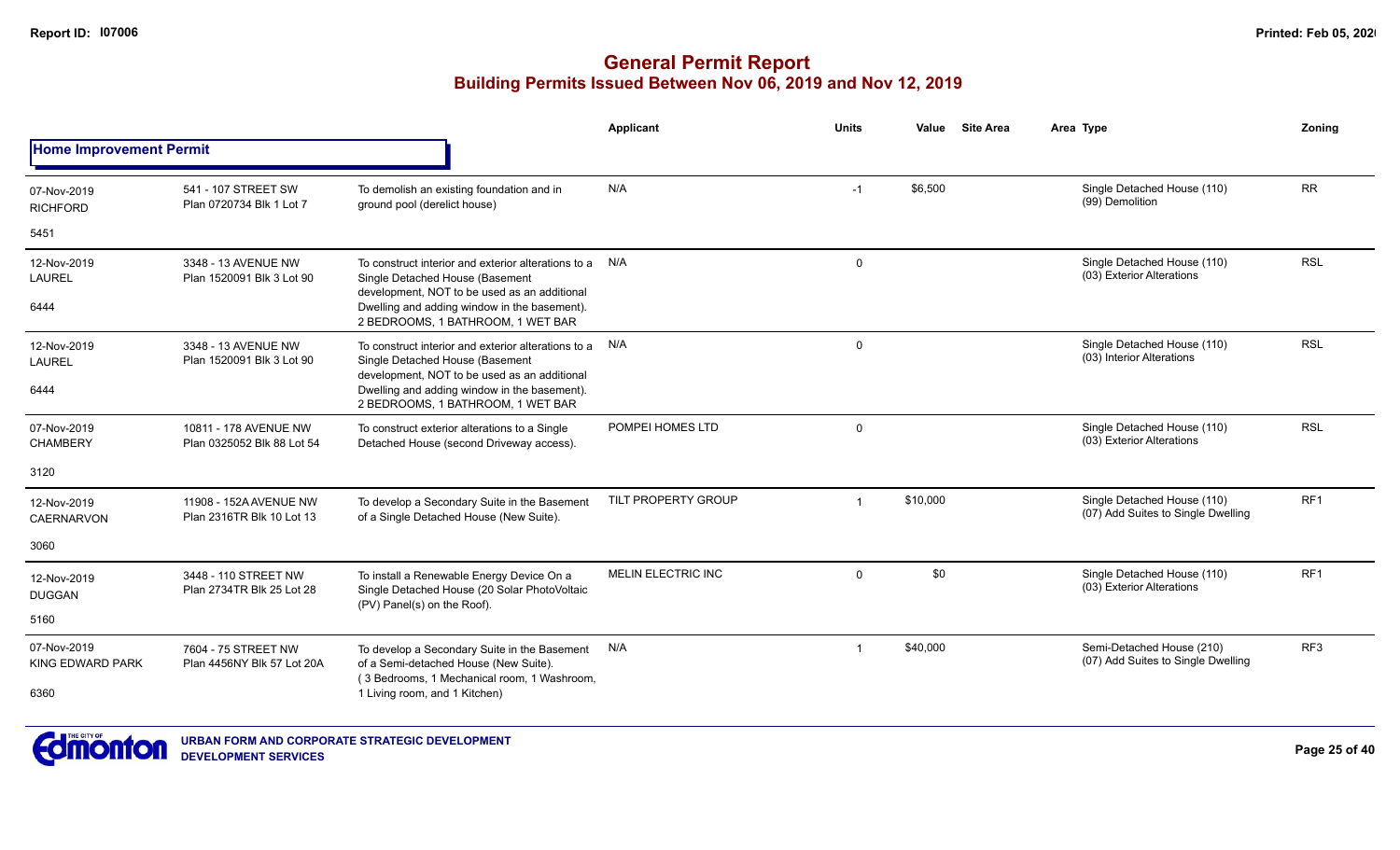#### **General Permit Report Building Permits Issued Between Nov 06, 2019 and Nov 12, 2019**

|                                              |                                                    |                                                                                                                                                                                                  | Applicant                       | <b>Units</b>   | Value    | <b>Site Area</b> | Area Type                                                             | Zoning          |
|----------------------------------------------|----------------------------------------------------|--------------------------------------------------------------------------------------------------------------------------------------------------------------------------------------------------|---------------------------------|----------------|----------|------------------|-----------------------------------------------------------------------|-----------------|
| <b>Home Improvement Permit</b>               |                                                    |                                                                                                                                                                                                  |                                 |                |          |                  |                                                                       |                 |
| 07-Nov-2019<br><b>EVANSDALE</b><br>2260      | 9620 - 144 AVENUE NW<br>Plan 2547RS Blk 22 Lot 1   | To construct a Secondary Suite in the<br>Basement of a Single Detached House (New<br>Suite).<br>(2 Bedrooms, 1 Living room, 1 Kitchen, 1<br>Bathroom, 1 Mechanical room, 1 Mudroom, 1<br>Office) | ORIGINAL GRAIN CONSTRUCTION LTD | $\mathbf{1}$   | \$24,500 |                  | Single Detached House (110)<br>(07) Add Suites to Single Dwelling     | RF <sub>1</sub> |
| 08-Nov-2019<br><b>GREENFIELD</b><br>5220     | 11212 - 36 AVENUE NW<br>Plan 590NY Blk 70 Lot 20   | To construct an Accessory building (rear<br>detached Garage, 7.31m x 7.31m) and to<br>demolish an existing Accessory building<br>(detached Garage).                                              | N/A                             | $\Omega$       | \$3,400  |                  | Detached Garage(010)<br>(99) Demolition                               | RF <sub>1</sub> |
| 08-Nov-2019<br><b>GREENFIELD</b><br>5220     | 11212 - 36 AVENUE NW<br>Plan 590NY Blk 70 Lot 20   | To construct an Accessory building (rear<br>detached Garage, 7.31m x 7.31m) and to<br>demolish an existing Accessory building<br>(detached Garage).                                              | N/A                             | $\mathbf 0$    | \$8,600  |                  | 53 Detached Garage (010)<br>(01) Building - New                       | RF <sub>1</sub> |
| 12-Nov-2019<br><b>GROVENOR</b><br>3210       | 10212 - 148 STREET NW<br>Plan 7601AE Blk 12 Lot 1  | To develop a Secondary Suite in the Basement<br>of a Single Detached House, existing without<br>permits.                                                                                         | N/A                             | $\overline{1}$ | \$5,000  |                  | 120 Single Detached House (110)<br>(07) Add Suites to Single Dwelling | RF <sub>3</sub> |
| 08-Nov-2019<br><b>FOREST HEIGHTS</b><br>6230 | 10527 - 80 STREET NW<br>Plan 2106KS Blk 29 Lot 6   | To develop a Secondary Suite in the Basement<br>of a Single Detached House, existing without<br>permits.                                                                                         | DARSHALL CONSTRUCTION LTD       | $\overline{1}$ | \$0      |                  | Single Detached House (110)<br>(07) Add Suites to Single Dwelling     | RF3             |
| 06-Nov-2019<br><b>WINDSOR PARK</b>           | 8730 - 119 STREET NW<br>Plan 1921881 Blk 8 Lot 19A | To construct an Accessory Building (rear<br>detached Garage 9.30 m x 6.71 m).                                                                                                                    | <b>EVERFOR STUDIO LTD</b>       | $\Omega$       | \$10,100 |                  | 62 Detached Garage (010)<br>(01) Building - New                       | RF <sub>1</sub> |
| 5580                                         |                                                    |                                                                                                                                                                                                  |                                 |                |          |                  |                                                                       |                 |
| 07-Nov-2019<br><b>GLENRIDDING HEIGHTS</b>    | 1703 - 163 STREET SW<br>Plan 1525107 Blk 3 Lot 45  | To develop a Secondary Suite in the Basement<br>of a Single Detached House. 2 Bedrooms, 1<br>Bathroom, 1 Rec Area, 1 Mech Room.                                                                  | <b>ART HOMES</b>                | $\mathbf 1$    | \$25,000 |                  | 846 Single Detached House (110)<br>(07) Add Suites to Single Dwelling | <b>RSL</b>      |
| 5578                                         |                                                    |                                                                                                                                                                                                  |                                 |                |          |                  |                                                                       |                 |



**URBAN FORM AND CORPORATE STRATEGIC DEVELOPMENT DEVELOPMENT SERVICES**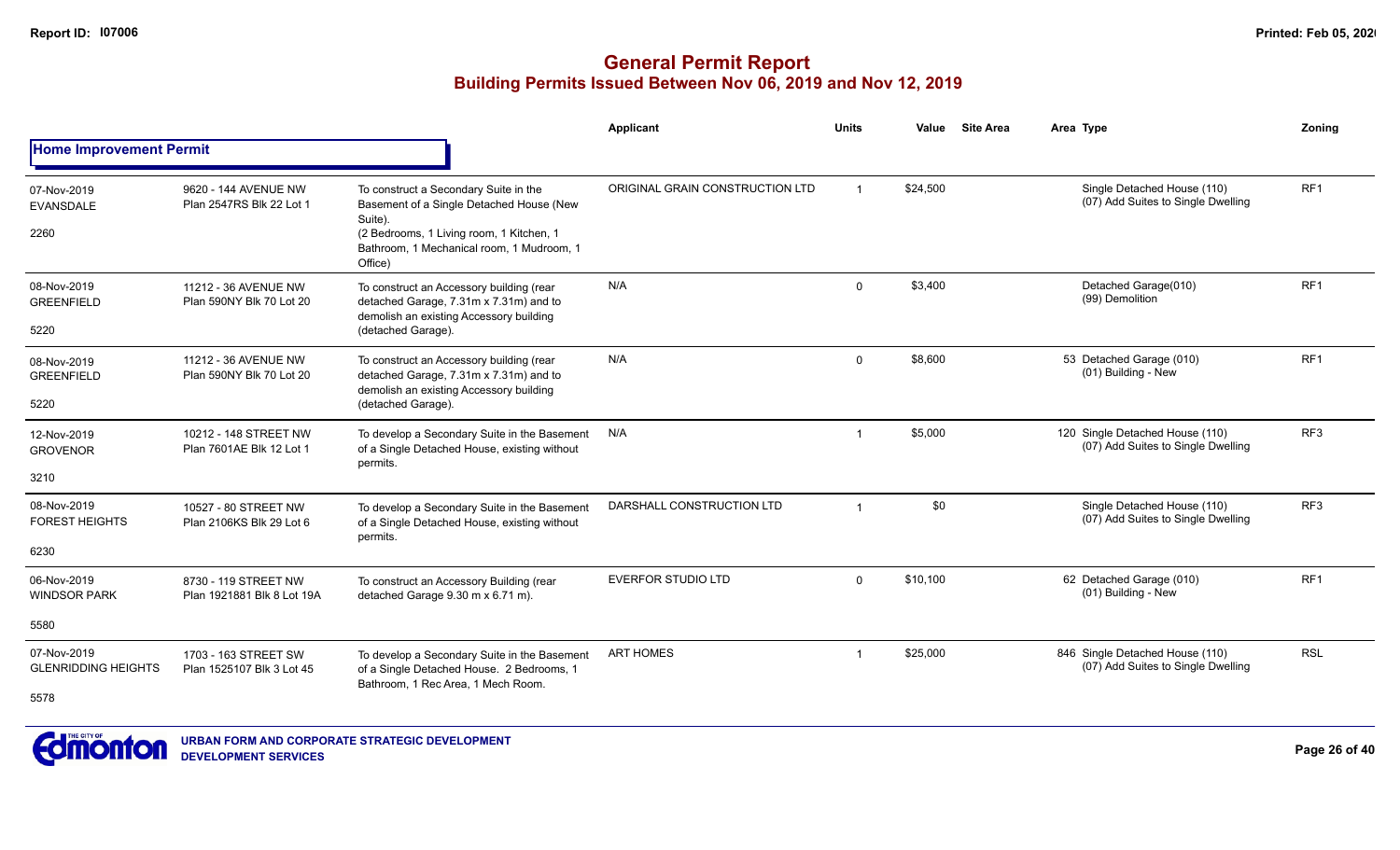|                                      |                                                                    |                                                                                                                                                 | Applicant                                    | <b>Units</b> | Value    | <b>Site Area</b> | Area Type                                                           | Zoning          |
|--------------------------------------|--------------------------------------------------------------------|-------------------------------------------------------------------------------------------------------------------------------------------------|----------------------------------------------|--------------|----------|------------------|---------------------------------------------------------------------|-----------------|
| <b>Home Improvement Permit</b>       |                                                                    |                                                                                                                                                 |                                              |              |          |                  |                                                                     |                 |
| 06-Nov-2019<br><b>GRIESBACH</b>      | 2567 - PEGASUS BOULEVARD<br><b>NW</b><br>Plan 0826458 Blk 7 Lot 29 | To construct an Accessory Building (detached<br>Garage (6.71m x 6.71m)).                                                                        | CONNA HOMES MASTER BUILDER INC               | $\mathbf 0$  | \$7,300  |                  | 45 Detached Garage (010)<br>(01) Building - New                     | <b>GLG</b>      |
| 3111                                 |                                                                    |                                                                                                                                                 |                                              |              |          |                  |                                                                     |                 |
| 12-Nov-2019<br>ALDERGROVE            | 8015 - 182A STREET NW<br>Plan 2352TR Blk 4 Lot 24                  | To construct a rear uncovered deck to a Single<br>Detached House (7.97 m x 5.58 m @ 0.7 m in<br>Height with privacy screen @ 2.15 m in Height). | N/A                                          | $\mathbf 0$  | \$11,200 |                  | 45 Single Detached House (110)<br>(03) Deck Attached                | RF <sub>1</sub> |
| 4020                                 |                                                                    |                                                                                                                                                 |                                              |              |          |                  |                                                                     |                 |
| 12-Nov-2019<br><b>CHAPPELLE AREA</b> | 8544 - CUSHING PLACE SW<br>Plan 1524254 Blk 18 Lot 92              | To develop a Secondary Suite in the Basement<br>of a Semi Detached House.                                                                       | A+ RENOVATIONS AND LANDSCAPING<br><b>LTD</b> | $\mathbf{1}$ | \$45,000 |                  | 400 Semi-Detached House (210)<br>(07) Add Suites to Single Dwelling | <b>RMD</b>      |
| 5462                                 |                                                                    |                                                                                                                                                 |                                              |              |          |                  |                                                                     |                 |
| 07-Nov-2019<br>ALBERTA AVENUE        | 11306 - 94 STREET NW<br>Plan RN43 Blk 29 Lot 29                    | To demolish a Single Detached House and<br>Accessory building (detached Garage).                                                                | <b>MORIA HOMES LTD</b>                       | 0            | \$3,400  |                  | Detached Garage(010)<br>(99) Demolition                             | RF <sub>3</sub> |
| 1010                                 |                                                                    |                                                                                                                                                 |                                              |              |          |                  |                                                                     |                 |
| 07-Nov-2019<br><b>ALBERTA AVENUE</b> | 11306 - 94 STREET NW<br>Plan RN43 Blk 29 Lot 29                    | To demolish a Single Detached House and<br>Accessory building (detached Garage).                                                                | <b>MORIA HOMES LTD</b>                       | $-1$         | \$3,400  |                  | <b>Other Accessory Building</b><br>(99) Demolition                  | RF <sub>3</sub> |
| 1010                                 |                                                                    |                                                                                                                                                 |                                              |              |          |                  |                                                                     |                 |
| 7-Nov-2019<br><b>ALBERTA AVENUE</b>  | 11306 - 94 STREET NW<br>Plan RN43 Blk 29 Lot 29                    | To demolish a Single Detached House and<br>Accessory building (detached Garage).                                                                | <b>MORIA HOMES LTD</b>                       | $-1$         | \$6,500  |                  | Single Detached House (110)<br>(99) Demolition                      | RF3             |
| 1010                                 |                                                                    |                                                                                                                                                 |                                              |              |          |                  |                                                                     |                 |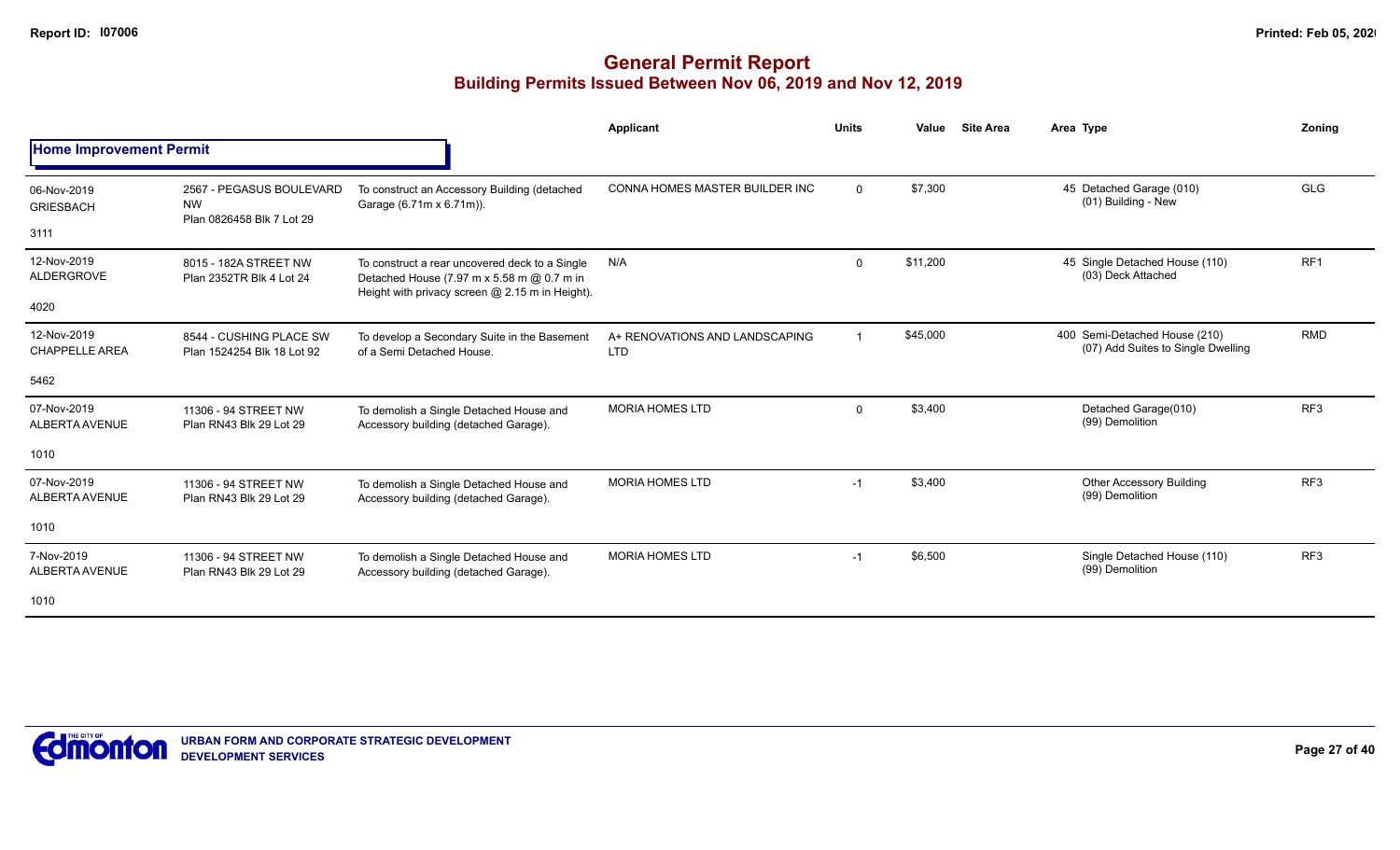|                                                 |                                                         |                                                                                                                                                                                                                                                                                        | Applicant                                       | <b>Units</b> | Value    | <b>Site Area</b> | Area Type                                                | Zoning          |
|-------------------------------------------------|---------------------------------------------------------|----------------------------------------------------------------------------------------------------------------------------------------------------------------------------------------------------------------------------------------------------------------------------------------|-------------------------------------------------|--------------|----------|------------------|----------------------------------------------------------|-----------------|
| <b>Home Improvement Permit</b>                  |                                                         |                                                                                                                                                                                                                                                                                        |                                                 |              |          |                  |                                                          |                 |
| 07-Nov-2019<br><b>FOREST HEIGHTS</b><br>6230    | 8207 - 99 AVENUE NW<br>Plan 4649HW Blk 1 Lot 25         | To construct interior alterations to a Single<br>Detached House (Main floor kitchen renovations<br>and Basement development, NOT to be used as<br>an additional Dwelling).<br>(Basement development: 1 Washroom, 1<br>Exercise room, 1 Rumpus room, and 1 Laundry/<br>mechanical room) | ACCORD PROJECTS LTD.                            | $\Omega$     | \$60,000 |                  | Single Detached House (110)<br>(03) Interior Alterations | RF <sub>1</sub> |
| 12-Nov-2019<br><b>RIO TERRACE</b><br>4430       | 7302 - 155 STREET NW<br>Plan 1720538 Blk 8 Lot 51B      | To construct an uncovered deck and Privacy<br>Screen (1.83 m x 8.99 m x 0.96 m high and<br>privacy screen 1.83 m x 1.84 m high) existing<br>without permits.                                                                                                                           | <b>BIRKHOLZ HOMES</b>                           | $\Omega$     | \$4,100  |                  | 16 Single Detached House (110)<br>(03) Deck Attached     | RF <sub>1</sub> |
| 12-Nov-2019<br>CAPILANO<br>6061                 | 4808 - 109A AVENUE NW<br>Plan 4448KS Blk 57A Lot 8      | To construct exterior alterations to a Single<br>Detached House (Basement window<br>enlargement).                                                                                                                                                                                      | 1012199 ALBERTA LTD O/A TURNKEY<br><b>HOMES</b> | $\Omega$     |          |                  | Single Detached House (110)<br>(03) Exterior Alterations | RF <sub>1</sub> |
| 08-Nov-2019<br><b>LAUREL</b><br>6444            | 2904 - 16 AVENUE NW<br>Plan 1520091 Blk 5 Lot 105       | To construct interior alterations to a Row House<br>(Basement development, NOT to be used as an<br>additional Dwelling).<br>(1 Bedroom, 1 Entertainment room, 1<br>Washroom, and 1 Mechanical room)                                                                                    | AIM TRADING & CONSTRUCTION INC                  | $\Omega$     | \$5,000  |                  | Row House (330)<br>(03) Interior Alterations             | RF <sub>5</sub> |
| 12-Nov-2019<br><b>GRAYDON HILL</b><br>5468      | 1395 - GRAYDON HILL WAY SW<br>Plan 1421503 Blk 5 Lot 14 | To construct a rear uncovered deck to a Single<br>Detached House (3.66 m x 3.05 m @ 1.22 m in<br>Height).                                                                                                                                                                              | <b>MARCSON HOMES LTD</b>                        | $\Omega$     | \$2,800  |                  | 11 Single Detached House (110)<br>(03) Deck Attached     | GHLD            |
| 07-Nov-2019<br><b>WEST JASPER PLACE</b><br>4580 | 9712 - 155 STREET NW<br>Plan 1822997 Blk 5 Lot 7B       | To construct an Accessory building (detached<br>Garage, 5.49m x 6.71m).                                                                                                                                                                                                                | YASPIC HOME INSPECTIONS INC                     | $\Omega$     | \$5,900  |                  | 37 Detached Garage (010)<br>(01) Building - New          | RF <sub>1</sub> |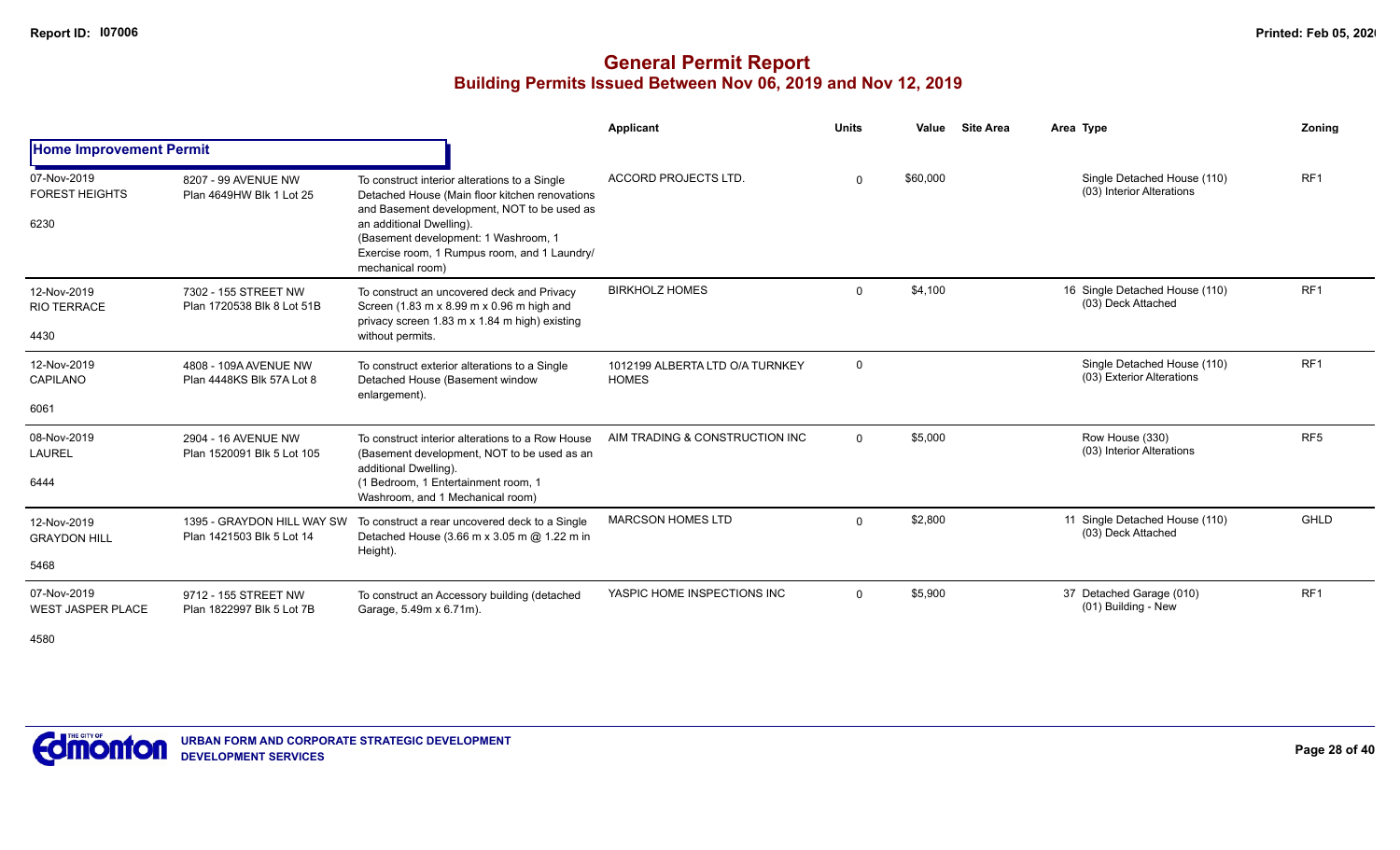|                                       |                                                                                 |                                                                                                                                                     | Applicant                                                      | <b>Units</b> | Value    | <b>Site Area</b> | Area Type                                                         | Zoning          |
|---------------------------------------|---------------------------------------------------------------------------------|-----------------------------------------------------------------------------------------------------------------------------------------------------|----------------------------------------------------------------|--------------|----------|------------------|-------------------------------------------------------------------|-----------------|
| <b>Home Improvement Permit</b>        |                                                                                 |                                                                                                                                                     |                                                                |              |          |                  |                                                                   |                 |
| 07-Nov-2019<br>CAPILANO               | 10622 - 69 STREET NW<br>Plan 1720067 Blk 46 Lot 47                              | To install a stationary mechanical system in the<br>Side Yard (south side) of a Single Detached<br>House (air conditioner, 0.81m x 0.81m), existing | N/A                                                            | $\mathbf 0$  |          |                  | Single Detached House (110)<br>(03) Exterior Alterations          | RF <sub>1</sub> |
| 6061                                  |                                                                                 | without permits.                                                                                                                                    |                                                                |              |          |                  |                                                                   |                 |
| 07-Nov-2019<br><b>HODGSON</b>         | 546 - HODGSON ROAD NW<br>Plan 0227535 Blk 162 Lot 30                            | To develop a Secondary Suite in the Basement<br>(New Suite) and interior alterations to a Single<br>Detached House (Basement development, NOT       | 2191643 ALBERTA LTD, ** NO BUSINESS<br><b>LICENCE ISSUED**</b> | $\mathbf 1$  | \$20,000 |                  | Single Detached Condo (115)<br>(07) Add Suites to Single Dwelling | <b>RSL</b>      |
| 5620                                  |                                                                                 | to be used as an additional Dwelling2<br>Bedrooms, 1 Mech Room, 1 Kitchen, 1<br>Bathroom.)                                                          |                                                                |              |          |                  |                                                                   |                 |
| 07-Nov-2019<br><b>TRUMPETER AREA</b>  | 20112 - 128 AVENUE NW<br>Plan 0941729 Blk 2 Lot 16                              | To construct a rear uncovered deck irregular<br>shape to a Single Detached House (4.27m x<br>4.57m & 1.78m in Height).                              | N/A                                                            | $\Omega$     | \$4,000  |                  | 16 Single Detached House (110)<br>(03) Deck Attached              | <b>RSL</b>      |
| 4471                                  |                                                                                 |                                                                                                                                                     |                                                                |              |          |                  |                                                                   |                 |
| 07-Nov-2019<br><b>HOLYROOD</b>        | 9224 - 75 STREET NW<br>Plan 1844KS Blk 22 Lot 48                                | To construct an Accessory Building (detached<br>Garage, 6.7m x 8.53m).                                                                              | N/A                                                            | $\Omega$     | \$9,200  |                  | 57 Detached Garage (010)<br>(01) Building - New                   | RF <sub>1</sub> |
| 6310                                  |                                                                                 |                                                                                                                                                     |                                                                |              |          |                  |                                                                   |                 |
| 12-Nov-2019<br>POLLARD MEADOWS        | 1. 1850 - MILL WOODS ROAD<br><b>EAST NW</b>                                     | To construct exterior alterations (covered deck,<br>2.59m x 3.65m) to an existing Multi-unit Housing                                                | <b>PERMIT MASTERS</b>                                          | 0            |          |                  | Single Detached House (110)<br>(02) Addition                      | RA7, RA7        |
| 6580                                  | Plan 9823657 Unit 1                                                             | building (Row House).                                                                                                                               |                                                                |              |          |                  |                                                                   |                 |
| 06-Nov-2019<br><b>WILD ROSE</b>       | 114 - WARD CRESCENT NW<br>Plan 9825499 Blk 26 Lot 24                            | To construct interior alterations to a Single<br>Detached House (Basement development with                                                          | N/A                                                            | $\Omega$     | \$4,600  |                  | Single Detached House (110)<br>(03) Interior Alterations          | <b>RSL</b>      |
| 6790                                  | wet bar. NOT to be used as an additional<br>Dwelling). 1 LIVING ROOM, 1 BEDROOM |                                                                                                                                                     |                                                                |              |          |                  |                                                                   |                 |
| 07-Nov-2019<br><b>MCCONACHIE AREA</b> | 17907 - 60 STREET NW<br>Plan 1623830 Blk 21 Lot 25                              | To construct an Accessory Building (detached<br>Garage (5.94m x 6.71m)).                                                                            | <b>BROOKLINE HOMES LTD</b>                                     | $\mathbf{0}$ | \$6,400  |                  | 40 Detached Garage (010)<br>(01) Building - New                   | <b>RPL</b>      |
| 2521                                  |                                                                                 |                                                                                                                                                     |                                                                |              |          |                  |                                                                   |                 |

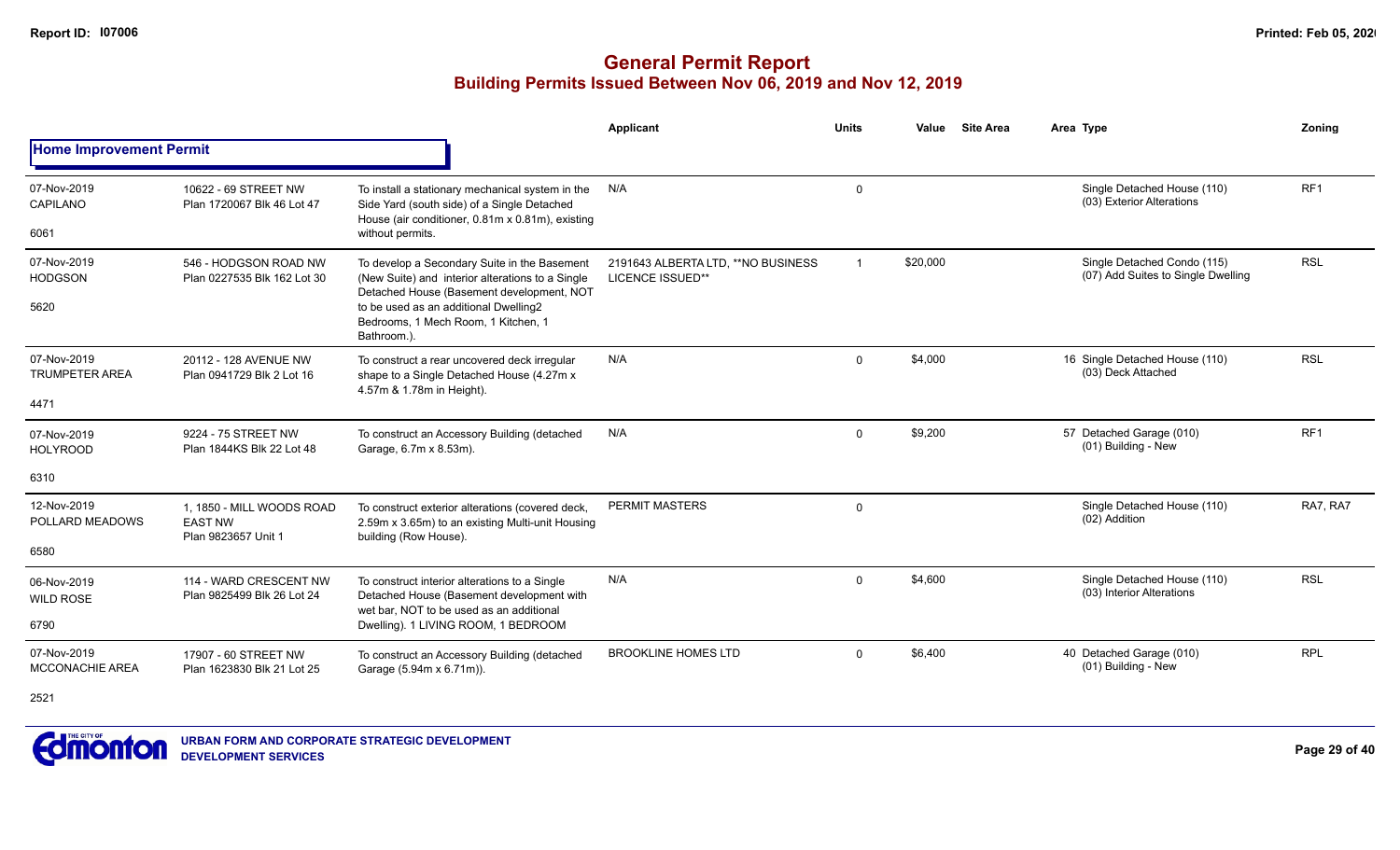|                                                    |                                                        |                                                                                                                                                  | Applicant                   | <b>Units</b> | Value    | <b>Site Area</b>                                         | Area Type                                                | Zoning          |
|----------------------------------------------------|--------------------------------------------------------|--------------------------------------------------------------------------------------------------------------------------------------------------|-----------------------------|--------------|----------|----------------------------------------------------------|----------------------------------------------------------|-----------------|
| <b>Home Improvement Permit</b>                     |                                                        |                                                                                                                                                  |                             |              |          |                                                          |                                                          |                 |
| 07-Nov-2019<br><b>MCCONACHIE AREA</b>              | 17911 - 60 STREET NW<br>Plan 1623830 Blk 21 Lot 26     | To construct an Accessory Building (detached<br>Garage (5.94m x 6.71m)).                                                                         | <b>BROOKLINE HOMES LTD</b>  | $\Omega$     | \$6,400  |                                                          | 40 Detached Garage (010)<br>(01) Building - New          | <b>RPL</b>      |
| 2521                                               |                                                        |                                                                                                                                                  |                             |              |          |                                                          |                                                          |                 |
| 12-Nov-2019<br><b>TWIN BROOKS</b>                  | 1127 - 116 STREET NW<br>Plan 9321668 Blk 12 Lot 46     | To construct interior and exterior alterations to a<br>Single Detached House (Basement development<br>w/ wetbar. NOT to be used as an additional | N/A                         | $\Omega$     |          | Single Detached House (110)<br>(03) Exterior Alterations | RF <sub>1</sub>                                          |                 |
| 5511                                               |                                                        | Dwelling and adding 2 basement windows).                                                                                                         |                             |              |          |                                                          |                                                          |                 |
| 12-Nov-2019<br><b>TWIN BROOKS</b>                  | 1127 - 116 STREET NW<br>Plan 9321668 Blk 12 Lot 46     | To construct interior and exterior alterations to a<br>Single Detached House (Basement development<br>w/ wetbar. NOT to be used as an additional | N/A                         | $\mathbf 0$  |          |                                                          | Single Detached House (110)<br>(03) Interior Alterations | RF <sub>1</sub> |
| 5511                                               |                                                        | Dwelling and adding 2 basement windows).                                                                                                         |                             |              |          |                                                          |                                                          |                 |
| 08-Nov-2019<br>THE ORCHARDS AT<br><b>ELLERSLIE</b> | 8020 - ORCHARDS GREEN SW<br>Plan 1723624 Blk 23 Lot 10 | To construct an Accessory Building (rear<br>detached Garage (5.49m x 6.71m)).                                                                    | ROHIT COMMUNITIES INC       | $\Omega$     | \$5,900  |                                                          | 37 Detached Garage (010)<br>(01) Building - New          | <b>RMD</b>      |
| 6216                                               |                                                        |                                                                                                                                                  |                             |              |          |                                                          |                                                          |                 |
| 12-Nov-2019<br><b>BONNIE DOON</b>                  | 9013 - 90 STREET NW<br>Plan 1920368 Blk S Lot 37B      | To construct a rear uncovered deck to a<br>Semi-Detached House (5.38m x 2.98m @ 0.87m<br>in Height).                                             | <b>MJV CONSTRUCTION LTD</b> | $\Omega$     | \$4,000  |                                                          | 16 Duplex (210)<br>(03) Deck Attached                    | RF <sub>3</sub> |
| 6040                                               |                                                        |                                                                                                                                                  |                             |              |          |                                                          |                                                          |                 |
| 07-Nov-2019<br><b>RUTHERFORD</b>                   | 1938 - 120A STREET SW<br>Plan 0523134 Blk 17 Lot 9     | To construct interior alterations to a Single<br>Detached House (Basement development, NOT                                                       | BLUE TERRA CONSTRUCTION INC | $\Omega$     | \$25,000 |                                                          | Single Detached House (110)<br>(03) Interior Alterations | <b>RSL</b>      |
| 5454                                               |                                                        | to be used as an additional Dwelling). (1)<br>bedroom, (1) bathroom, mechanical room, family<br>room.                                            |                             |              |          |                                                          |                                                          |                 |
| 08-Nov-2019<br><b>GROVENOR</b>                     | 10601 - 145 STREET NW<br>Plan 1822965 Blk 3 Lot 16A    | To construct an Accessory Building (detached<br>Garage, 7.01m x 7.32m).                                                                          | <b>ACCENT INFILLS LTD</b>   | $\Omega$     | \$8,300  |                                                          | 51 Detached Garage (010)<br>(01) Building - New          | RF <sub>1</sub> |
| 3210                                               |                                                        |                                                                                                                                                  |                             |              |          |                                                          |                                                          |                 |

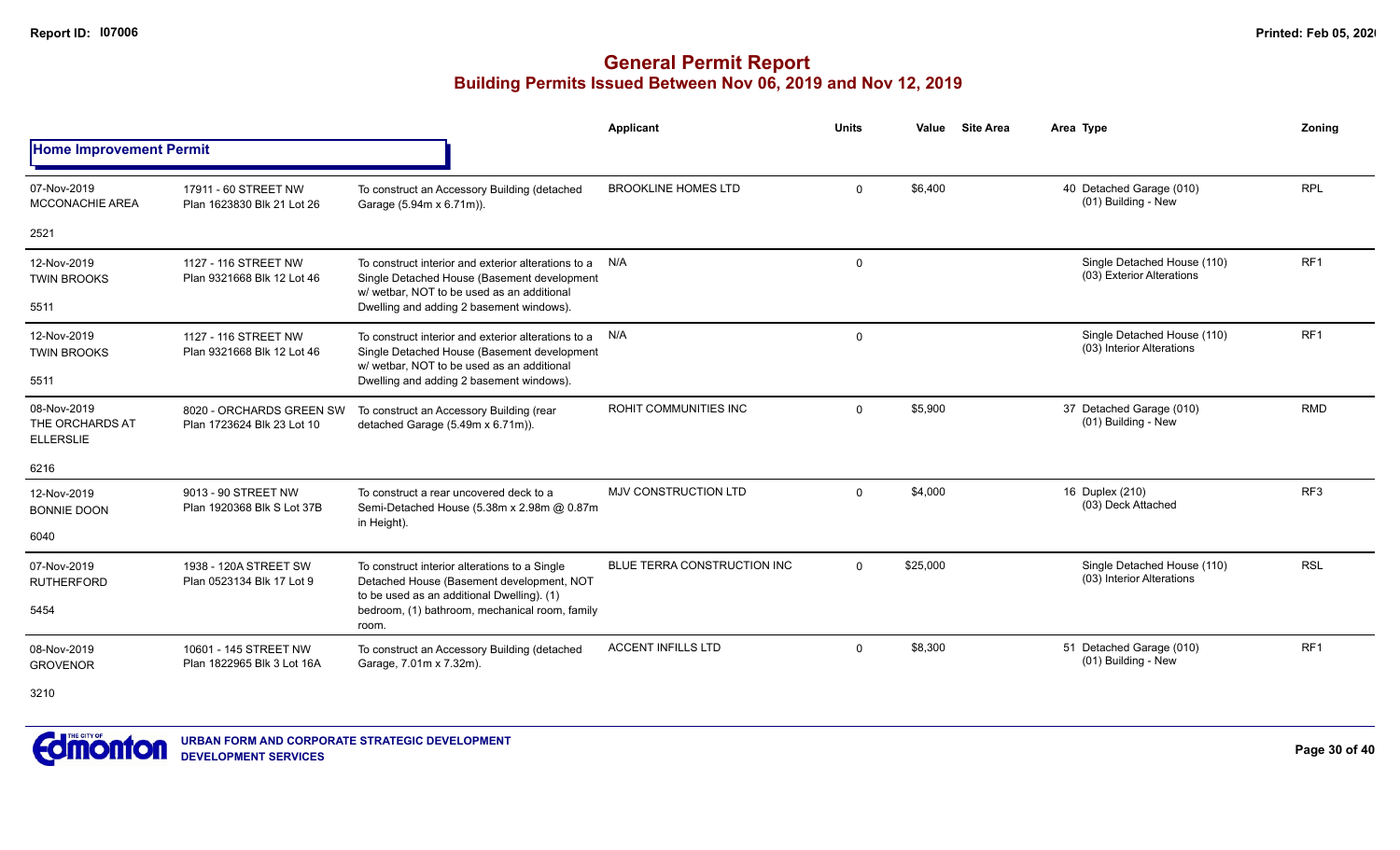### **General Permit Report Building Permits Issued Between Nov 06, 2019 and Nov 12, 2019**

|                                       |                                                       |                                                                                                                                        | <b>Applicant</b>                 | <b>Units</b>   | Value    | <b>Site Area</b> | Area Type                                                           | Zonina          |
|---------------------------------------|-------------------------------------------------------|----------------------------------------------------------------------------------------------------------------------------------------|----------------------------------|----------------|----------|------------------|---------------------------------------------------------------------|-----------------|
| <b>Home Improvement Permit</b>        |                                                       |                                                                                                                                        |                                  |                |          |                  |                                                                     |                 |
| 07-Nov-2019<br><b>HOLYROOD</b>        | 9251 - 79 STREET NW<br>Plan 5970HW Blk 20 Lot 13      | To construct interior alterations to a Single<br>Detached House (main floor kitchen & bathroom<br>renovations).                        | N/A                              | $\mathbf{0}$   | \$16,000 |                  | Single Detached House (110)<br>(03) Interior Alterations            | RF1             |
| 6310                                  |                                                       |                                                                                                                                        |                                  |                |          |                  |                                                                     |                 |
| 12-Nov-2019<br><b>CHAPPELLE AREA</b>  | 6317 - CARTMELL ROAD SW<br>Plan 1820782 Blk 28 Lot 18 | To develop a Secondary Suite in the Basement<br>of a Semi-detached House.                                                              | KLAIR CUSTOM HOMES (EDMONTON) L' | $\overline{1}$ | \$39,300 |                  | 694 Semi-Detached House (210)<br>(07) Add Suites to Single Dwelling | RF4             |
| 5462                                  |                                                       |                                                                                                                                        |                                  |                |          |                  |                                                                     |                 |
| 07-Nov-2019<br><b>KESWICK AREA</b>    | 6461 - KING WYND SW<br>Plan 1920145 Blk 6 Lot 34      | To construct an Accessory Building (detached<br>Garage (5.49m x 6.71m)).                                                               | ROHIT COMMUNITIES INC            | $\mathbf 0$    | \$5,900  |                  | 37 Detached Garage (010)<br>(01) Building - New                     | RF4, RF4        |
| 5576                                  |                                                       |                                                                                                                                        |                                  |                |          |                  |                                                                     |                 |
| 12-Nov-2019<br><b>LAUREL</b>          | 1921 - 33 STREET NW<br>Plan 1124101 Blk 7 Lot 22      | To construct interior alterations to a Single<br>Detached House (Basement development, NOT<br>to be used as an additional Dwelling). 2 | N/A                              | $\mathbf 0$    | \$35,000 |                  | Single Detached House (110)<br>(03) Interior Alterations            | <b>RSL</b>      |
| 6444                                  |                                                       | BEDROOMS, 1 BATHROOM                                                                                                                   |                                  |                |          |                  |                                                                     |                 |
| 12-Nov-2019<br><b>GROVENOR</b>        | 14324 - 106 AVENUE NW<br>Plan 1922500 Blk 2 Lot 14A   | To construct an Accessory building (detached<br>Garage, 5.79m x 6.71m).                                                                | OMNI HOMES MASTER BUILDER LTD    | $\Omega$       | \$6,300  |                  | 39 Detached Garage (010)<br>(01) Building - New                     | RF <sub>1</sub> |
| 3210                                  |                                                       |                                                                                                                                        |                                  |                |          |                  |                                                                     |                 |
| 07-Nov-2019<br><b>DESROCHERS AREA</b> | 1932 - DAVIDSON WYND SW<br>Plan 1723529 Blk 10 Lot 12 | To construct an Accessory Building (detached<br>Garage 6.10m x 6.10m).                                                                 | PREMIER BUILT GARAGES            | 0              | \$6,000  |                  | 37 Detached Garage (010)<br>(01) Building - New                     | <b>RMD</b>      |
| 5463                                  |                                                       |                                                                                                                                        |                                  |                |          |                  |                                                                     |                 |
| 12-Nov-2019<br><b>GROVENOR</b>        | 14328 - 106 AVENUE NW<br>Plan 1922500 Blk 2 Lot 14B   | To construct an Accessory building (detached<br>Garage, 5.79m x 6.71m).                                                                | OMNI HOMES MASTER BUILDER LTD    | $\mathbf 0$    | \$6,300  |                  | 39 Detached Garage (010)<br>(01) Building - New                     | RF <sub>1</sub> |

3210

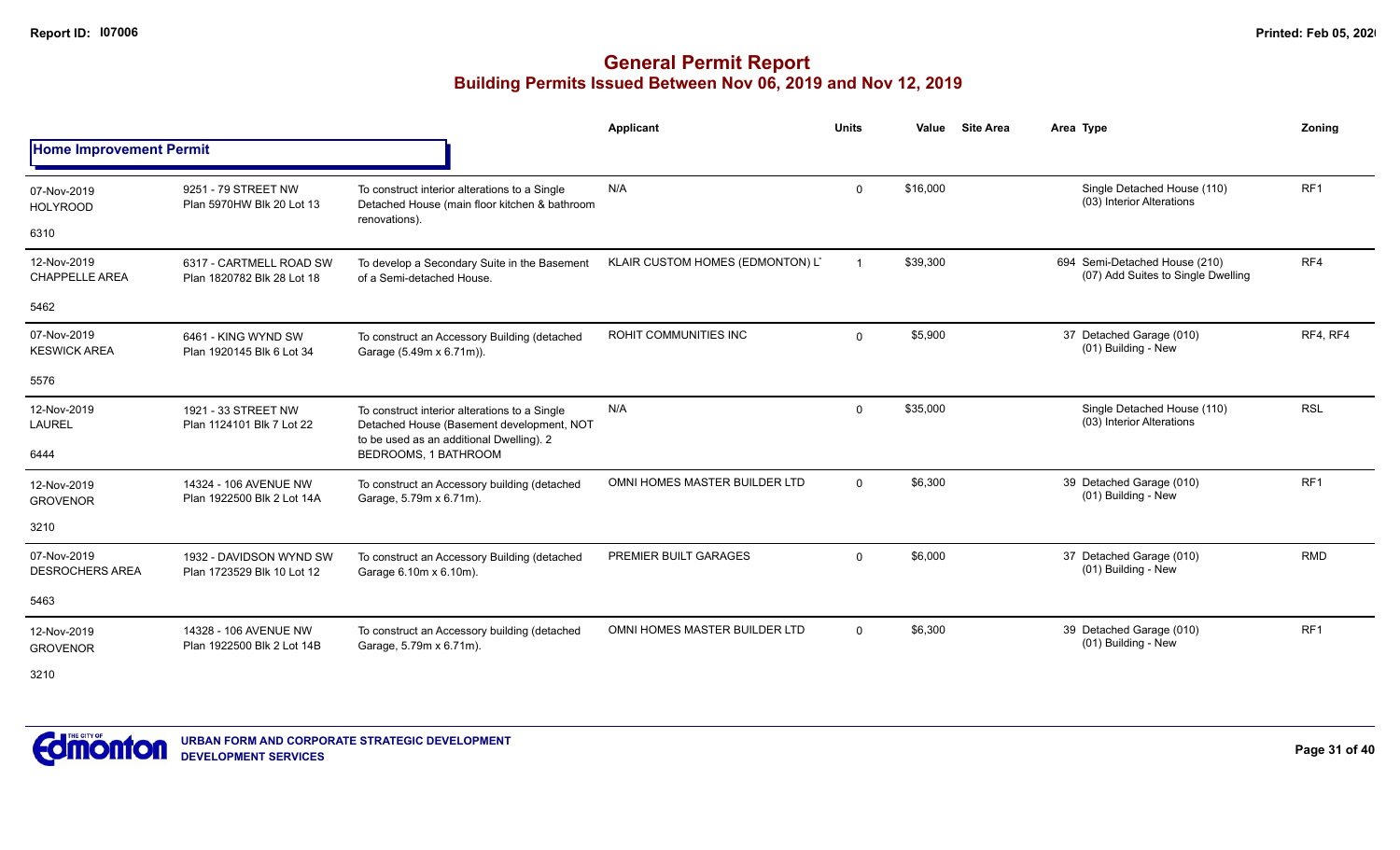|                                                    |                                                                           |                                                                                                                                                                            | Applicant                               | <b>Units</b> | Value   | <b>Site Area</b> | Area Type                                                | Zoning          |
|----------------------------------------------------|---------------------------------------------------------------------------|----------------------------------------------------------------------------------------------------------------------------------------------------------------------------|-----------------------------------------|--------------|---------|------------------|----------------------------------------------------------|-----------------|
| <b>Home Improvement Permit</b>                     |                                                                           |                                                                                                                                                                            |                                         |              |         |                  |                                                          |                 |
| 07-Nov-2019<br><b>SECORD</b>                       | 22732 - 97 AVENUE NW<br>Plan 1720746 Blk 17 Lot 67                        | To construct an Accessory Building (detached<br>Garage 6.10m x 6.10m).                                                                                                     | PREMIER BUILT GARAGES                   | $\Omega$     | \$6,000 |                  | 37 Detached Garage (010)<br>(01) Building - New          | RPL. RPL        |
| 4487                                               |                                                                           |                                                                                                                                                                            |                                         |              |         |                  |                                                          |                 |
| 07-Nov-2019<br>THE ORCHARDS AT<br><b>ELLERSLIE</b> | 2654 - CHOKECHERRY LANE<br>SW<br>Plan 1722144 Blk 28 Lot 48               | To construct an Accessory Building (detached<br>Garage 6.10m x 6.10m).                                                                                                     | <b>BROOKFIELD RESIDENTIAL PROPERTIE</b> | $\Omega$     | \$6,000 |                  | 37 Detached Garage (010)<br>(01) Building - New          | <b>RPL</b>      |
| 6216                                               |                                                                           |                                                                                                                                                                            |                                         |              |         |                  |                                                          |                 |
| 12-Nov-2019<br><b>SECORD</b>                       | 22325 - 93A AVENUE NW<br>Plan 1723442 Blk 27 Lot 60                       | To construct an Accessory Building (detached<br>Garage, 6.10m x 6.10m).                                                                                                    | N/A                                     | $\Omega$     | \$6,000 |                  | 37 Detached Garage (010)<br>(01) Building - New          | <b>RMD</b>      |
| 4487                                               |                                                                           |                                                                                                                                                                            |                                         |              |         |                  |                                                          |                 |
| 08-Nov-2019<br><b>GLASTONBURY</b><br>4720          | 905 - GOODWIN CLOSE NW<br>Plan 0325382 Blk 21 Lot 27                      | To construct an extension to an existing rear<br>uncovered deck to a Single Detached House<br>(overall size 5.18m x 5.50m @ 0.84m in Height),<br>existing without permits. | N/A                                     | $\Omega$     | \$7,200 |                  | 28 Single Detached House (110)<br>(03) Deck Attached     | <b>RSL</b>      |
| 06-Nov-2019<br><b>BELGRAVIA</b><br>5040            | 104 - SASKATCHEWAN DRIVE<br><b>SOUTH NW</b><br>Plan 0226952 Blk 17 Lot 7A | To construct interior alterations to a Single<br>Detached House (to remove a load bearing wall<br>on the main floor to open up the library and the<br>living room).        | N/A                                     | $\Omega$     | \$1,000 |                  | Single Detached House (110)<br>(03) Interior Alterations | <b>RPL</b>      |
| 07-Nov-2019<br><b>LAGO LINDO</b>                   | 9103 - 167A AVENUE NW<br>Plan 8722524 Blk 1 Lot 170                       | To construct exterior alterations to a Single<br>Detached House (enclosed storage area<br>underneath rear uncovered deck, 3.45m x                                          | <b>PERMIT MASTERS</b>                   | $\mathbf 0$  |         |                  | Single Detached House (110)<br>(03) Exterior Alterations | RF <sub>1</sub> |
| 2450                                               |                                                                           | 6.04m), existing w/o permits.                                                                                                                                              |                                         |              |         |                  |                                                          |                 |
| 07-Nov-2019<br>THE ORCHARDS AT<br><b>ELLERSLIE</b> | 646 - ORCHARDS BOULEVARD<br>SW<br>Plan 1723624 Blk 25 Lot 9               | To construct interior alterations to a Single<br>Detached House (Basement bathroom added to<br>existing basement development, NOT to be                                    | DAYTONA HOMES INC                       | $\Omega$     | \$5,000 |                  | Single Detached House (110)<br>(03) Interior Alterations | <b>RMD</b>      |
| 6216                                               |                                                                           | used as an additional Dwelling), adding in a<br>bathroom.                                                                                                                  |                                         |              |         |                  |                                                          |                 |

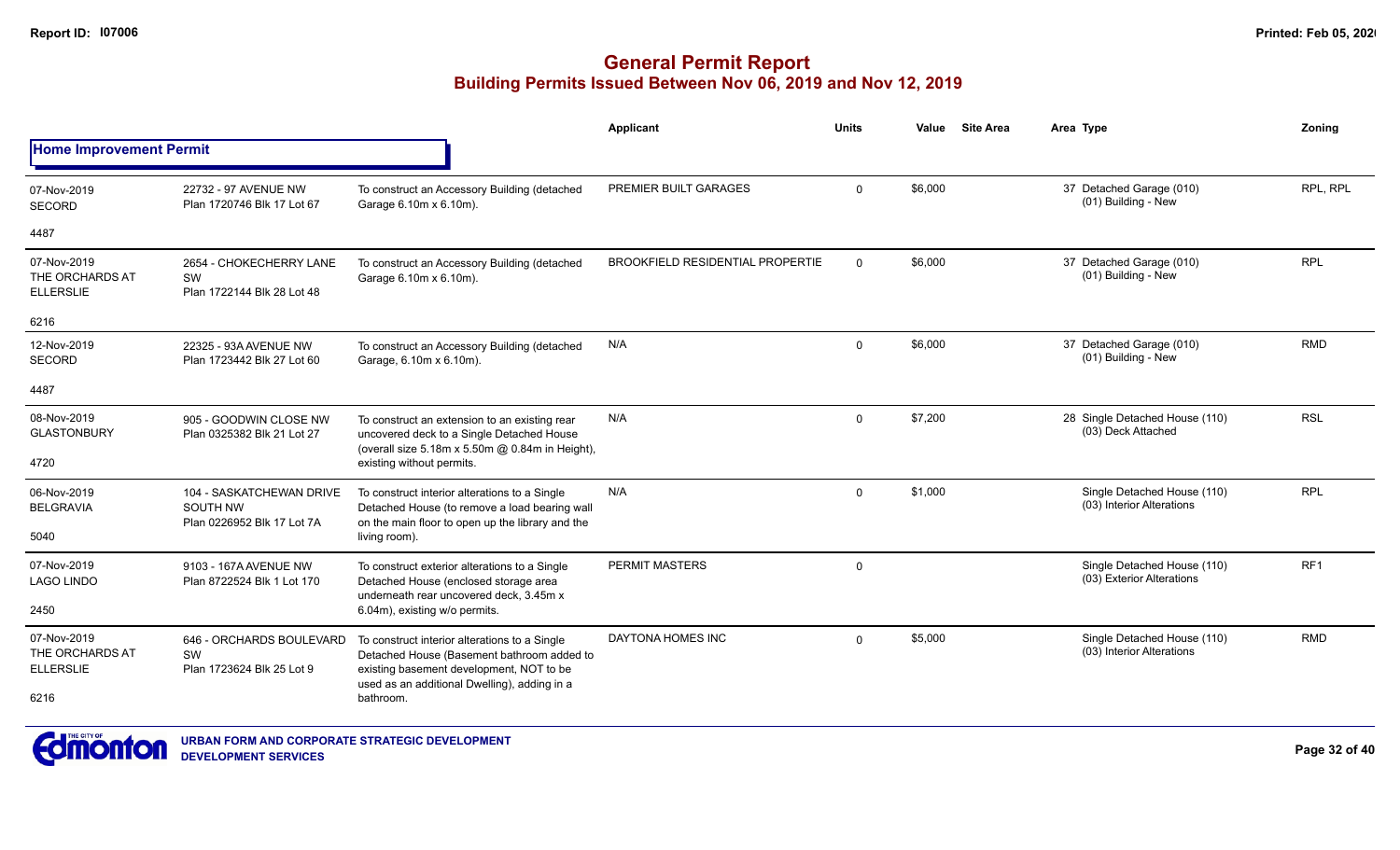### **General Permit Report Building Permits Issued Between Nov 06, 2019 and Nov 12, 2019**

|                                      |                                                                       |                                                                                                                                             | <b>Applicant</b>                      | <b>Units</b> | Value    | <b>Site Area</b> | Area Type                                                | Zoning          |
|--------------------------------------|-----------------------------------------------------------------------|---------------------------------------------------------------------------------------------------------------------------------------------|---------------------------------------|--------------|----------|------------------|----------------------------------------------------------|-----------------|
| <b>Home Improvement Permit</b>       |                                                                       |                                                                                                                                             |                                       |              |          |                  |                                                          |                 |
| 08-Nov-2019<br>WALKER                | 2033 - WONNACOTT WAY SW<br>Plan 1624309 Blk 22 Lot 7                  | To construct an Accessory building (detached<br>Garage, 5.49m x 6.10m).                                                                     | AKASH HOMES LTD                       | $\mathbf{0}$ | \$0      |                  | Detached Garage (010)<br>(01) Building - New             | RF4             |
| 6662                                 |                                                                       |                                                                                                                                             |                                       |              |          |                  |                                                          |                 |
| 07-Nov-2019<br>THE HAMPTONS          | 1775 - HAMMOND CRESCENT<br><b>NW</b><br>Plan 0729274 Blk 5 Lot 25     | To construct interior alterations to the second<br>floor of a Single Detached House (ensuite<br>renovation and laundry moved to 2nd floor). | N/A                                   | $\mathbf{0}$ | \$40,000 |                  | Single Detached House (110)<br>(03) Interior Alterations | <b>RSL</b>      |
| 4461                                 |                                                                       |                                                                                                                                             |                                       |              |          |                  |                                                          |                 |
| 12-Nov-2019<br><b>TRUMPETER AREA</b> | 2104 - TRUMPETER WAY NW<br>Plan 1026628 Blk 3 Lot 98                  | To construct a rear uncovered deck to a Single<br>Detached House (7.93m x 4.57m @ 0.91 m in<br>Height).                                     | N/A                                   | 0            | \$9,100  |                  | 36 Single Detached House (110)<br>(03) Deck Attached     | <b>RSL</b>      |
| 4471                                 |                                                                       |                                                                                                                                             |                                       |              |          |                  |                                                          |                 |
| 12-Nov-2019<br><b>LAUREL</b>         | 3110 - 15 AVENUE NW<br>Plan 1520091 Blk 9 Lot 34                      | To construct interior alterations to a<br>Row-Housing Development (Basement<br>development, NOT to be used as an additional                 | <b>RENOVA RENOVATIONS AND REPAIRS</b> | $\mathbf{0}$ | \$22,000 |                  | Row House (330)<br>(03) Interior Alterations             | <b>UCRH</b>     |
| 6444                                 |                                                                       | Dwelling). 1 BEDROOM, 1 BATHROOM                                                                                                            |                                       |              |          |                  |                                                          |                 |
| 07-Nov-2019<br><b>EDGEMONT</b>       | 8036 - EVANS CRESCENT NW<br>Plan 1523396 Blk 5 Lot 52                 | To construct an Accessory Building (detached<br>Garage 6.10m x 6.10m).                                                                      | N.P. ARTISAN                          | 0            | \$6,000  |                  | 37 Detached Garage (010)<br>(01) Building - New          | <b>RPL</b>      |
| 4462                                 |                                                                       |                                                                                                                                             |                                       |              |          |                  |                                                          |                 |
| 12-Nov-2019<br>MCCONACHIE AREA       | 1205 - MCCONACHIE<br><b>BOULEVARD NW</b><br>Plan 1221328 Blk 15 Lot 1 | To construct an Accessory Building (detached<br>Garage 6.10m x 6.10m).                                                                      | N.P. ARTISAN                          | 0            | \$6,000  |                  | 37 Detached Garage (010)<br>(01) Building - New          | <b>RPL</b>      |
| 2521                                 |                                                                       |                                                                                                                                             |                                       |              |          |                  |                                                          |                 |
| 07-Nov-2019<br><b>GOLD BAR</b>       | 10518 - 45 STREET NW<br>Plan 1922218 Blk 73 Lot 51                    | To construct an Accessory Building (detached<br>Garage 6.10m x 6.71m).                                                                      | <b>GERCON CONSTRUCTION LTD</b>        | $\mathbf{0}$ | \$6,600  |                  | 41 Detached Garage (010)<br>(01) Building - New          | RF <sub>1</sub> |

6270

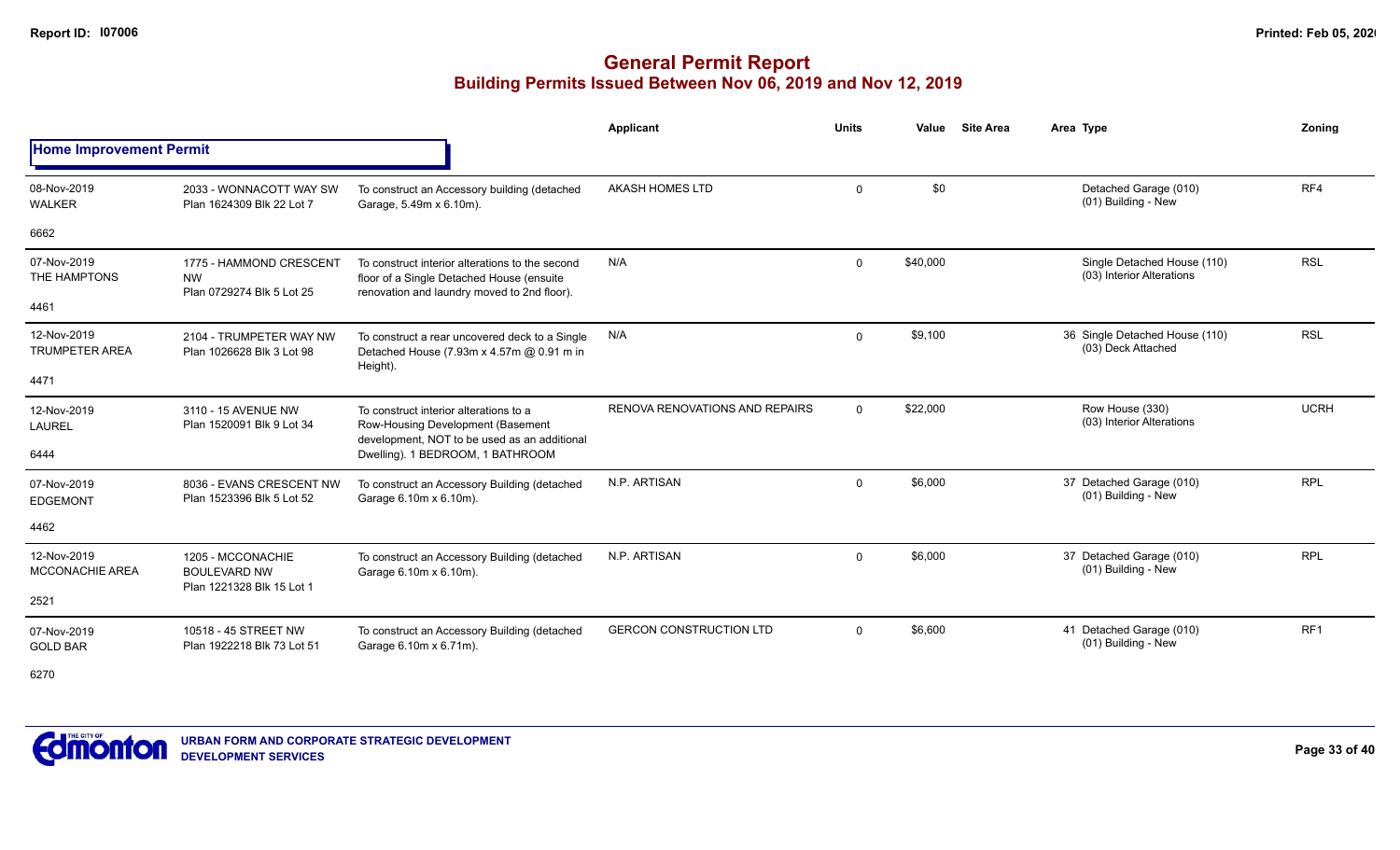|                                                                 |                                                                 |                                                                                                                                                    | <b>Applicant</b>                        | <b>Units</b>   | Value    | <b>Site Area</b> | Area Type                                                | Zoning          |
|-----------------------------------------------------------------|-----------------------------------------------------------------|----------------------------------------------------------------------------------------------------------------------------------------------------|-----------------------------------------|----------------|----------|------------------|----------------------------------------------------------|-----------------|
| <b>Home Improvement Permit</b>                                  |                                                                 |                                                                                                                                                    |                                         |                |          |                  |                                                          |                 |
| 06-Nov-2019<br>MCCONACHIE AREA                                  | 6303 - 169 AVENUE NW<br>Plan 1723195 Blk 10 Lot 36              | To construct interior alterations to a Single<br>Detached House (Basement development, NOT<br>to be used as an additional Dwelling). 2             | N/A                                     | $\mathbf{0}$   | \$20,000 |                  | Single Detached House (110)<br>(03) Interior Alterations | <b>RSL</b>      |
| 2521                                                            |                                                                 | BEDROOMS, 1 BATHROOM                                                                                                                               |                                         |                |          |                  |                                                          |                 |
| 12-Nov-2019<br>CRYSTALLINA NERA WEST Plan 1820022 Blk 16 Lot 54 | 17495 - 77 STREET NW                                            | To construct an Accessory Building (rear<br>detached Garage (6.10m x 6.10m)).                                                                      | PREMIER BUILT GARAGES                   | $\mathbf 0$    | \$6,000  |                  | 37 Detached Garage (010)<br>(01) Building - New          | <b>RPL</b>      |
| 2463                                                            |                                                                 |                                                                                                                                                    |                                         |                |          |                  |                                                          |                 |
| 06-Nov-2019<br><b>BONNIE DOON</b>                               | 8735 - 89 AVENUE NW<br>Plan 5954HW Blk O Lot D                  | To demolish a Semi-Detached House.                                                                                                                 | N/A                                     | $-2$           | \$6,500  |                  | Semi-Detached House (210)<br>(99) Demolition             | RF <sub>3</sub> |
| 6040                                                            |                                                                 |                                                                                                                                                    |                                         |                |          |                  |                                                          |                 |
| 12-Nov-2019<br><b>BULYEA HEIGHTS</b>                            | Plan 9821084 Unit 15                                            | 15 - BUTTERWORTH POINT NW To construct interior alterations to the Main Floor N/A<br>of a Semi-detached House (removal of a load<br>bearing wall). |                                         | $\mathbf 0$    | \$7,000  |                  | Semi-Detached House (210)<br>(03) Interior Alterations   | RF <sub>5</sub> |
| 5100                                                            |                                                                 |                                                                                                                                                    |                                         |                |          |                  |                                                          |                 |
| 12-Nov-2019<br><b>PAISLEY</b>                                   | 1075 - PAISLEY DRIVE SW<br>Plan 1820127 Blk 14 Lot 3            | To construct an Accessory Building (detached<br>Garage (10.98m x 6.71m)).                                                                          | <b>BROOKFIELD RESIDENTIAL PROPERTIE</b> | $\Omega$       | \$11,900 |                  | 74 Detached Garage (010)<br>(01) Building - New          | HVLD. HVLD      |
| 5469                                                            |                                                                 |                                                                                                                                                    |                                         |                |          |                  |                                                          |                 |
| 12-Nov-2019<br><b>WINDERMERE</b>                                | 3662 - WESTCLIFF WAY SW<br>Plan 1324375 Blk 2 Lot 171           | To construct interior alterations (Basement<br>development, NOT to be used as an additional<br>Dwelling). 1 BEDROOM, 1 BATHROOM, 1                 | N/A                                     | $\Omega$       | \$8,000  |                  | Single Detached House (110)<br>(03) Interior Alterations | <b>RSL</b>      |
| 5570                                                            |                                                                 | GAMES ROOM, 1 STORAGE ROOM                                                                                                                         |                                         |                |          |                  |                                                          |                 |
| 12-Nov-2019<br>CASSELMAN                                        | 17, 5203 - 149 AVENUE NW<br>Condo Common Area (Plan<br>1424224) | To construct interior alterations to a Row House<br>(Basement development, NOT to be used as an<br>additional Dwelling, 1 Bedroom, 1 Bathroom, 1   | <b>RELIABLE CONTRACTING SERVICES</b>    | $\overline{0}$ | \$20,000 |                  | Row House (330)<br>(03) Interior Alterations             | CS <sub>3</sub> |
| 2130                                                            |                                                                 | Mech Room, 1 Living Space).                                                                                                                        |                                         |                |          |                  |                                                          |                 |

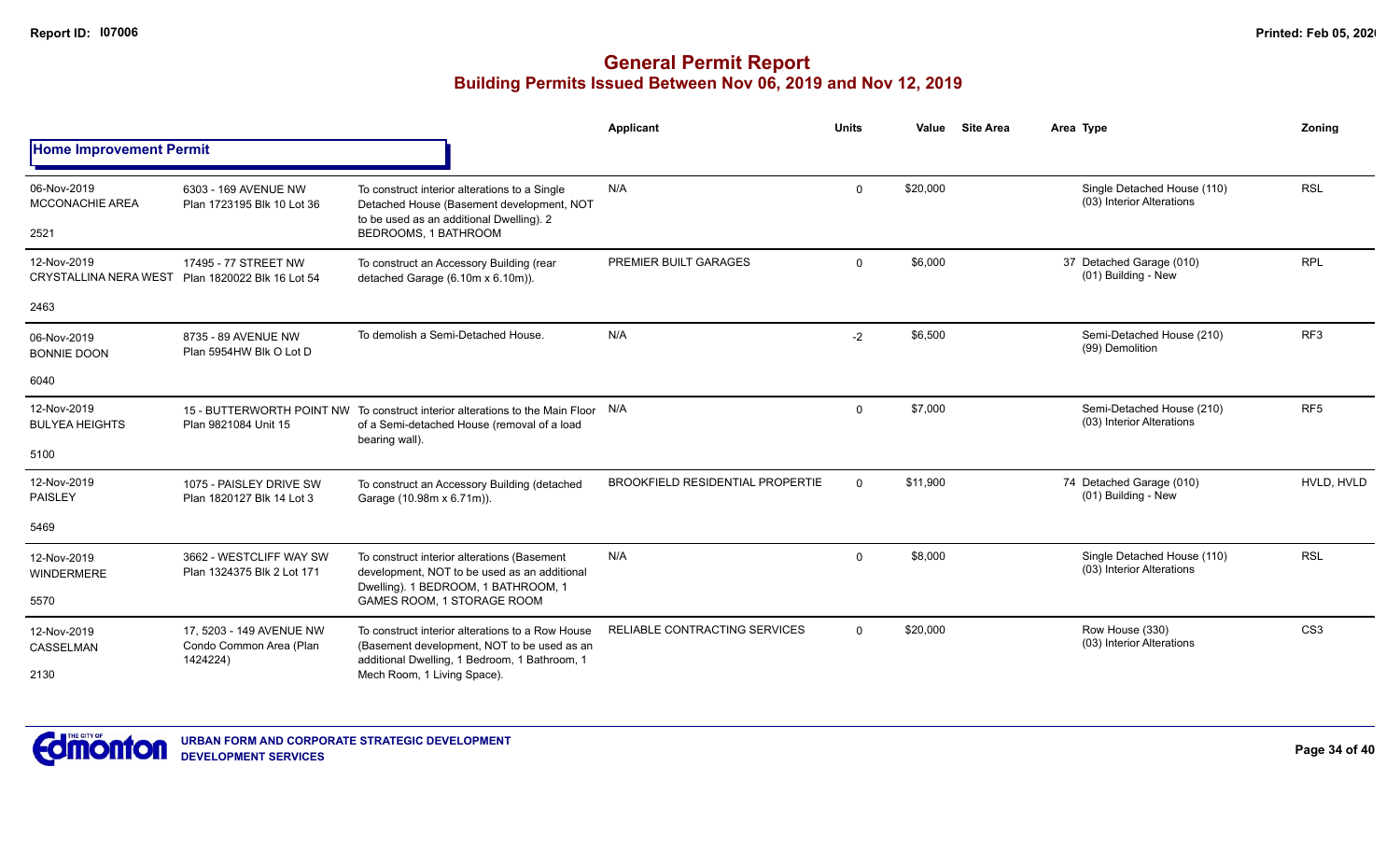|                                                    |                                                             |                                                                                                                                    | <b>Applicant</b>                        | <b>Units</b>   | Value   | <b>Site Area</b> | Area Type                                       | Zonina          |
|----------------------------------------------------|-------------------------------------------------------------|------------------------------------------------------------------------------------------------------------------------------------|-----------------------------------------|----------------|---------|------------------|-------------------------------------------------|-----------------|
| <b>Home Improvement Permit</b>                     |                                                             |                                                                                                                                    |                                         |                |         |                  |                                                 |                 |
| 12-Nov-2019<br>THE ORCHARDS AT<br><b>ELLERSLIE</b> | 2652 - CHOKECHERRY LANE<br>SW<br>Plan 1722144 Blk 28 Lot 47 | To construct an Accessory building (detached<br>Garage, 6.10m x 6.10m).                                                            | BROOKFIELD RESIDENTIAL PROPERTIE        | $\overline{0}$ | \$6,000 |                  | 37 Detached Garage (010)<br>(01) Building - New | <b>RPL</b>      |
| 6216                                               |                                                             |                                                                                                                                    |                                         |                |         |                  |                                                 |                 |
| 12-Nov-2019<br>THE ORCHARDS AT<br><b>ELLERSLIE</b> | Plan 1822444 Blk 30 Lot 7                                   | 2415 - CHOKECHERRY LINK SVI To construct an Accessory building (detached<br>Garage, 6.10m x 6.10m).                                | BROOKFIELD RESIDENTIAL PROPERTIE        | $\Omega$       | \$6,000 |                  | 37 Detached Garage (010)<br>(01) Building - New | <b>RPL</b>      |
| 6216                                               |                                                             |                                                                                                                                    |                                         |                |         |                  |                                                 |                 |
| 12-Nov-2019<br>THE ORCHARDS AT<br><b>ELLERSLIE</b> | 3123 - CHOKECHERRY BEND<br>SW<br>Plan 1822450 Blk 18 Lot 51 | To construct an Accessory building (detached<br>Garage, 6.10m x 6.10m).                                                            | <b>BROOKFIELD RESIDENTIAL PROPERTIE</b> | $\Omega$       | \$6,000 |                  | 37 Detached Garage (010)<br>(01) Building - New | <b>RMD</b>      |
| 6216                                               |                                                             |                                                                                                                                    |                                         |                |         |                  |                                                 |                 |
| 12-Nov-2019<br>THE ORCHARDS AT<br><b>ELLERSLIE</b> | Plan 1822450 Blk 18 Lot 47                                  | 3115 - CHOKECHERRY BEND S\ To construct an Accessory Building (detached<br>Garage, 6.1m x 6.1m).                                   | <b>BROOKFIELD RESIDENTIAL PROPERTIE</b> | $\Omega$       | \$6,000 |                  | 37 Detached Garage (010)<br>(01) Building - New | <b>RMD</b>      |
| 6216                                               |                                                             |                                                                                                                                    |                                         |                |         |                  |                                                 |                 |
| 12-Nov-2019<br><b>CHAPPELLE AREA</b>               | 4025 - CHAPPELLE GREEN SW<br>Plan 1720925 Blk 31 Lot 15     | To construct an Accessory Building (detached<br>Garage, 6.1m x 6.1m).                                                              | <b>BROOKFIELD RESIDENTIAL PROPERTIE</b> | $\Omega$       | \$6,000 |                  | 37 Detached Garage (010)<br>(01) Building - New | <b>RPL</b>      |
| 5462                                               |                                                             |                                                                                                                                    |                                         |                |         |                  |                                                 |                 |
| 07-Nov-2019<br><b>MCQUEEN</b>                      | 10839 - 147 STREET NW<br>Plan 5887HW Blk 15 Lot 16          | To construct and demolish an Accessory<br>Building (rear detached Garage (5.51m x<br>6.40m)), (existing detached Garage demolished | KABEN DESIGN GROUP INC.                 | $\mathbf 0$    | \$5,700 |                  | 35 Detached Garage (010)<br>(01) Building - New | RF <sub>1</sub> |
| 3300                                               |                                                             | without permits).                                                                                                                  |                                         |                |         |                  |                                                 |                 |

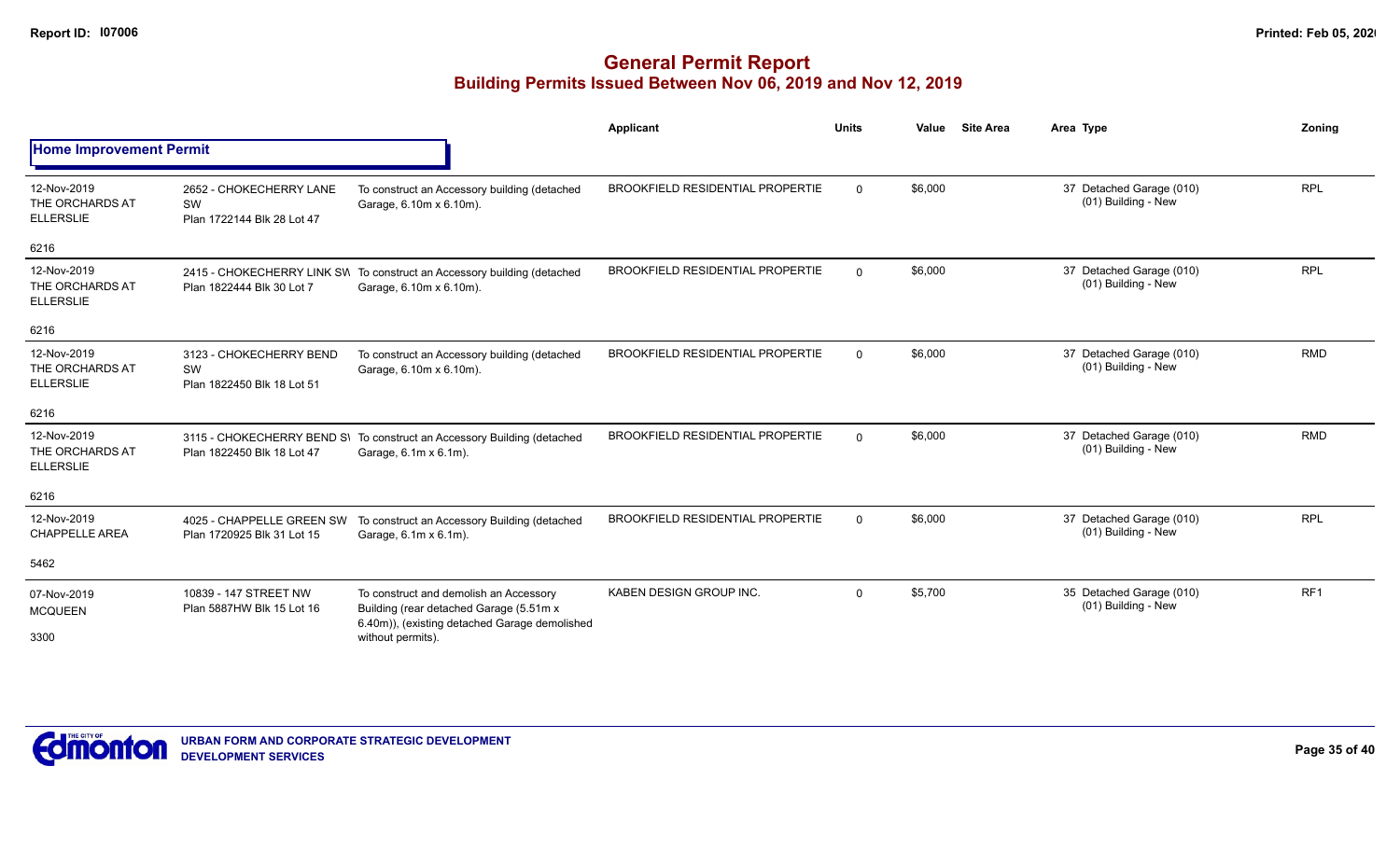### **General Permit Report Building Permits Issued Between Nov 06, 2019 and Nov 12, 2019**

|                                               |                                                          |                                                                                                                                                                | Applicant                               | <b>Units</b> | Value    | <b>Site Area</b> | Area Type                                              | Zonina          |
|-----------------------------------------------|----------------------------------------------------------|----------------------------------------------------------------------------------------------------------------------------------------------------------------|-----------------------------------------|--------------|----------|------------------|--------------------------------------------------------|-----------------|
| <b>Home Improvement Permit</b>                |                                                          |                                                                                                                                                                |                                         |              |          |                  |                                                        |                 |
| 07-Nov-2019<br><b>MCQUEEN</b><br>3300         | 10839 - 147 STREET NW<br>Plan 5887HW Blk 15 Lot 16       | To construct and demolish an Accessory<br>Building (rear detached Garage (5.51m x<br>6.40m)), (existing detached Garage demolished<br>without permits).        | KABEN DESIGN GROUP INC.                 | $\Omega$     | \$3.400  |                  | Detached Garage(010)<br>(99) Demolition                | RF <sub>1</sub> |
| 12-Nov-2019<br><b>OTTEWELL</b><br>6550        | 6303 - 95 AVENUE NW<br>Plan 6258KS Blk 14 Lot 25         | To construct a front uncovered deck (1.78m x<br>4.88m @ 0.48m in Height) and rear uncovered<br>deck 3.05m x 3.66m @ 0.90m in Height),<br>existing w/o permits. | N/A                                     | $\mathbf 0$  | \$0      |                  | Single Detached House (110)<br>(03) Deck Attached      | RF <sub>1</sub> |
| 12-Nov-2019<br><b>EDGEMONT</b>                | 679 - EAGLESON CRESCENT N\<br>Plan 1822455 Blk 26 Lot 54 | To construct a rear uncovered deck to a<br>Semi-Detached House (3.05m x 3.05m @ 1.40m<br>in Height).                                                           | <b>BROOKFIELD RESIDENTIAL PROPERTIE</b> | $\Omega$     | \$2,300  |                  | 9 Semi-Detached House (210)<br>(03) Deck Attached      | <b>RMD</b>      |
| 4462                                          |                                                          |                                                                                                                                                                |                                         |              |          |                  |                                                        |                 |
| 12-Nov-2019<br><b>CHAPPELLE AREA</b><br>5462  | 2880 - COUGHLAN GREEN SW<br>Plan 1720518 Blk 12 Lot 104  | To construct a rear uncovered deck to a<br>Semi-Detached House (3.05m x 3.05m @ 1.34m<br>in Height).                                                           | <b>BROOKFIELD RESIDENTIAL PROPERTIE</b> | $\Omega$     | \$2,300  |                  | 9 Semi-Detached House (210)<br>(03) Deck Attached      | RF4             |
| 12-Nov-2019<br><b>MCCONACHIE AREA</b><br>2521 | 6531 - 167B AVENUE NW<br>Plan 1723411 Blk 12 Lot 52      | To construct interior alterations to a<br>Semi-detached House (Basement development,<br>NOT to be used as an additional Dwelling).                             | CITY HOMES MASTER BUILDER INC           | $\Omega$     | \$30,000 |                  | Semi-Detached House (210)<br>(03) Interior Alterations | <b>RMD</b>      |
| 07-Nov-2019<br><b>GRIESBACH</b><br>3111       | 6075 - NADEN LANDING NW<br>Plan 1822264 Blk 23 Lot 47    | To construct an Accessory Building (detached<br>Garage (6.71 m x 6.71 m)).                                                                                     | <b>HOMES BY AVI</b>                     | $\mathbf 0$  | \$7,300  |                  | 45 Detached Garage (010)<br>(01) Building - New        | <b>GLG</b>      |
| 12-Nov-2019<br><b>ROSENTHAL</b>               | 8719 - 223 STREET NW<br>Plan 1723490 Blk 23 Lot 25       | To construct an Accessory Building (detached<br>Garage 6.10m x 6.70m).                                                                                         | LANDMARK LEGACY HOMES INC               | $\Omega$     | \$6,600  |                  | 41 Detached Garage (010)<br>(01) Building - New        | <b>RPL</b>      |

4750

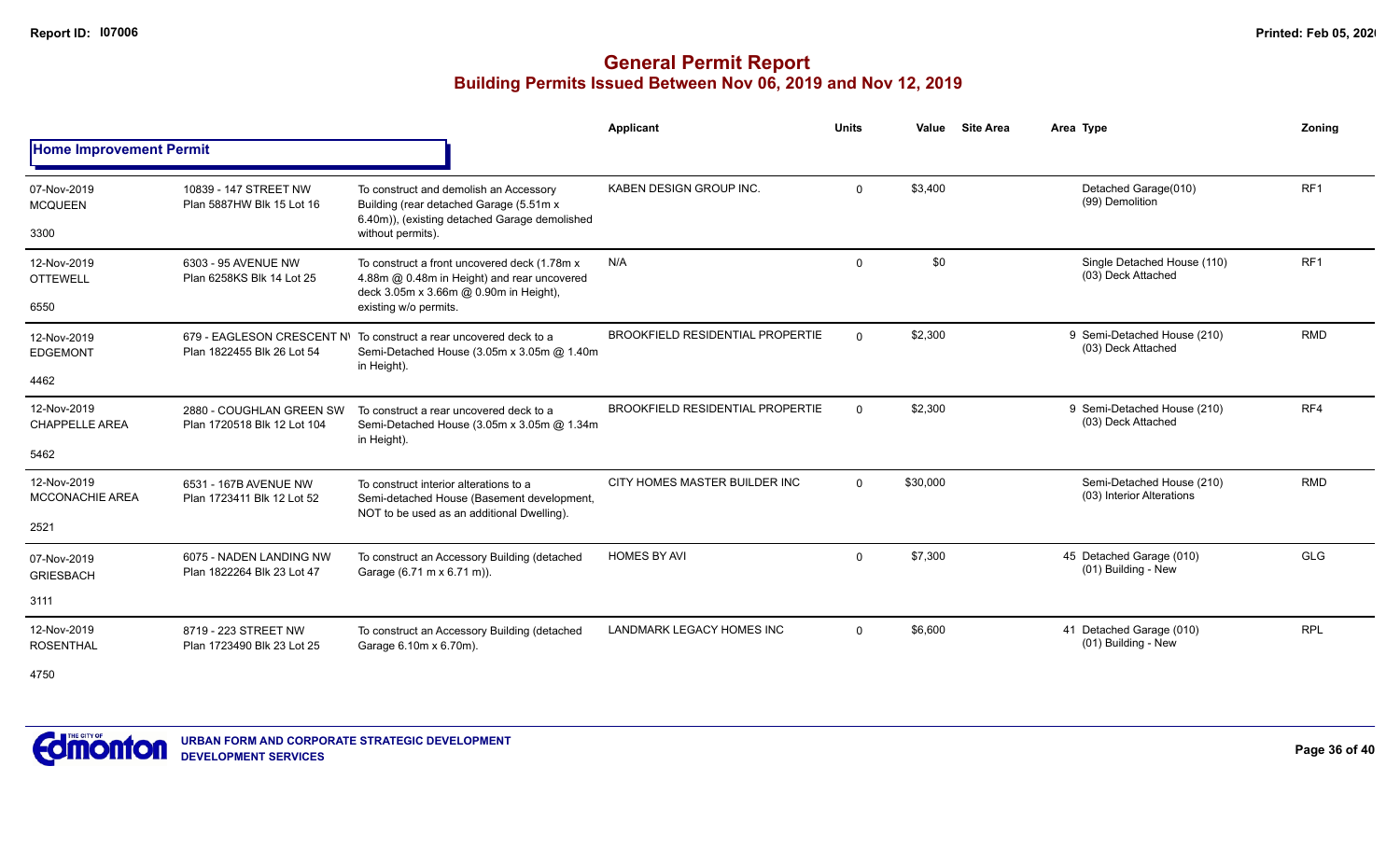|                                         |                                                     |                                                                                                                                                                                                                                   | <b>Applicant</b>                    | <b>Units</b> | Value    | <b>Site Area</b> | Area Type                                                | Zonina          |  |
|-----------------------------------------|-----------------------------------------------------|-----------------------------------------------------------------------------------------------------------------------------------------------------------------------------------------------------------------------------------|-------------------------------------|--------------|----------|------------------|----------------------------------------------------------|-----------------|--|
| <b>Home Improvement Permit</b>          |                                                     |                                                                                                                                                                                                                                   |                                     |              |          |                  |                                                          |                 |  |
| 08-Nov-2019<br><b>DELWOOD</b><br>2230   | 7131 - 136 AVENUE NW<br>Plan 6338MC Blk 8 Lot 10    | To construct interior alterations to a Single<br>Detached House (Basement development, NOT<br>to be used as an additional Dwelling).<br>(1 Common area, 1 Office, 1 Washroom, and 1<br>Laundry/mechanical room)                   | <b>REED GROUP OF COMPANIES INC.</b> | $\Omega$     | \$24,000 |                  | Single Detached House (110)<br>(03) Interior Alterations | RF <sub>1</sub> |  |
| 07-Nov-2019<br><b>WILD ROSE</b><br>6790 | 3151 - 34B AVENUE NW<br>Plan 0125039 Blk 46 Lot 4   | To construct exterior alterations to a Single<br>Detached House (walkway extension to the<br>Driveway), existing without permits.                                                                                                 | N/A                                 | $\mathsf{O}$ |          |                  | Single Detached House (110)<br>(03) Exterior Alterations | RF <sub>1</sub> |  |
| 12-Nov-2019<br><b>FOREST HEIGHTS</b>    | 10517 - 83 STREET NW<br>Plan 3829HW Blk 50 Lot 4    | To demolish a Single Detached House and<br>detached Garage.                                                                                                                                                                       | <b>NEW URBAN HOMES LTD</b>          | $\mathbf{0}$ | \$3,400  |                  | Detached Garage(010)<br>(99) Demolition                  | RF <sub>3</sub> |  |
| 6230                                    |                                                     |                                                                                                                                                                                                                                   |                                     |              |          |                  |                                                          |                 |  |
| 12-Nov-2019<br><b>FOREST HEIGHTS</b>    | 10517 - 83 STREET NW<br>Plan 3829HW Blk 50 Lot 4    | To demolish a Single Detached House and<br>detached Garage.                                                                                                                                                                       | <b>NEW URBAN HOMES LTD</b>          | $-1$         | \$6,500  |                  | Single Detached House (110)<br>(99) Demolition           | RF <sub>3</sub> |  |
| 6230                                    |                                                     |                                                                                                                                                                                                                                   |                                     |              |          |                  |                                                          |                 |  |
| 12-Nov-2019<br><b>GRIESBACH</b>         | 7042 - NEWSON ROAD NW<br>Plan 1423823 Blk 31 Lot 61 | To construct an Accessory Building (detached<br>Garage, 6.71m x 6.71m).                                                                                                                                                           | <b>HOMES BY AVI</b>                 | $\mathbf{0}$ | \$7,300  |                  | 45 Detached Garage (010)<br>(01) Building - New          | <b>GLG</b>      |  |
| 3111                                    |                                                     |                                                                                                                                                                                                                                   |                                     |              |          |                  |                                                          |                 |  |
| 12-Nov-2019<br><b>RITCHIE</b>           | 9638 - 74 AVENUE NW<br>Plan 2262S Blk 31 Lot 32     | To construct an Accessory Building (detached<br>Garage, 6.10m x 6.71m).                                                                                                                                                           | N/A                                 | $\Omega$     | \$6,600  |                  | 41 Detached Garage (010)<br>(01) Building - New          | RF <sub>3</sub> |  |
| 6610                                    |                                                     |                                                                                                                                                                                                                                   |                                     |              |          |                  |                                                          |                 |  |
| 06-Nov-2019<br><b>LAUREL</b><br>6444    | 1911 - 26A STREET NW<br>Plan 1722382 Blk 9 Lot 33   | To construct interior alterations to a Single<br>Detached House (Basement development, NOT<br>to be used as an additional Dwelling), (1<br>bathroom, mechanical room, laundry, open<br>space, NO bedroom, NO wet bar or kitchen). | <b>LAUNCH HOMES INC</b>             | $\mathbf 0$  | \$15,000 |                  | Single Detached House (110)<br>(03) Interior Alterations | DC <sub>1</sub> |  |

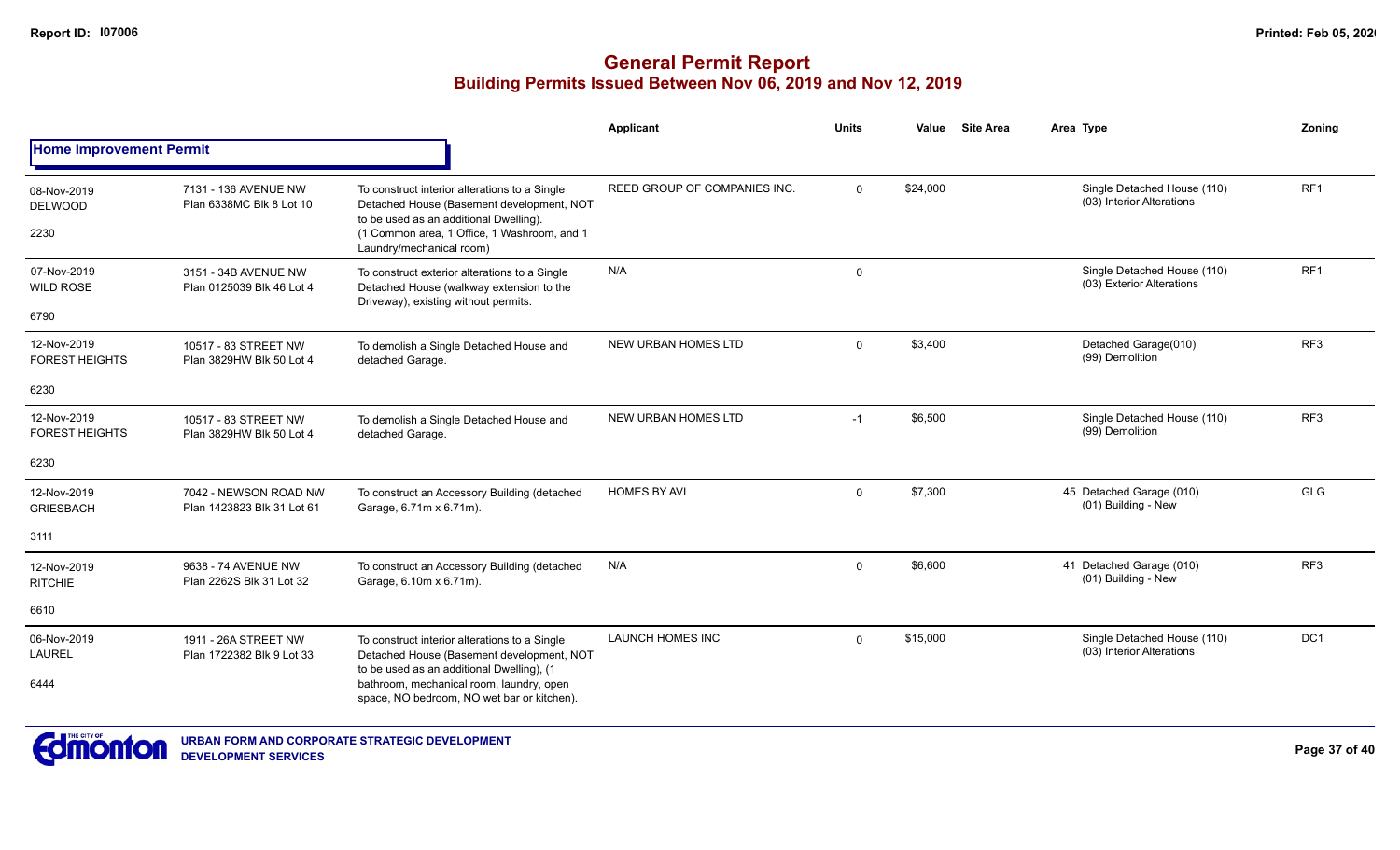|                                       |                                                      |                                                                                                                                                                                                                               | Applicant                                           | <b>Units</b> | Value    | <b>Site Area</b> | Area Type                                                | Zonina          |
|---------------------------------------|------------------------------------------------------|-------------------------------------------------------------------------------------------------------------------------------------------------------------------------------------------------------------------------------|-----------------------------------------------------|--------------|----------|------------------|----------------------------------------------------------|-----------------|
| <b>Home Improvement Permit</b>        |                                                      |                                                                                                                                                                                                                               |                                                     |              |          |                  |                                                          |                 |
| 08-Nov-2019<br><b>KILLARNEY</b>       | 9203 - 128 AVENUE NW<br>Plan 4542KS Blk 46 Lot 8     | To demolish an Accessory building (detached<br>Garage).                                                                                                                                                                       | JAFFER DEVELOPMENTS INC O/A BILT E<br><b>JAFFER</b> | $\mathbf 0$  | \$3,400  |                  | Detached Garage(010)<br>(99) Demolition                  | RF4             |
| 2420                                  |                                                      |                                                                                                                                                                                                                               |                                                     |              |          |                  |                                                          |                 |
| 08-Nov-2019<br><b>KILLARNEY</b>       | 9203 - 128 AVENUE NW<br>Plan 4542KS Blk 46 Lot 8     | To demolish an Accessory building (detached<br>Garage).                                                                                                                                                                       | JAFFER DEVELOPMENTS INC O/A BILT E<br><b>JAFFER</b> | $-2$         | \$6,500  |                  | Semi-Detached House (210)<br>(99) Demolition             | RF4             |
| 2420                                  |                                                      |                                                                                                                                                                                                                               |                                                     |              |          |                  |                                                          |                 |
| 12-Nov-2019<br><b>CAMERON HEIGHTS</b> | 317 - CALDWELL CLOSE NW<br>Plan 0323979 Blk 3 Lot 41 | To construct a rear uncovered deck to a Single<br>Detached House (1.21m x 4.25m @ 0.80m in<br>Height), existing without permits.                                                                                              | N/A                                                 | $\mathbf{0}$ | \$1,300  |                  | 5 Single Detached House (110)<br>(03) Deck Attached      | <b>RSL</b>      |
| 4466                                  |                                                      |                                                                                                                                                                                                                               |                                                     |              |          |                  |                                                          |                 |
| 08-Nov-2019<br><b>SECORD</b>          | 22528 - 96 AVENUE NW<br>Plan 1723645 Blk 25 Lot 25   | To construct a rear uncovered deck to a<br>Row-Housing unit (2.59m x 3.05m @ 0.61m in<br>Height).                                                                                                                             | <b>DAYTONA HOMES INC</b>                            | $\mathbf{0}$ | \$2,000  |                  | 8 Row House (330)<br>(03) Deck Attached                  | RF <sub>5</sub> |
| 4487                                  |                                                      |                                                                                                                                                                                                                               |                                                     |              |          |                  |                                                          |                 |
| 07-Nov-2019<br><b>PAISLEY</b>         | 3355 - PARKER LOOP SW<br>Plan 1723283 Blk 7 Lot 24   | To construct a rear uncovered deck to a Single<br>Detached House (3.66m x 3.05m @ 1.20m in<br>Height).                                                                                                                        | <b>BROOKFIELD RESIDENTIAL PROPERTIE</b>             | $\Omega$     | \$2,800  |                  | 11 Single Detached House (110)<br>(03) Deck Attached     | <b>HVLD</b>     |
| 5469                                  |                                                      |                                                                                                                                                                                                                               |                                                     |              |          |                  |                                                          |                 |
| 07-Nov-2019<br><b>RIO TERRACE</b>     | 15204 - 74 AVENUE NW<br>Plan 6253KS Blk 8 Lot 11     | To construct interior alterations to a Single<br>Detached House (Basement development, NOT<br>to be used as an additional Dwelling, 2<br>Bedrooms, 1 Bathroom, 1 Flex Area, 1 Media<br>Area, 1 Laundry Room, 1 Storage Room). | SERENITY CONTRACTING                                | $\Omega$     | \$47,800 |                  | Single Detached House (110)<br>(03) Interior Alterations | RF <sub>1</sub> |
| 4430                                  |                                                      |                                                                                                                                                                                                                               |                                                     |              |          |                  |                                                          |                 |
| 07-Nov-2019<br><b>EDGEMONT</b>        | Plan 1320806 Blk 17 Lot 8                            | 5955 - EDMONDS CRESCENT N To construct interior alterations to Single<br>Detached House (Basement development, NOT<br>to be used as an additional Dwelling), (1 wet<br>bar, 2 bedroom, 1 bathroom, 1 rec room).               | <b>CC2 RENOVATIONS LTD</b>                          | $\Omega$     | \$30,000 |                  | Single Detached House (110)<br>(03) Interior Alterations | <b>RSL</b>      |
| 4462                                  |                                                      |                                                                                                                                                                                                                               |                                                     |              |          |                  |                                                          |                 |



**Page 38 of 40**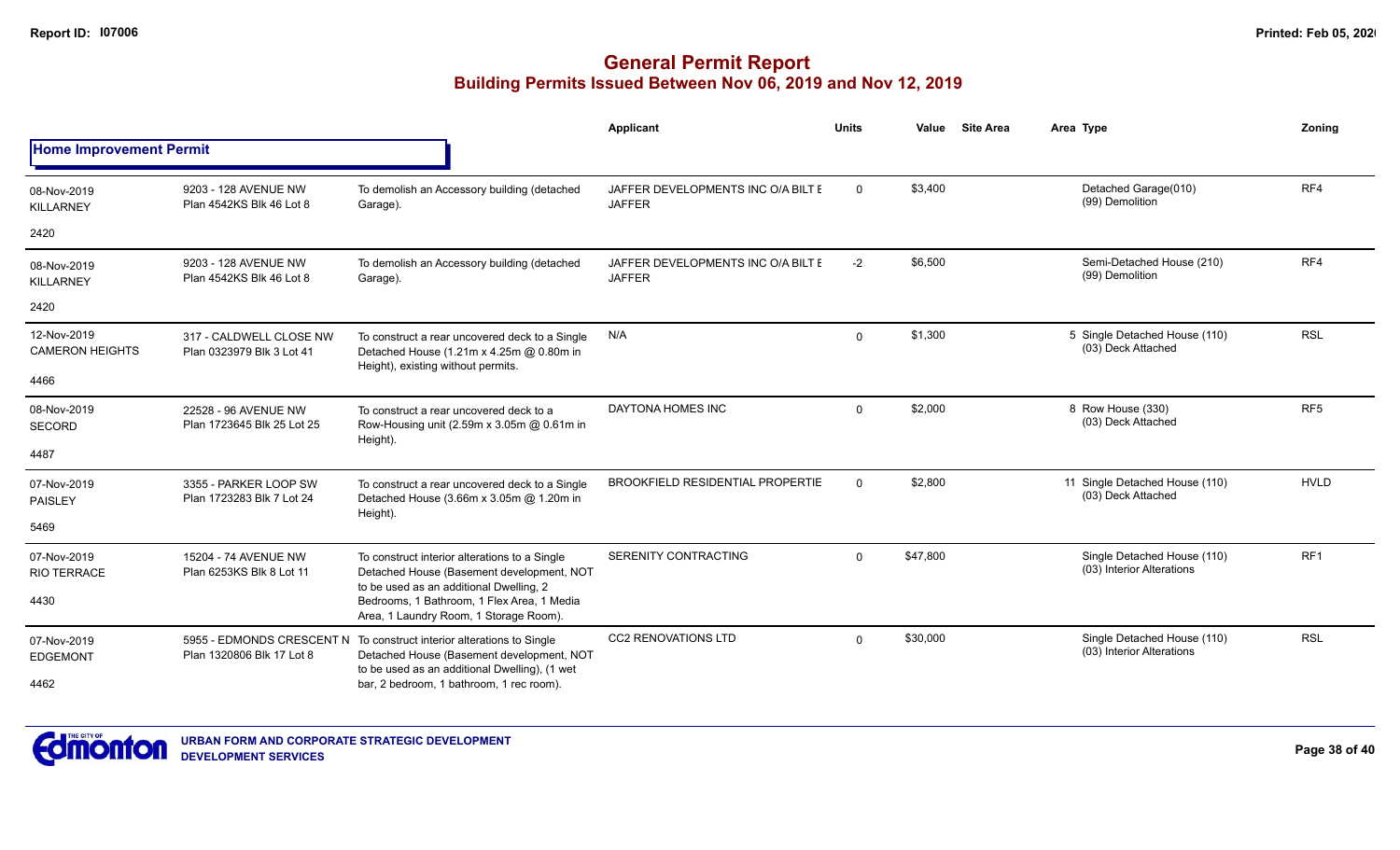|                                       |                                                          |                                                                                                                                                                                                                                   | <b>Applicant</b>      | <b>Units</b> | Value    | <b>Site Area</b> | Area Type                                                | Zoning      |
|---------------------------------------|----------------------------------------------------------|-----------------------------------------------------------------------------------------------------------------------------------------------------------------------------------------------------------------------------------|-----------------------|--------------|----------|------------------|----------------------------------------------------------|-------------|
| <b>Home Improvement Permit</b>        |                                                          |                                                                                                                                                                                                                                   |                       |              |          |                  |                                                          |             |
| 06-Nov-2019<br><b>LORELEI</b>         | 10104 - 166 AVENUE NW<br>Plan 7520496 Blk 34 Lot 60      | To construct a rear uncovered deck (3.73m x)<br>4.20m @ 0.81m in Height) to a Single Detached<br>House, existing without permits.                                                                                                 | PERMIT MASTERS        | $\Omega$     | \$3.900  |                  | 16 Single Detached House (110)<br>(03) Deck Attached     | RF1         |
| 3280                                  |                                                          |                                                                                                                                                                                                                                   |                       |              |          |                  |                                                          |             |
| 06-Nov-2019<br><b>PAISLEY</b>         | 1043 - PAISLEY DRIVE SW<br>Plan 1820127 Blk 14 Lot 19    | To construct an Accessory Building (rear<br>detached Garage (5.49m x 6.71m)).                                                                                                                                                     | PREMIER BUILT GARAGES | $\mathbf 0$  | \$5,900  |                  | 37 Detached Garage (010)<br>(01) Building - New          | <b>HVLD</b> |
| 5469                                  |                                                          |                                                                                                                                                                                                                                   |                       |              |          |                  |                                                          |             |
| 12-Nov-2019<br><b>LAUREL</b>          | 1412 - 29 STREET NW<br>Plan 1523872 Blk 21 Lot 16        | To construct interior alterations to a Single<br>Detached House (Basement development, NOT<br>to be used as an additional Dwelling) (2                                                                                            | N/A                   | $\mathbf 0$  | \$25,000 |                  | Single Detached House (110)<br>(03) Interior Alterations | <b>RSL</b>  |
| 6444                                  |                                                          | bedrooms, 1 bathroom, mechanical room).                                                                                                                                                                                           |                       |              |          |                  |                                                          |             |
| 06-Nov-2019<br><b>LAURIER HEIGHTS</b> | 8520 - 142 STREET NW<br>Plan 1884KS Blk 1 Lot 22         | To construct interior alterations to a Single<br>Detached House (Basement development, NOT<br>to be used as an additional Dwelling), partially                                                                                    | N/A                   | $\mathbf{0}$ | \$20,000 |                  | Single Detached House (110)<br>(03) Interior Alterations | RF1         |
| 3270                                  |                                                          | existing. (1 wet bar, 1 bathroom, 1 office, open<br>space, mechanical/laundry room, NO bedroom).                                                                                                                                  |                       |              |          |                  |                                                          |             |
| 06-Nov-2019<br><b>GRAYDON HILL</b>    | 1683 - GRAYDON HILL LINK SW<br>Plan 1723470 Blk 8 Lot 20 | To construct interior alterations to a Single<br>Detached House (Basement development, NOT<br>to be used as an additional Dwelling), (1<br>bathroom, living room, mechanical/laundry room,<br>NO bedroom, NO wet bar or kitchen). | N/A                   | $\mathbf{0}$ | \$10,000 |                  | Single Detached House (110)<br>(03) Interior Alterations | GHLD        |
| 5468                                  |                                                          |                                                                                                                                                                                                                                   |                       |              |          |                  |                                                          |             |
| 08-Nov-2019<br><b>LAUREL</b>          | 2811 - 16 AVENUE NW<br>Plan 1520091 Blk 20 Lot 17        | To construct interior alterations to a<br>Semi-Detached House (Basement development,                                                                                                                                              | N/A                   | $\Omega$     | \$8,000  |                  | Semi-Detached House (210)<br>(03) Interior Alterations   | RF4         |
| 6444                                  |                                                          | NOT to be used as an additional Dwelling), (1<br>bedroom, 1 bathroom, open area, NO wet bar<br>or kitchen).                                                                                                                       |                       |              |          |                  |                                                          |             |
| 08-Nov-2019<br><b>CHAPPELLE AREA</b>  | SW<br>Plan 1125482 Blk 6 Lot 13                          | 1161 - CHAPPELLE BOULEVARL To construct interior alterations to a Single<br>Detached House (Basement development, NOT<br>to be used as an additional Dwelling),<br>(1 living room, 1 mechanical)                                  | MODE CONTRACTING INC. | $\mathbf{0}$ | \$12,400 |                  | Single Detached House (110)<br>(03) Interior Alterations | <b>RPL</b>  |
| 5462                                  |                                                          |                                                                                                                                                                                                                                   |                       |              |          |                  |                                                          |             |